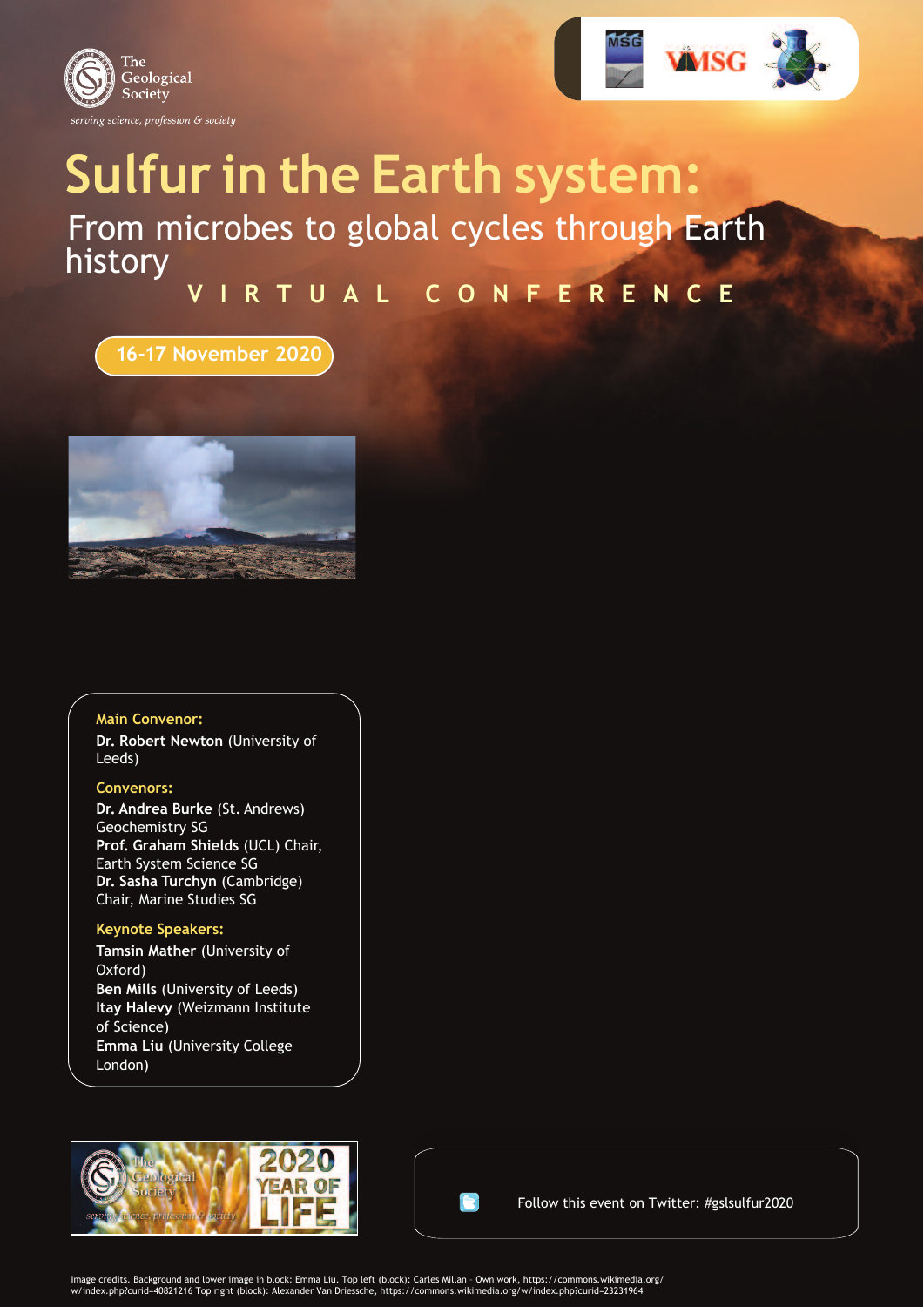## **CONTENTS**

| Conference Programme                                                  | Page 1-3   |
|-----------------------------------------------------------------------|------------|
| GSL Code of conduct for meetings and other events                     | Page 4     |
| Session One - Sulfur in the Mantle and Volcanic Systems presentations | Page 6-12  |
| Session Two - Sulfur in the Environment.                              | Page 13-21 |
| Session Three - Sulfur in the Environment, part II                    | Page 22-29 |
| Session Four- Sulfur in Earth History                                 | Page 30-38 |
| <b>Poster Session</b>                                                 | Page 39-62 |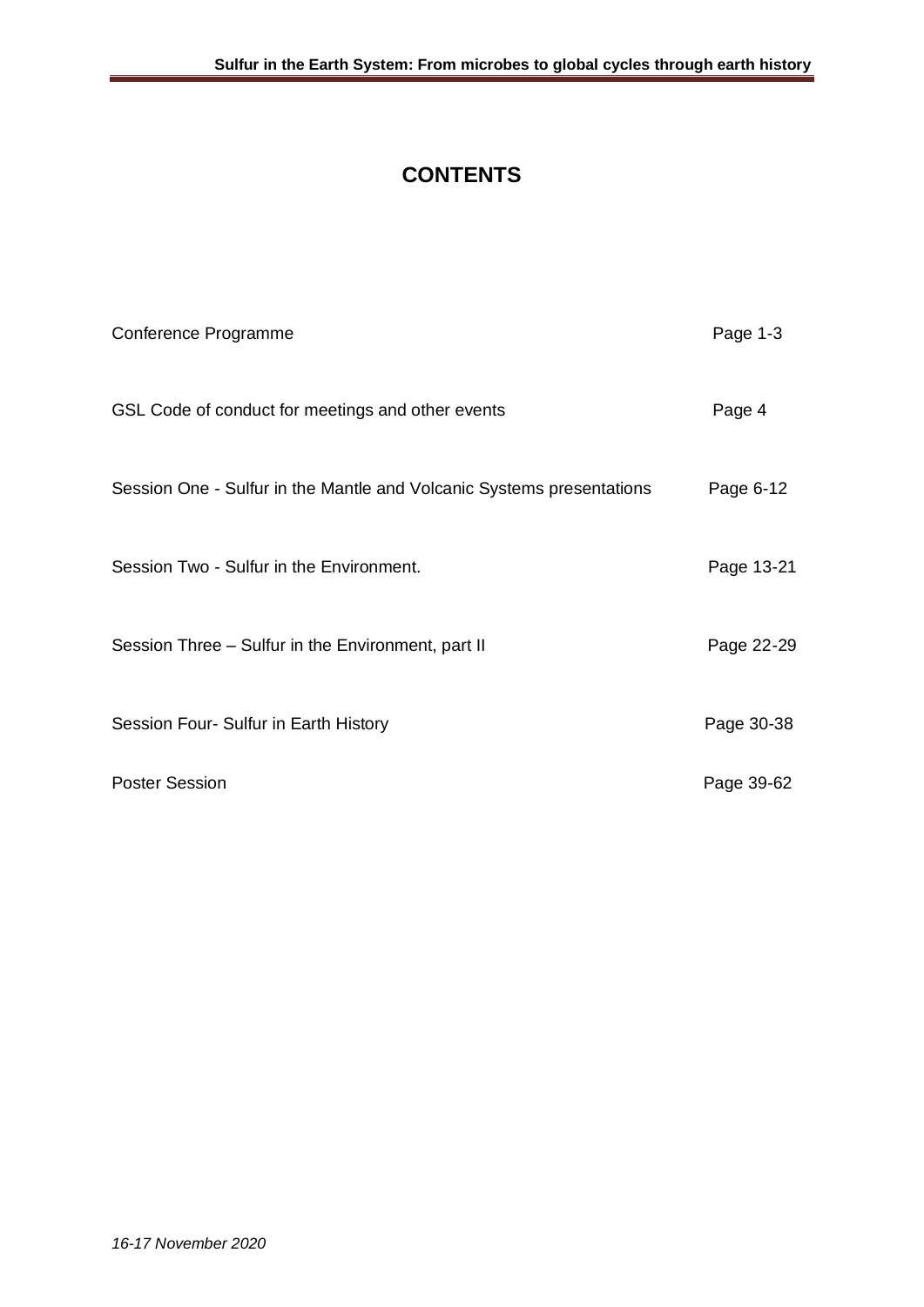#### **VIRTUAL CONFERENCE PROGRAMME**

| <b>16 November</b> |                                                                                                                                                                                                              |
|--------------------|--------------------------------------------------------------------------------------------------------------------------------------------------------------------------------------------------------------|
| 11.55              | Sign in & brief welcome to the conference and rules of attendance - Rob Newton                                                                                                                               |
|                    | Session 1: Sulfur in the Mantle and Volcanic Systems - Chaired Sasha Turchyn                                                                                                                                 |
| 12.00              | <b>KEYNOTE: Subduction zone volcanoes and the Sulphur cycle</b><br>Tamsin Mather - Oxford University                                                                                                         |
| 12.30              | Exploring the behaviour of sulfur during magmatic degassing using a<br>thermodynamic model                                                                                                                   |
| 12.45              | Ery Hughes - California Institute of Technology                                                                                                                                                              |
|                    | Using S isotopes of alkaline magmas to unlock long-term records of crustal<br>recycling on Earth                                                                                                             |
| 13.00              | William Hutchison - University of St Andrews<br>Chalcophile elements track sulfide saturation, sulfide resorption and magmatic                                                                               |
|                    | degassing at Kīlauea Volcano, Hawai'i<br>Penny Wieser - University of Cambridge                                                                                                                              |
| 13.15              | Sulfur isotope systematic of granitoids from the Yilgarn Craton. New insights into<br>the reservoirs of Archean orogenic gold deposits<br>Stefano Caruso - The University of Western Australia               |
| 13.30              | KEYNOTE: Sulfur in volcanic systems: Transport and reactions from mantle to<br>atmosphere<br>Emma Liu - University College London                                                                            |
| 14.00              | <b>Break</b>                                                                                                                                                                                                 |
|                    |                                                                                                                                                                                                              |
|                    | Session 2: Sulfur in the Environment - Chaired Graham Shields                                                                                                                                                |
| 14.30              | New insights on the ~74 ka Toba eruption from sulfur isotopes of polar ice cores<br>Laura Crick - University of St Andrews                                                                                   |
| 14.45              | Understanding the hydrothermal influence on seawater sulfate<br>Eleanor Hughes - Havard University                                                                                                           |
| 15.00              | Microbial sulfur disproportionation at marine hydrothermal vents: a<br>reconsideration of the global biological sulfur cycle?<br>Maxima Allioux - Ifremer                                                    |
| 15.15              | Microscale $\delta^{34}$ S heterogeneities in cold seep barites record variable methane flux<br>off the Lofoten-Veståralen Continental Margin, Norway                                                        |
| 15.30              | Seth Wood - Washington St Louis<br>Fossil fuels and sulfur: implications for industrial sulfuric acid availability during<br>the transition to a low-carbon future.<br>Simon Day - University College London |
| 15.45              | Triple oxygen isotopes ( $\Delta$ <sup>17</sup> O) as records of sulfur cycle drivers<br>Anna Waldeck - Havard University                                                                                    |
| 16.00              | 20-year record of sulfuric acid weathering in a High Arctic watershed                                                                                                                                        |
| 16.15              | Emily Stevenson - University of Cambridge<br>Organic sulfur fluxes and geomorphic control of sulfur isotope ratios in rivers<br>Preston Cosslett Kemeny - California Institute of Technology                 |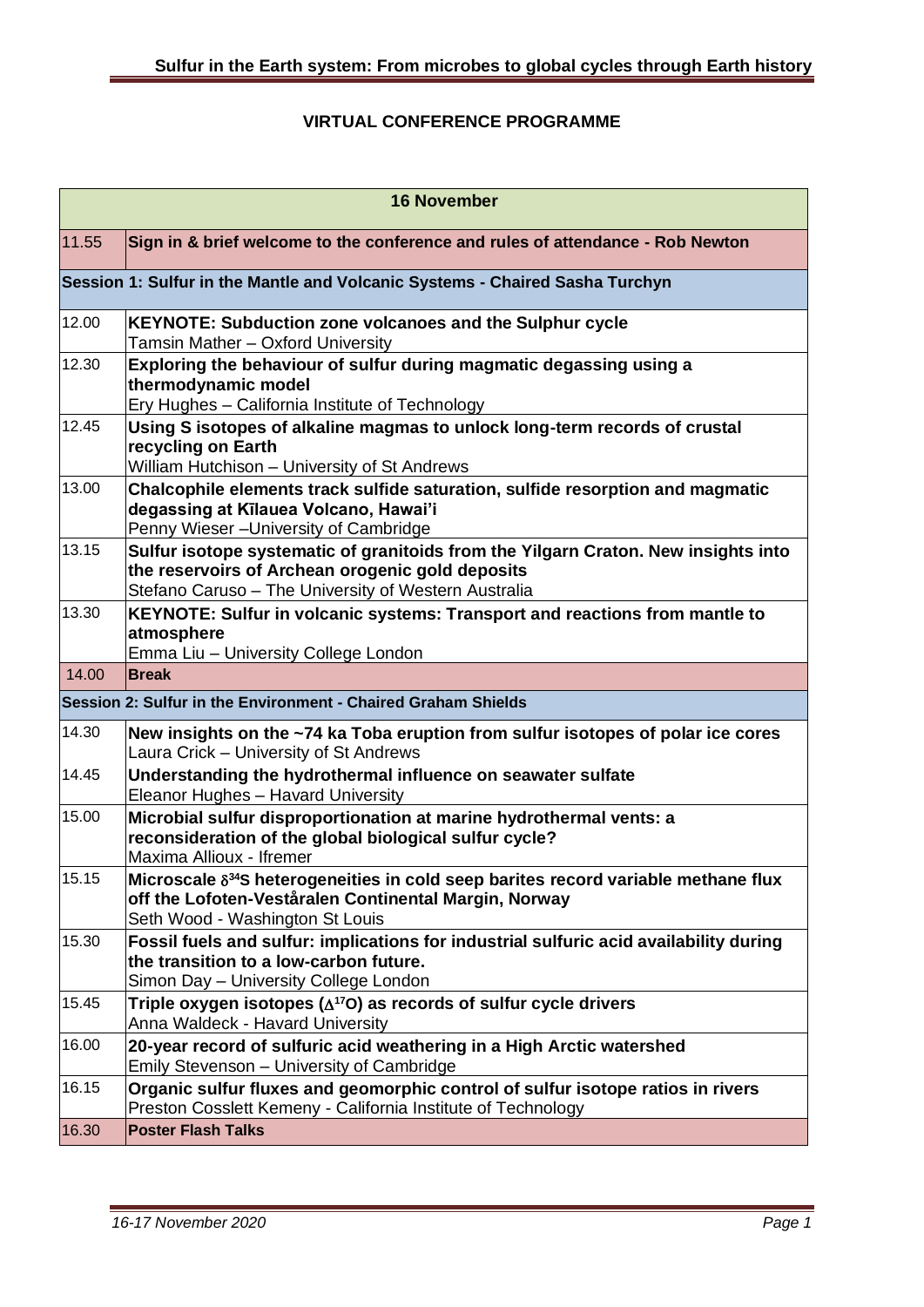## **Sulfur in the Earth system: From microbes to global cycles through Earth history**

| <b>Poster presentation</b> |                                                                                                                                                                                                        |  |
|----------------------------|--------------------------------------------------------------------------------------------------------------------------------------------------------------------------------------------------------|--|
| 17.00                      | Ery Hughes (Joseph Biasi) - Modelling the behaviour of sulfur in magmatic systems from<br>$\bullet$<br>source to surface                                                                               |  |
|                            | Giulia Consuma - Sulfur and carbon in deep Earth: new insights from orogenic garnet-<br>$\bullet$<br>bearing peridotite (Eastern Alps, Italy)                                                          |  |
|                            | Jesse Walters - The fate of subducted sulfur: Insights from phase equilibrium modeling and<br>$\bullet$<br>petrographic observations                                                                   |  |
|                            | Zoltan Taracsak - Sulfur isotope ratios measured in El Hierro melt inclusions suggest<br>recycled volatiles play a role in melt generation at ocean islands                                            |  |
|                            | Lotta Kemppinen - Characterisation of sulphide inclusions in diamonds using synchrotron<br>X-ray microfluorescence (s-XRF)                                                                             |  |
|                            | Ursula Jongebloed - Effect of Sea Ice Decline on Arctic Sulfate Aerosols Based on Ice<br>$\bullet$<br>Core Observations and Model Simulations                                                          |  |
|                            | Angus Fotherby - Modelling the effects of non-steady state transport dynamics on the<br>sulfur and oxygen isotope composition of sulfate in sedimentary pore fluids                                    |  |
|                            | Dan James - Does microbial sulfate reduction drive carbonate precipitation in the<br>sedimentary boundary layer?                                                                                       |  |
|                            | Eloise Matthews - Geochemical conditions favoring the formation of elemental sulfur<br>nodules in Lake Peten Itza, Guatemala"                                                                          |  |
|                            | Khoren Avetisyan - Eutrophication leads to formation of sulfide-rich deep water layer in<br>$\bullet$<br>Lake Sevan (Armenia)                                                                          |  |
|                            | Maddie Petersen - Characterizing the Sulfur Budget within Lake Superior: Significant Role<br>$\bullet$<br>of Organic Sulfur in Oligotrophic Settings                                                   |  |
|                            | Man Yin Tsang - Seawater contamination in ODP/IODP porewater samples and its<br>$\bullet$<br>quantitative effects on studies of microbial sulfate reduction                                            |  |
|                            | Mourice Czerewko - Implications of sulfur mineralogy and consequences of pyrite oxidation<br>$\bullet$<br>for ground engineering.                                                                      |  |
|                            | Andrey Ilin - Acidophiles' impact on the sulfur cycling at low pH and low temperature<br>$\bullet$<br>environments: An incubation column experiment.                                                   |  |
|                            | Malcolm S.W. Hodgskiss - Feast then famine: a productivity collapse to end Earth's Great<br>$\bullet$<br><b>Oxidation Event</b>                                                                        |  |
|                            | Weiqi Yao - Ocean internal sulfur reservoirs: A case study from the Paleocene-Eocene<br>$\bullet$<br><b>Thermal Maximum</b>                                                                            |  |
|                            | Haley Olson - Predicting primary triple oxygen isotope signatures from altered sulfate<br>$\bullet$                                                                                                    |  |
|                            | Alec Hutchings - The effect of early diagenetic sulfur geochemistry on paleoredox proxies<br>$\bullet$<br>Charlotte Spruzen - Evolution of the sulfur isotopic composition of pyrite over the Cenozoic |  |
|                            | Huan CUI - Methanogenic outburst in a sulfate-depleted basin? A sulfur isotope                                                                                                                         |  |
|                            | perspective for the origin of the middle Bambuí carbon cycle anomaly in Brazil                                                                                                                         |  |
|                            | Kärt Paiste - Testing the global significance of the sulfur isotope record of the c. 2.0 Ga<br>Zaonega Formation: a micro-scale S isotope and trace element investigation                              |  |
|                            | Zheyu Tian - New Experimental Comparisons of Carbonate-associated Sulfate Extraction<br>Methods                                                                                                        |  |
|                            | Chao Li - Decoupled atmospheric and marine oxidation in the Ediacaran                                                                                                                                  |  |
| 18.30                      | Day one close                                                                                                                                                                                          |  |

| 17 November |                                                  |
|-------------|--------------------------------------------------|
| 08.55       | Sign In<br>Brief welcome and rules of attendance |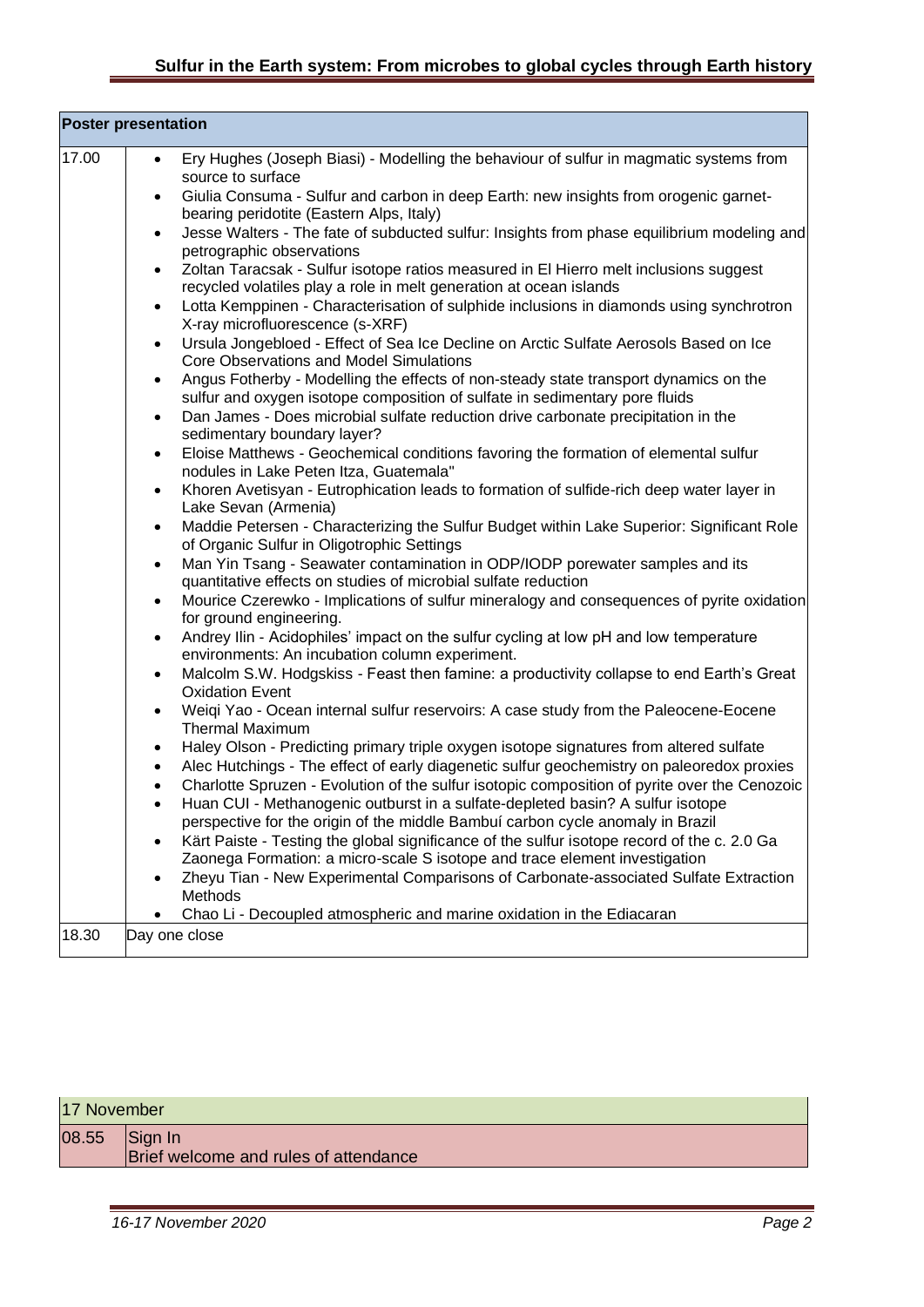|       | Session 3: Sulfur in the Environment Part II - Chaired Andrea Burke                                                                                                                                                                                                                   |
|-------|---------------------------------------------------------------------------------------------------------------------------------------------------------------------------------------------------------------------------------------------------------------------------------------|
| 09.00 | Records of past permafrost thaw preserved in fossil bone sulfur isotope<br>signatures?<br>Rhiannon Stevens - University College London                                                                                                                                                |
| 09.15 | Biogeochemical Cycling of Sulfur, Manganese and Iron in Ferruginous Limnic<br><b>Analog of Archean Ocean</b><br>Alexey Kamyshny - Ben-Gurion University                                                                                                                               |
| 09.30 | Sulfur isotope compositions of framboidal pyrites and micropyrites from modern<br>microbial mats pinpoint the influence of local environment<br>Johanna Marin Carbonne - University of Lausanne                                                                                       |
| 09.45 | Strong local, not global, controls on marine pyrite sulfur isotopes over glacial-<br>interglacial cycles<br>Virgil Pasquier - Weizmann Institute of Science                                                                                                                           |
| 10.00 | Quadruple Sulfur Isotope biosignatures from terrestrial Mars- analogue systems<br>Arola Moreras-Marti - University of St Andrews                                                                                                                                                      |
| 10.15 | The carbon-sulfur link in the remineralization of organic carbon in surface<br>sediments<br>Hal Bradbury - University of Cambridge                                                                                                                                                    |
| 10.30 | KEYNOTE: Multiple local controls on pyrite sulfur isotopes and implications for<br>reading the sedimentary pyrite record<br>Itay Halevy - Weizmann Institute of Science                                                                                                               |
| 11.00 | <b>Break</b>                                                                                                                                                                                                                                                                          |
|       | Session 4: Sulfur in Earth History - Chaired Rob Newton                                                                                                                                                                                                                               |
| 11.30 | KEYNOTE: Sulfur cycle controls on Earth's habitability.<br>Ben Mills - University of Leeds                                                                                                                                                                                            |
| 12.00 | Global seawater sulfate isotope composition and atmospheric-biospheric<br>evolution constrained at 605 Ma by pyrite Re-Os dating and $\delta^{34}$ S, $\delta^{18}$ O and $\Delta^{17}$ O<br>analyses of the Aberfeldy stratiform barite<br>Norman Moles - The University of Brighton |
| 12.15 | Enormous sulfur isotope excursions indicate marine anoxia and large-scale pyrite<br>burial during the end-Triassic mass extinction<br>Tianchen He - University of Leeds                                                                                                               |
| 12.30 | Bioturbation and the Phanerozoic Sulfur Cycle: A Model Approach<br>Sidney Reimer - The Inter-University Institute for Marine Sciences                                                                                                                                                 |
| 12.45 | Lithospheric-scale transfer of sulfur through Earth's earliest Wilson Cycle<br>Crystal Laflamme- Université Laval                                                                                                                                                                     |
| 13.00 | Impact of sequence stratigraphy and depositional facies on marine sedimentary<br>pyrite sulfur isotopes: insights from bulk and micro-scale SIMS analyses<br>David Fike - Washington University in St. Louis                                                                          |
| 13.15 | KEYNOTE: Quadruple sulfur isotopes: Windows into sulfur cycling in the Earth<br>system<br>Aubrey Zerkle- University of St Andrews                                                                                                                                                     |
| 13.45 | Closing remarks                                                                                                                                                                                                                                                                       |
| 13.55 | <b>Conference Close</b>                                                                                                                                                                                                                                                               |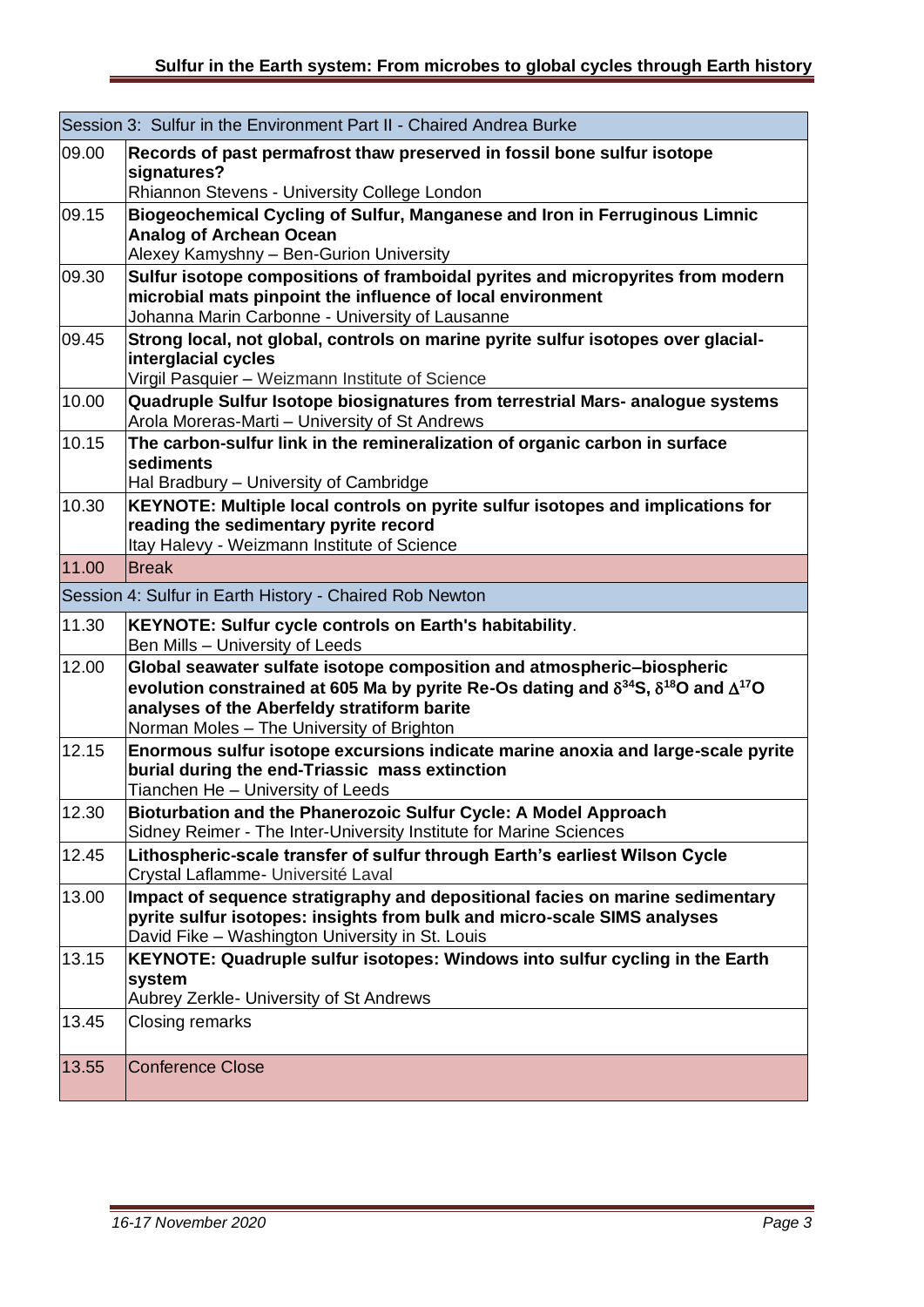#### **GSL CODE OF CONDUCT FOR MEETINGS AND OTHER EVENTS**

#### **INTRODUCTION**

The Geological Society of London is a professional and learned society, which, through its members, has a duty in the public interest to provide a safe, productive and welcoming environment for all participants and attendees of our meetings, workshops, and events regardless of age, gender, sexual orientation, gender identity, race, ethnicity, religion, disability, physical appearance, or career level.

This Code of Conduct applies to all participants in Society related activities, including, but not limited to, attendees, speakers, volunteers, exhibitors, representatives to outside bodies, and applies in all GSL activities, including ancillary meetings, events and social gatherings.

It also applies to members of the Society attending externally organised events, wherever the venue or online platform (virtual event).

#### **BEHAVIOUR**

The Society values participation by all attendees at its events and wants to ensure that your experience is as constructive and professionally stimulating as possible. Whilst the debate of scientific ideas is encouraged, participants are expected to behave in a respectful and professional manner - harassment and, or, sexist, racist, or exclusionary comments or jokes are not appropriate and will not be tolerated.

Harassment includes sustained disruption of talks or other events, inappropriate physical contact, sexual attention or innuendo, deliberate intimidation, stalking, and intrusive photography or recording of an individual without consent. It also includes discrimination or offensive comments related to age, gender identity, sexual orientation, disability, physical appearance, language, citizenship, ethnic origin, race or religion.

The Geological Society expects and requires all participants to abide by and uphold the principles of this Code of Conduct and transgressions or violations will not be tolerated.

#### **BREACH OF THE CODE OF CONDUCT**

The Society considers it unprofessional, unethical and totally unacceptable to engage in or condone any kind of discrimination or harassment, or to disregard complaints of harassment from colleagues or staff.

If an incident of proscribed conduct occurs either within or outside the Society's premises during an event, then the aggrieved person or witness to the proscribed conduct is encouraged to report it promptly to a member of staff or the event's principal organiser. Once the Society is notified, staff or a senior organiser of the meeting will discuss the details first with the individual making the complaint, then any witnesses who have been identified, and then the alleged offender, before determining an appropriate course of action. Confidentiality will be maintained to the extent that it does not compromise the rights of others. The Society will cooperate fully with any criminal or civil investigation arising from incidents that occur during Society events.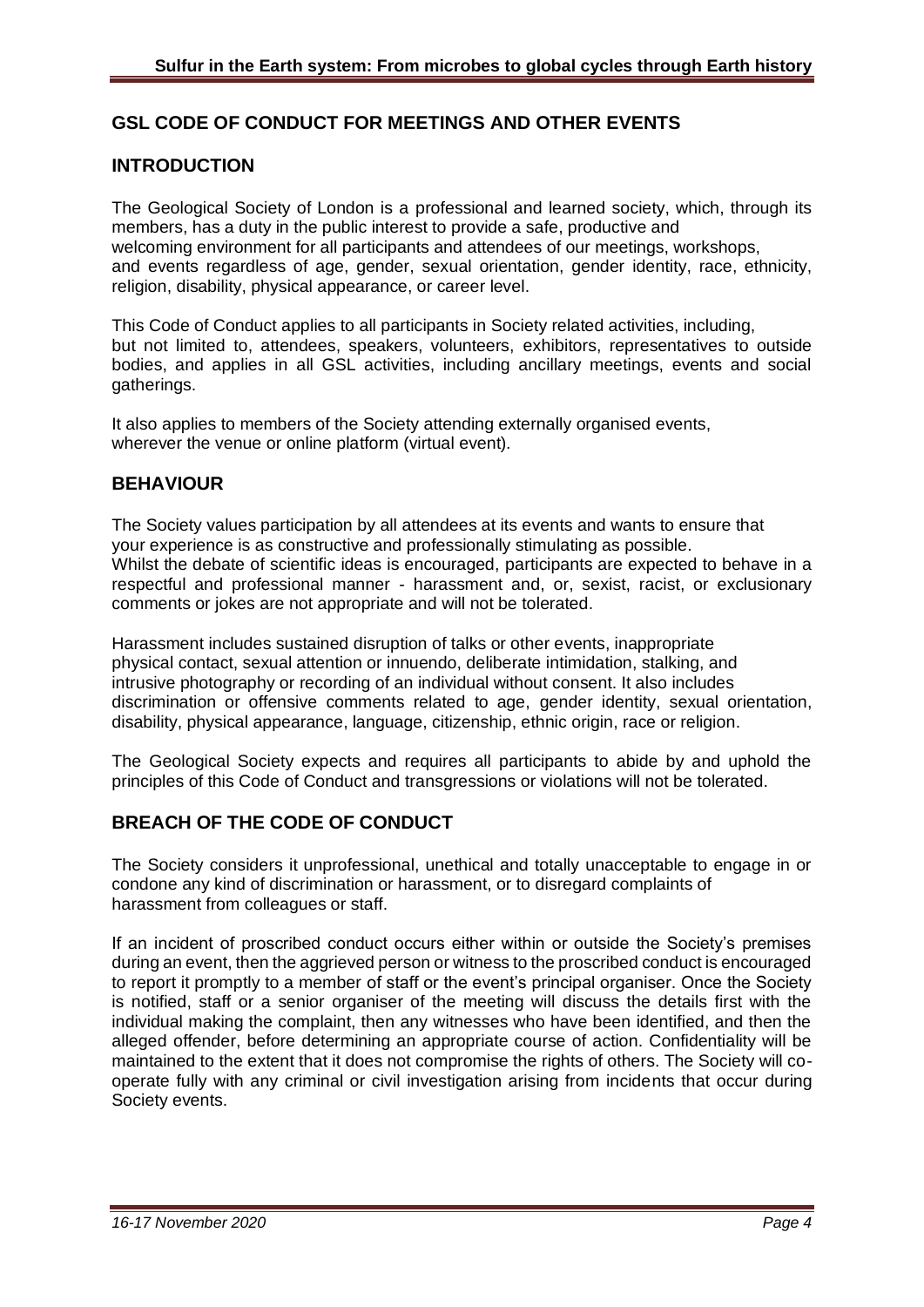# Presentation Abstracts (Presentation order)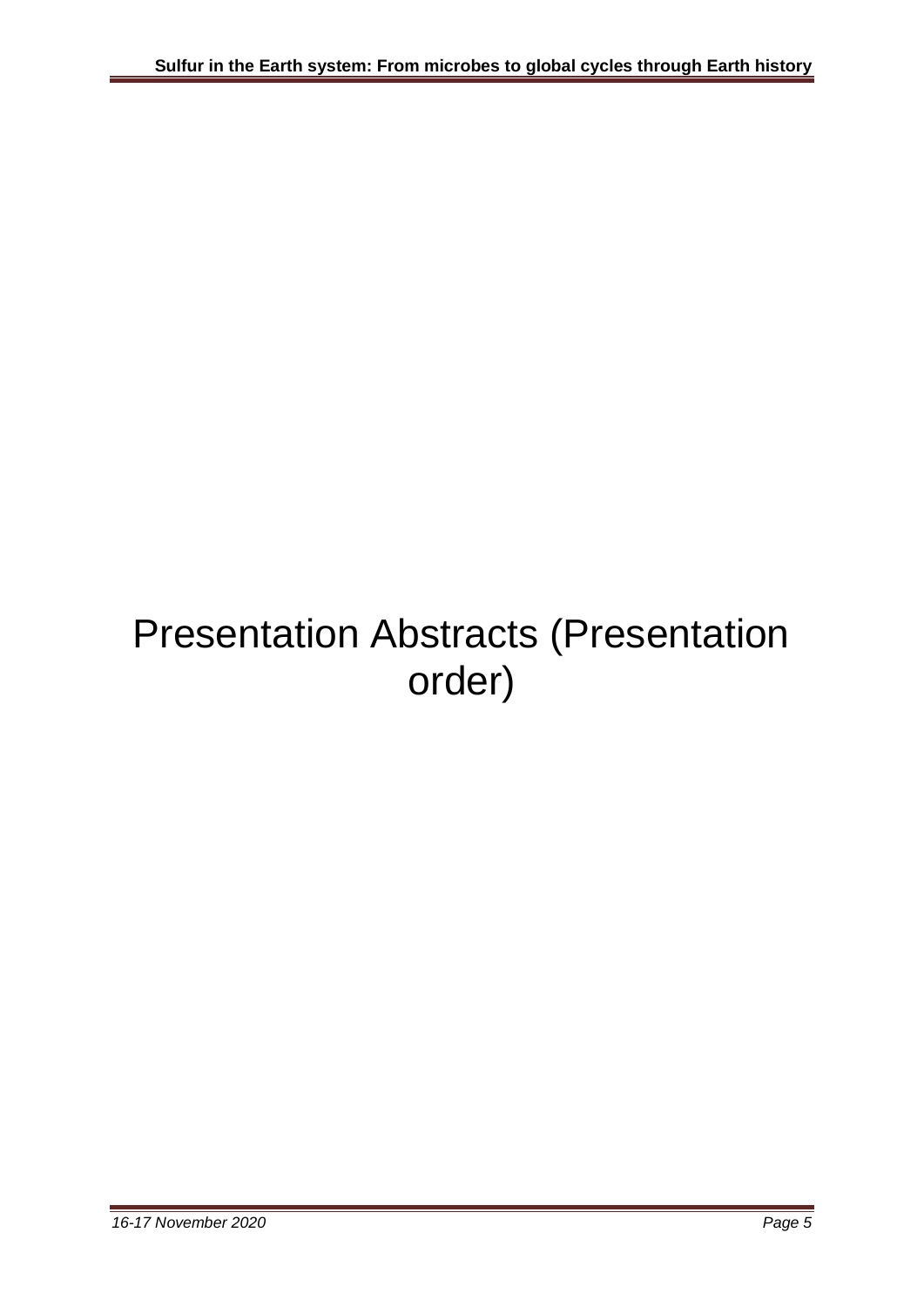**Monday 16 November Session 1 - Sulfur in the Mantle and Volcanic Systems**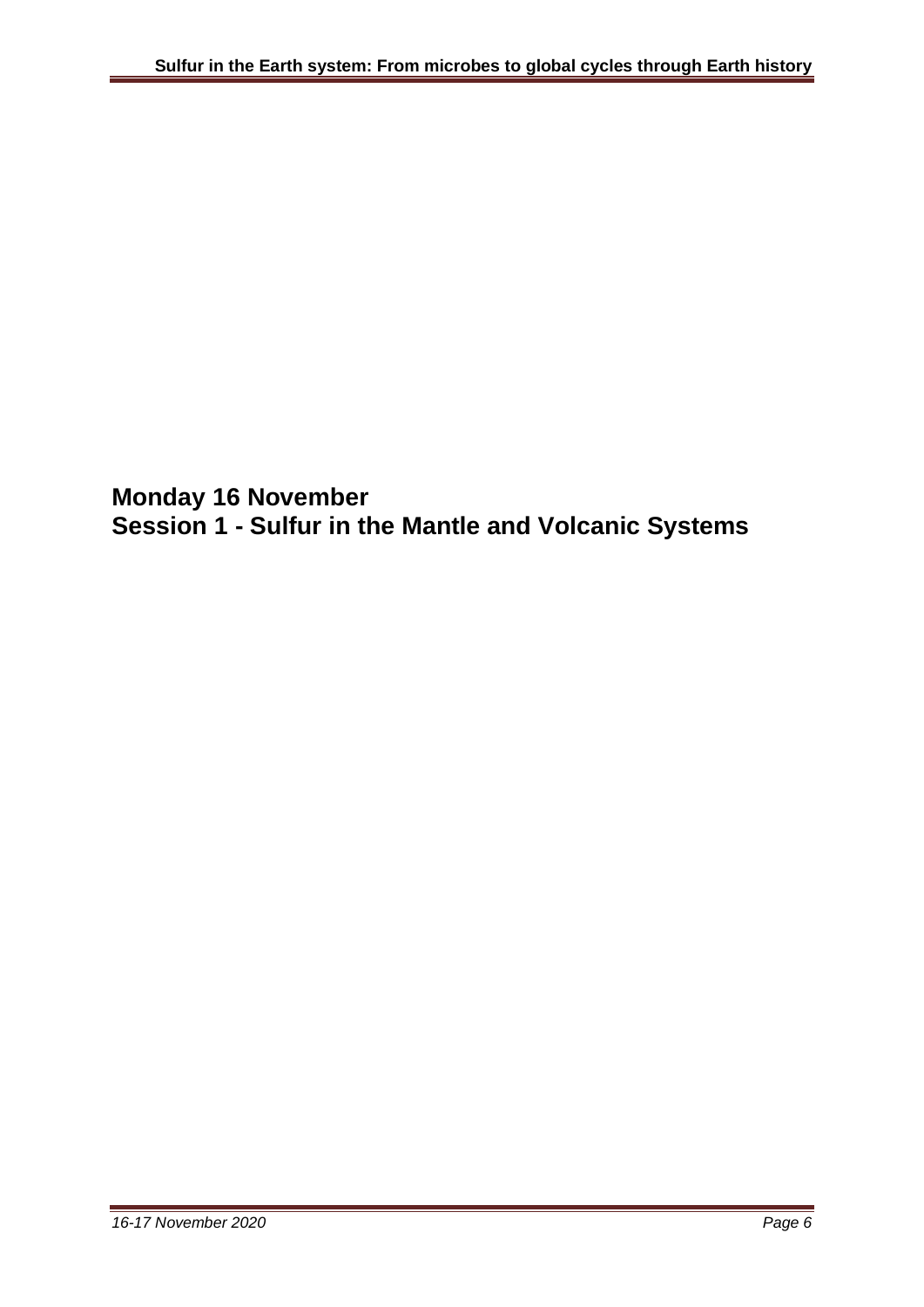#### **KEYNOTE: SUBDUCTION ZONE VOLCANOES AND THE SULFUR CYCLE**

**Tamsin A. Mather<sup>1</sup>, Zoltan Taracsak<sup>1</sup>, Terry Plank<sup>2</sup> and Alessandro Aiuppa<sup>3</sup>** 

<sup>1</sup> Department of Earth Sciences, University of Oxford, UK  $^2$  LDEO, Columbia University, NY, USA  $^3$ University of Palermo, Italy

Understanding sulphur cycling through global subduction zones has important implications for the evolution of Earth's climate and the redox state of different planetary reservoirs. Yet, the inputs, processing and recycling of S throughout the subduction system are still inaccurately known. While volcanic  $SO<sub>2</sub>$  is one of the best monitored emissions, on the arc-scale, total emissions still show a high degree of temporal variability making simple subduction zone input/output calculations challenging in anything but the broadest sense. As the fluxes of other volcanic emissions such as halogens and  $CO<sub>2</sub>$  are often calculated with reference to  $SO<sub>2</sub>$  this is therefore an issue for all volcanic volatile cycling calculations. Further, for S, its relatively complex sedimentary chemistry has meant that the subduction zone input, namely the concentration, oxidation state and isotopic composition, of S in sediments on the downgoing slab, remains largely unconstrained. This strongly hampers the development of a process understanding of S cycling through subduction zones. This presentation will assess what we know and key unknowns regarding the arc S subduction cycle and outline potential future work to tackle these issues.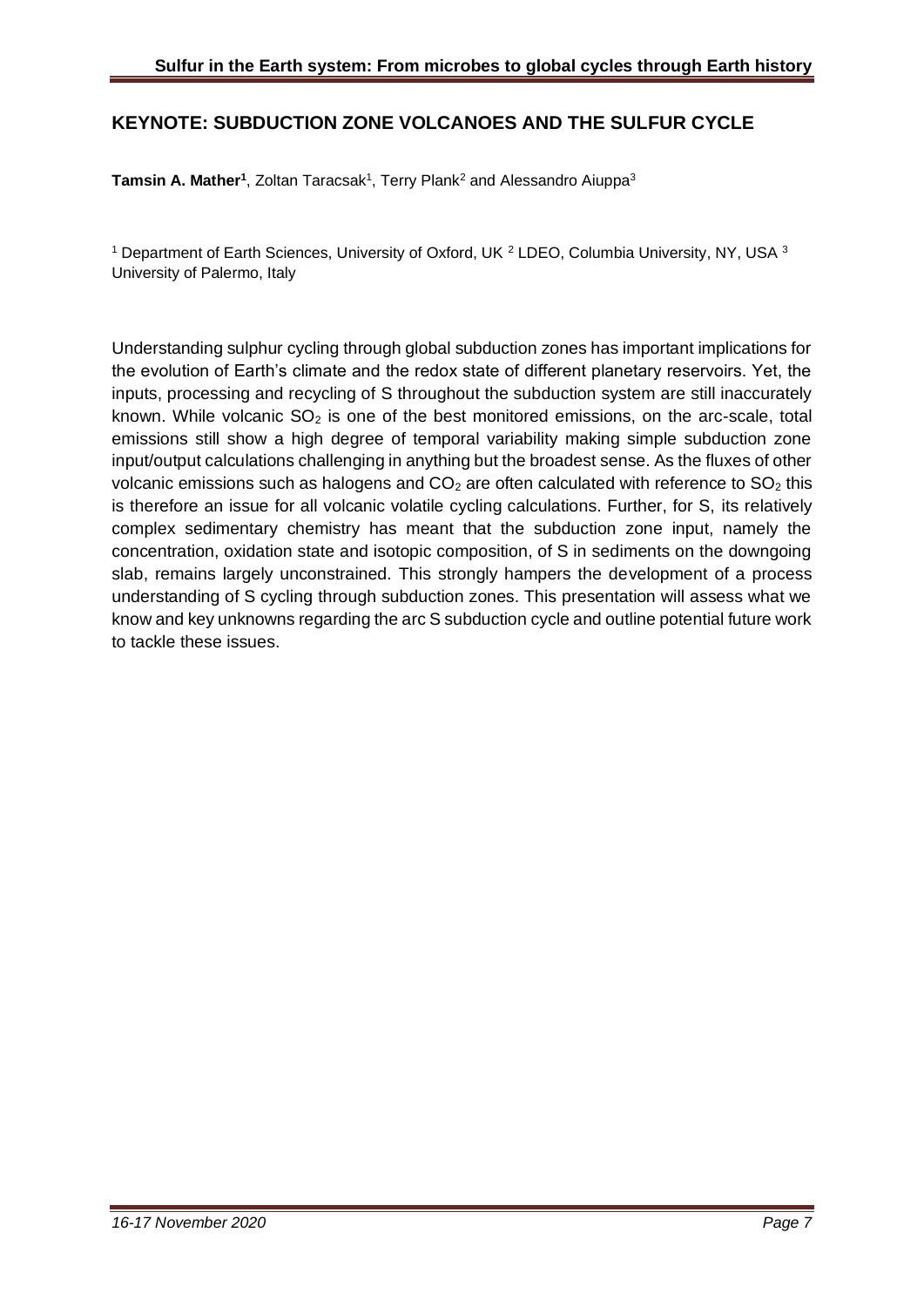## **EXPLORING THE BEHAVIOUR OF SULFUR DURING MAGMATIC DEGASSING USING A THERMODYNAMIC MODEL**

Ery C. Hughes<sup>1</sup>, Lee M. Saper<sup>1</sup>, Philippa Liggins<sup>2</sup>, and Edward M. Stolper<sup>1</sup>, <sup>1</sup>Division of Geological and Planetary Sciences, Caltech, CA USA, <sup>2</sup>Department of Earth Sciences, University of Cambridge, UK

The behaviour of sulfur in igneous systems is more complex than the other major volatile components (H<sub>2</sub>O and CO<sub>2</sub>) because sulfur can occur in multiple oxidation states (from  $S^{6+}$  to  $S<sup>2</sup>$ ), species (e.g.,  $SO<sub>4</sub><sup>2</sup>$ ,  $SO<sub>2</sub>$ , FeS, etc.), and phases (gas, silicate melt, immiscible liquid, anhydrite, etc.). Such variations in the form of sulfur cause sulfur's behaviour to be influenced by (and sometimes have significant impact on) the redox evolution of magmatic systems. These variations also cause igneous fractionation to lead to changes in the sulfur isotope composition  $(\delta^{34}S)$  of coexisting phases. Quantitative interpretation of the volatile concentrations and isotopic compositions of gas, silicate melt, and immiscible sulfides requires magmatic degassing models that explicitly deal with the speciation of sulfur in the silicate melt and the gas phase, the effects of  $fO<sub>2</sub>$ , and the importance of H<sub>2</sub>O and CO<sub>2</sub> in the system, and we present such models here.

We use a thermodynamic model to calculate the equilibrium concentrations, speciation, and isotopic composition of COHS in melt  $\pm$  gas systems. We use the concepts of sulfide and sulfate capacity – which relate dissolved sulfide  $(S^2)$  and sulfate  $(SO_4^2)$  concentrations in the melt to gas  $fO_2$  and  $fS_2$  — to model melt sulfur solubility and speciation (i.e.,  $S^{6+}/S^2$ ). We simultaneously solve for melt  $\text{Fe}^{3+}/\text{Fe}^{2+}$ , which is coupled to the speciation and oxidation state of sulfur. Assimilation of crustal sulfate has been modelled using a similar approach<sup>1,2</sup>, but we focus on the example of hydrous, oxidised, basaltic magmas degassing on decompression. This approach also leads to a simple way to calculate vapour saturation pressures for a given melt volatile content. We find the evolution of total sulfur content in the melt is sensitive to bulk  $H<sub>2</sub>O$  content, initial  $fO<sub>2</sub>$ , and sulfate capacity during closed-system degassing. For instance, sulfur can behave either as a compatible or incompatible element in the melt relative to the gas phase, and iron can either oxidise or reduce during ascent. We compare our results to other degassing models, multi-volatile solubility experiments, and literature melt inclusion and matrix glass data where  $S^{6+}/S^2$  and/or  $\delta^{34}S$  have been measured in addition to volatile concentrations.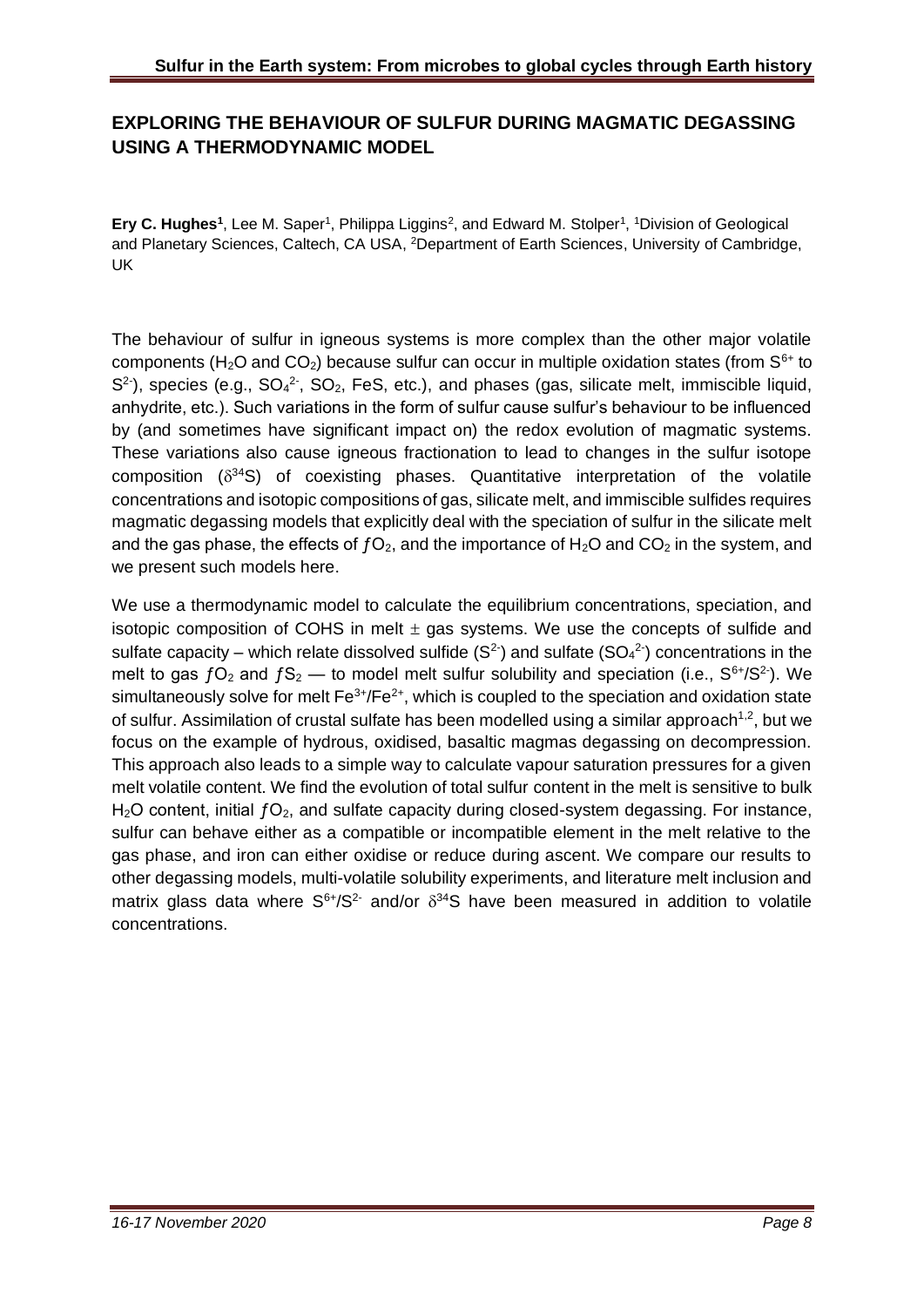#### **USING S ISOTOPES OF ALKALINE MAGMAS TO UNLOCK LONG-TERM RECORDS OF CRUSTAL RECYCLING ON EARTH**

William Hutchison<sup>\*1</sup>, Adrian A. Finch<sup>1</sup>, Anouk M. Borst<sup>1</sup>, Eva E. Stüeken<sup>1</sup>, Aubrey L. Zerkle<sup>1</sup>, and Adrian J. Boyce<sup>2</sup>

1. School of Earth and Environmental Sciences, University of St. Andrews, UK , 2. Scottish Universities Environmental Research Centre, UK.

Earth's surface and mantle S reservoirs are connected via subduction, crustal recycling, and volcanism. The most significant insights into the connections between the surface and mantle S reservoirs have been gained from studies of oceanic hotspots, particularly ocean island basalts (OIBs), which often contain recycled subducted material in their mantle source. However, a major limitation is that the oceanic record only extends back ~200 Ma and thus, OIBs cannot reveal temporal variations in crustal recycling over the vast majority of Earth history. S-rich alkaline magmas erupted in continental settings offer a solution to this problem because they are associated with recycled sources (i.e. metasomatized lithospheric mantle and plumes) and, crucially, are found throughout the geological record. Here we undertake a detailed study of S isotopes ( $\delta^{34}$ S) in a Mesoproterozoic alkaline province in Greenland to evaluate whether evolved alkaline magmatic suites constrain the mantle source  $\delta^{34}S$ . We show that while crustal contamination and changes in oxidation state at low temperature generate large  $\delta^{34}$ S fluctuations, all our samples from Greenland evidence an enriched lithospheric mantle source with  $\delta^{34}$ S of 1–5 ‰. A comprehensive global compilation of S isotopes in alkaline igneous suites shows both positive and negative S isotope signatures, akin to OIB, and provides evidence of recycled surface S in their mantle source. Our compilation also shows a temporal trend with Proterozoic alkaline magmas largely restricted to positive δ<sup>34</sup>S values (0–5 ‰) and Phanerozoic suites showing greater δ<sup>34</sup>S diversity (–5 to 4 ‰). These data record variations in S cycling over Earth history and support changes in the composition of the lithospheric mantle and/or Ga timescales for deep crustal recycling. Thus, alkaline magmas represent a powerful yet underutilised repository for interrogating crustal recycling and mantle evolution through geological time.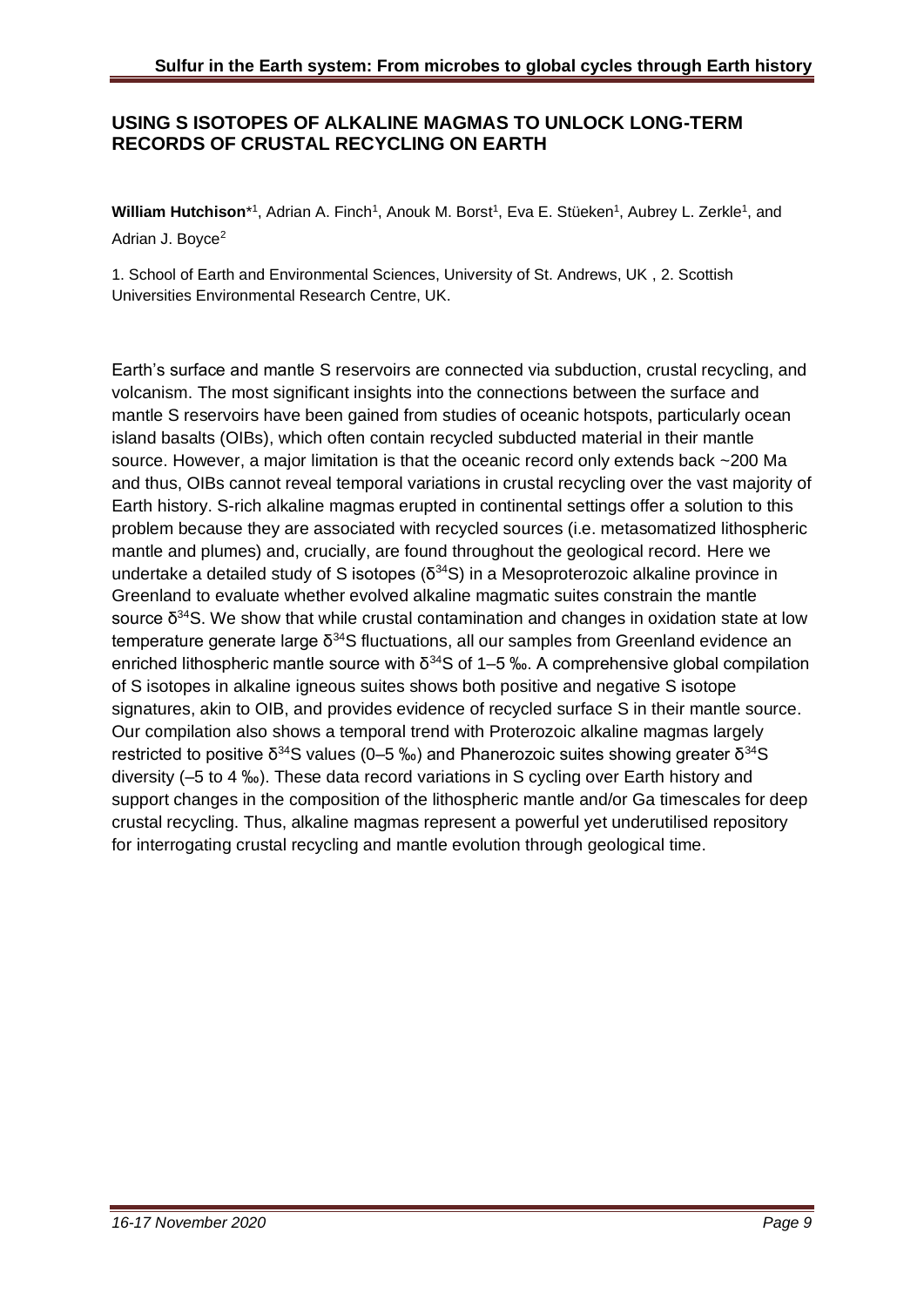#### **CHALCOPHILE ELEMENTS TRACK SULFIDE SATURATION, SULFIDE RESORPTION AND MAGMATIC DEGASSING AT KĪLAUEA VOLCANO, HAWAI'I**

Penny E. Wieser<sup>\*1</sup>, Frances Jenner<sup>2</sup>, Marie Edmonds<sup>1</sup>, John Maclennan<sup>1</sup>, and Barbara E. Kunz<sup>2</sup>.

<sup>1</sup> Department of Earth Sciences, University of Cambridge, UK, <sup>2</sup>School of Environment, Earth and Ecosystem Sciences, The Open University, UK

The concentration of chalcophile (sulfur-loving) elements in volcanic products can be used to track the behaviour of S and sulfides throughout the entire magmatic system; from the generation of melts within the mantle source to low pressure degassing at the eruptive vent. Here, we analyse a large suite of chalcophile elements (e.g., Cu, Ni, Se, Bi, S) in lavas and melt inclusions from Kīlauea Volcano, Hawai'i. The presence of residual sulfides in the mantle source throughout the melting interval accounts for the high S concentrations in Kīlauean primary melts (1387–1600 ppm). Decompression associated with magma ascent through the thick Hawaiian lithosphere drives an increase in the solubility of sulfur, resulting in ascending magmas becoming sulfide undersaturated by the time they enter the crust. A drop in temperature, coupled with major element changes during the fractionation of olivine, causes the solubility of S to decrease once more. Combined with an increase in melt S contents during fractionation, this initiates a second stage of sulfide saturation at relatively high MgO contents (~12 wt% MgO). Syn-eruptive degassing of S as the magma ascends to lower pressures drives the resorption of sulfides in contact with the carrier liquid. The covariance structure of Cu, MgO and Ni contents in melt inclusions and matrix glasses indicates that the dissolution of sulfides effectively liberates sulfide-hosted Cu and Ni back into the melt, rather than the vapour phase. The contrasting behaviour of Cu, Ni, Se and S during sulfide resorption indicates that the chalcophile element signature of the Kīlauean plume is largely controlled by silicate melt-vapour partitioning, rather than sulfide-vapour partitioning. The participation of dense sulfide liquids in shallow degassing processes may result from their direct attachment to buoyant vapour bubbles or remobilized olivine crystals. Sulfide resorption obscures the textural and chemical record of sulfide saturation in matrix glasses, but not in melt inclusions, which are isolated from this late-stage release of chalcophile elements. The partitioning of S between the dissolving sulfide, melt and the vapour phase accounts for ~20% of the total S release into the atmosphere.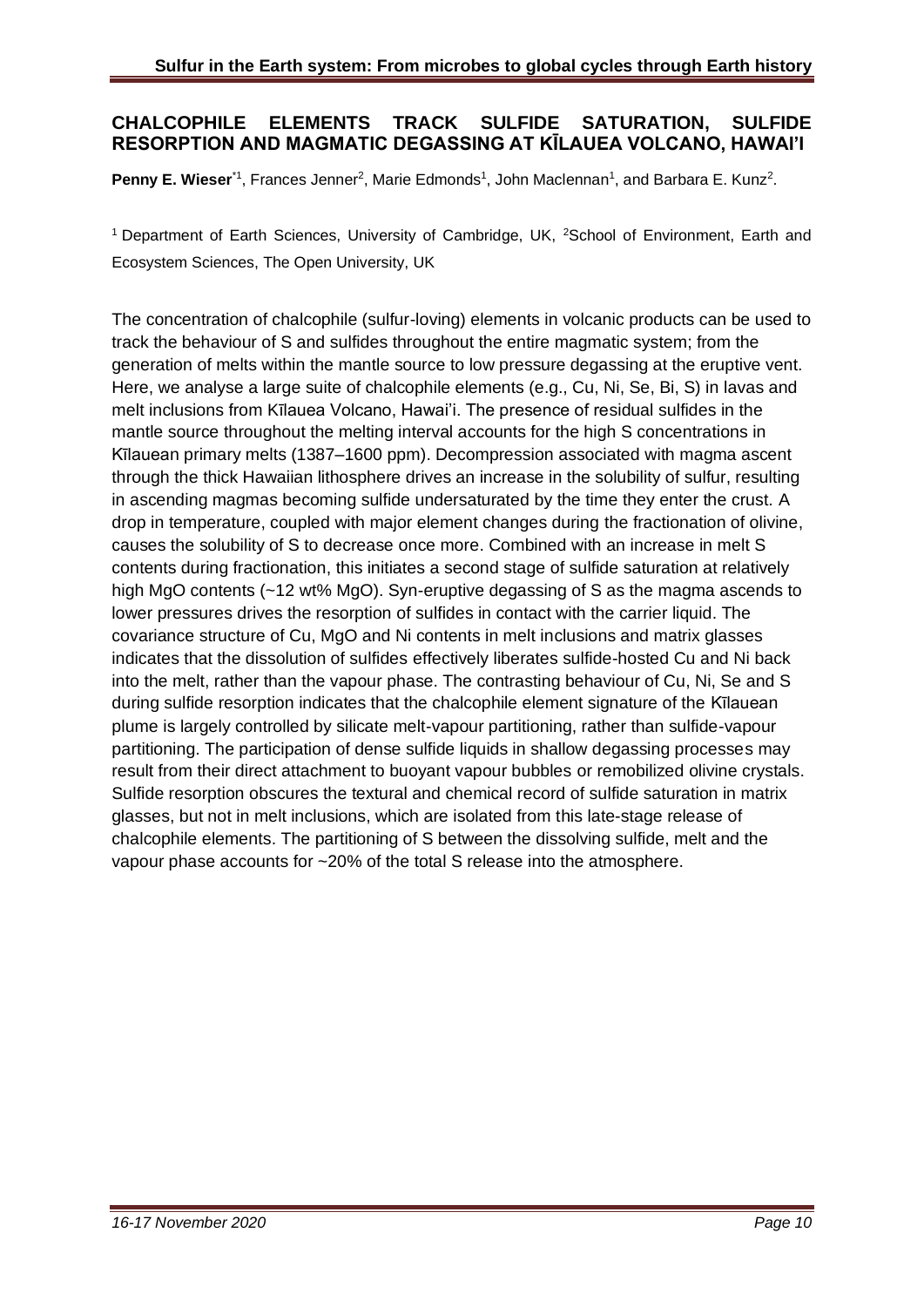## **SULFUR ISOTOPE SYSTEMATIC OF GRANITOIDS FROM THE YILGARN CRATON.**

## **NEW INSIGHTS INTO THE RESERVOIRS OF ARCHEAN OROGENIC GOLD DEPOSITS**

Stefano Caruso<sup>1,2</sup>, Marco L. Fiorentini<sup>1</sup>, Yuichiro Ueno<sup>3</sup>

1 – Centre for Exploration Targeting, School of Earth Sciences, The University of Western Australia, Australia, 2 – Australian Centre for Astrobiology, School of Biological, Earth and Environmental Sciences, The University of New South Wales, Australia, 3 – Department of Earth and Planetary Sciences, Tokyo Institute of Technology, Japan

The advent of the analysis of multiple sulfur isotopes  $(^{32}S, ^{33}S, ^{34}S, ^{36}S)$  has revolutionised the investigation of Archean and Proterozoic terranes. Recent studies have shed new light to the cycle of sulfur through the lithosphere (LaFlamme et al., 2018), and improved our understanding of the sulfur reservoirs which are critical to the formation of Archean mineral deposits (e.g. Fiorentini et al., 2012). These recent advances are based on the ability to accurately measure the effects of the mass-independent fraction of sulfur (MIF-S), which were largely produced and preserved through photochemical reactions of volcanic  $SO<sub>2</sub>$  in the oxygen-poor Archean atmosphere (Farquhar and Wing, 2003). The geological significance, and the chemically conservative nature of MIF-S signatures have since been utilised to recognise crustal sources, and to trace the fluid pathways in ore-forming processes.

This approach has been applied to the study of Archean orogenic gold deposits with the aims of (1) constraining the processes of gold precipitation, and (2) establishing the origin of sulfur that transports gold in the ore-forming fluids. Although, there have been important progresses in the understanding of the mechanisms governing gold precipitation, the identification of the source(s) of sulfur remains problematic. Recent studies have revealed that most of the orogenic gold deposits of Yilgarn Craton host sulfides with non-zero MIF-S signatures, thus suggesting that part of that sulfur had once interacted with the Archean atmosphere (Selvaraja et al., 2017). However, the quantification of the crustal input into the ore-forming fluids remains problematic due to the difficulties to accurately identify the signatures of the sulfur reservoirs. Therefore, it is still unclear whether sulfur in orogenic gold deposits originated from subduction-related metamorphic fluids, lower crust / mantle reservoirs, or from the devolatilisation of supracrustal rocks.

In this study, we analyse the multiple isotope composition of over fifty sulfur-poor granitoids coeval with the main orogenic gold event, and distributed throughout the Yilgarn Craton. We utilise this exceptional dataset to investigate the cycle of sulfur through the lithosphere in the late-Archean, and to address the existing knowledge gaps on the origin of sulfur in orogenic gold deposits.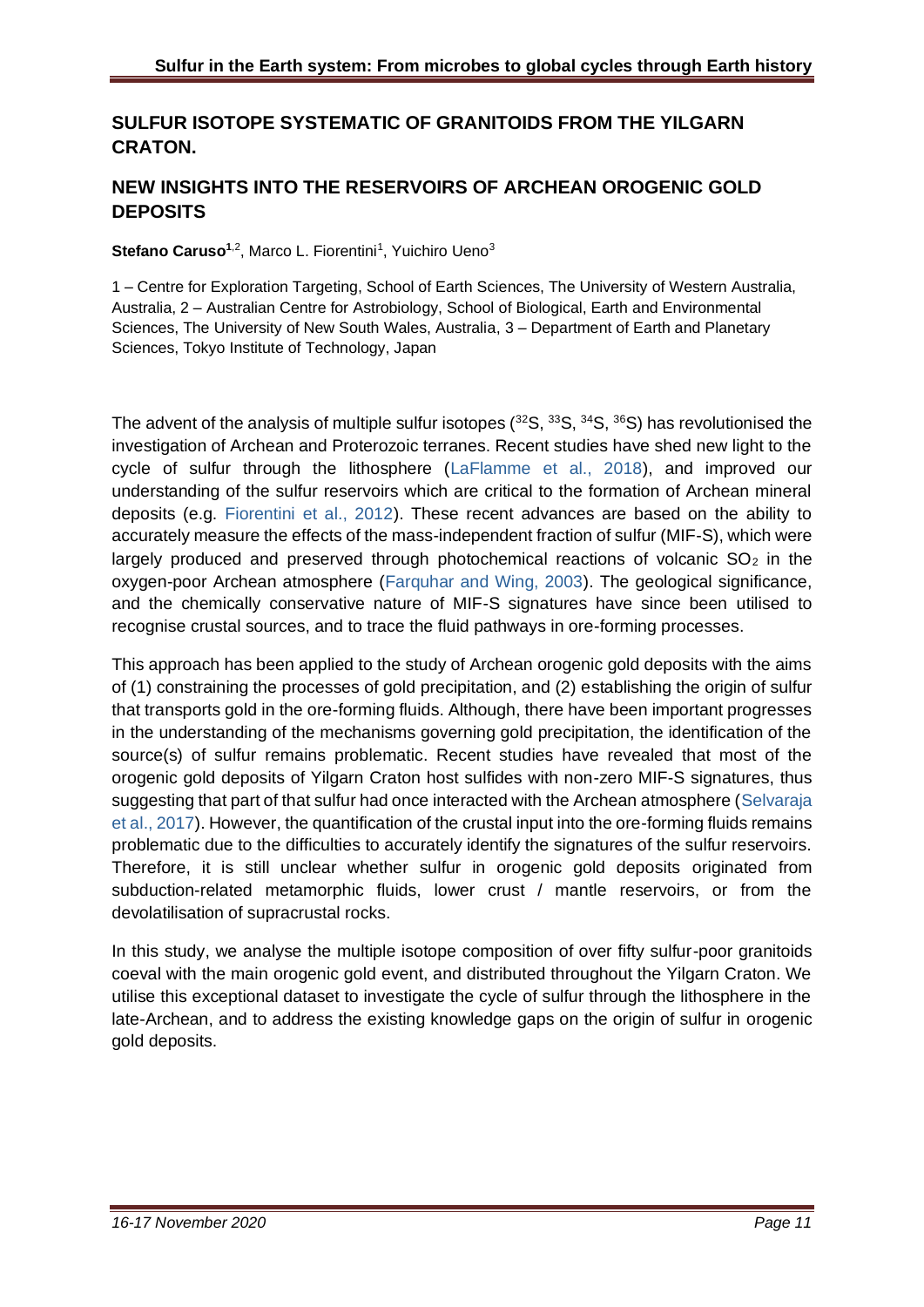## **KEYNOTE: SULFUR IN VOLCANIC SYSTEMS: TRANSPORT AND REACTIONS FROM MANTLE TO ATMOSPHERE**

**Emma J. Liu<sup>1</sup>**, Marie Edmonds<sup>2</sup>, Penny Wieser<sup>2</sup>, and Tamsin Mather<sup>3</sup>

<sup>1</sup> Department of Earth Sciences, University College London, UK, <sup>2</sup> Department of Earth Sciences, University of Cambridge, UK,<sup>3</sup> Department of Earth Sciences, University of Oxford, UK

Volcanoes and their magmatic systems play a key role in the Earth's sulfur cycle, transporting sulfur from the mantle, through the crust, and into the atmosphere. Volcanic sulfur emissions, and the subsequent conversion to sulfate aerosol, have important implications for climate and regional air quality. However, the pathway of sulfur to the Earth's surface varies between ocean island and subduction settings due to the sensitivity of sulfur chemistry to melt composition, magmatic water content and oxidation state. Remote sensing techniques, on the ground and from space, have improved our ability to detect and monitor volcanic  $SO<sub>2</sub>$ emissions, refining our understanding of the long-term outgassing behaviour of volcanoes globally. This presentation will discuss the contrasting evolution of sulfur in magmas from different tectonic settings, and the resulting impact on atmospheric emissions. In particular, we will focus on the 2014-2015 Holuhraun eruption in Iceland, where petrological constraints and atmospheric measurements together provide key insights into sulfur behaviour during magma ascent and early plume evolution in ocean island settings.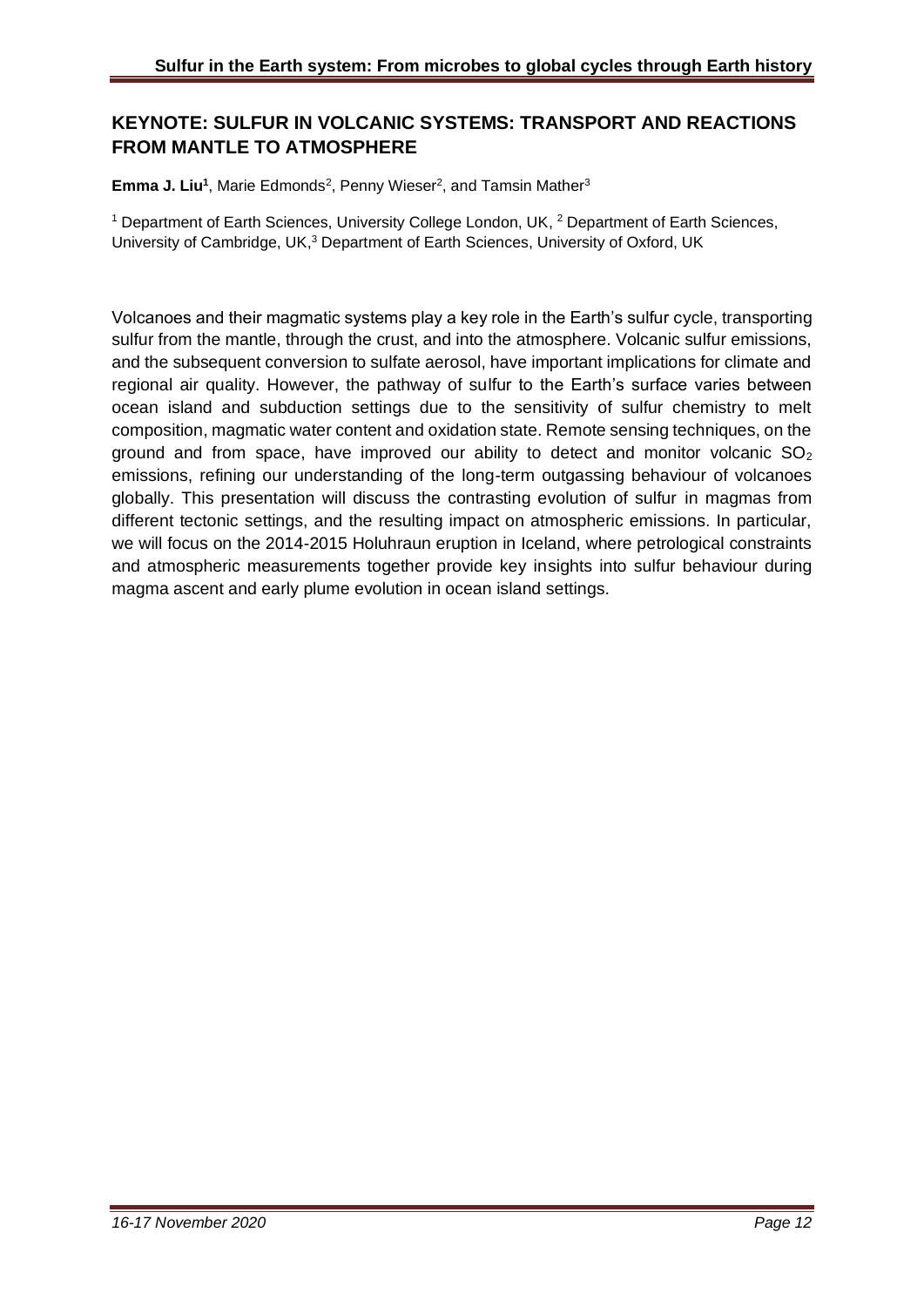# **Session 2 - Sulfur in the Environment**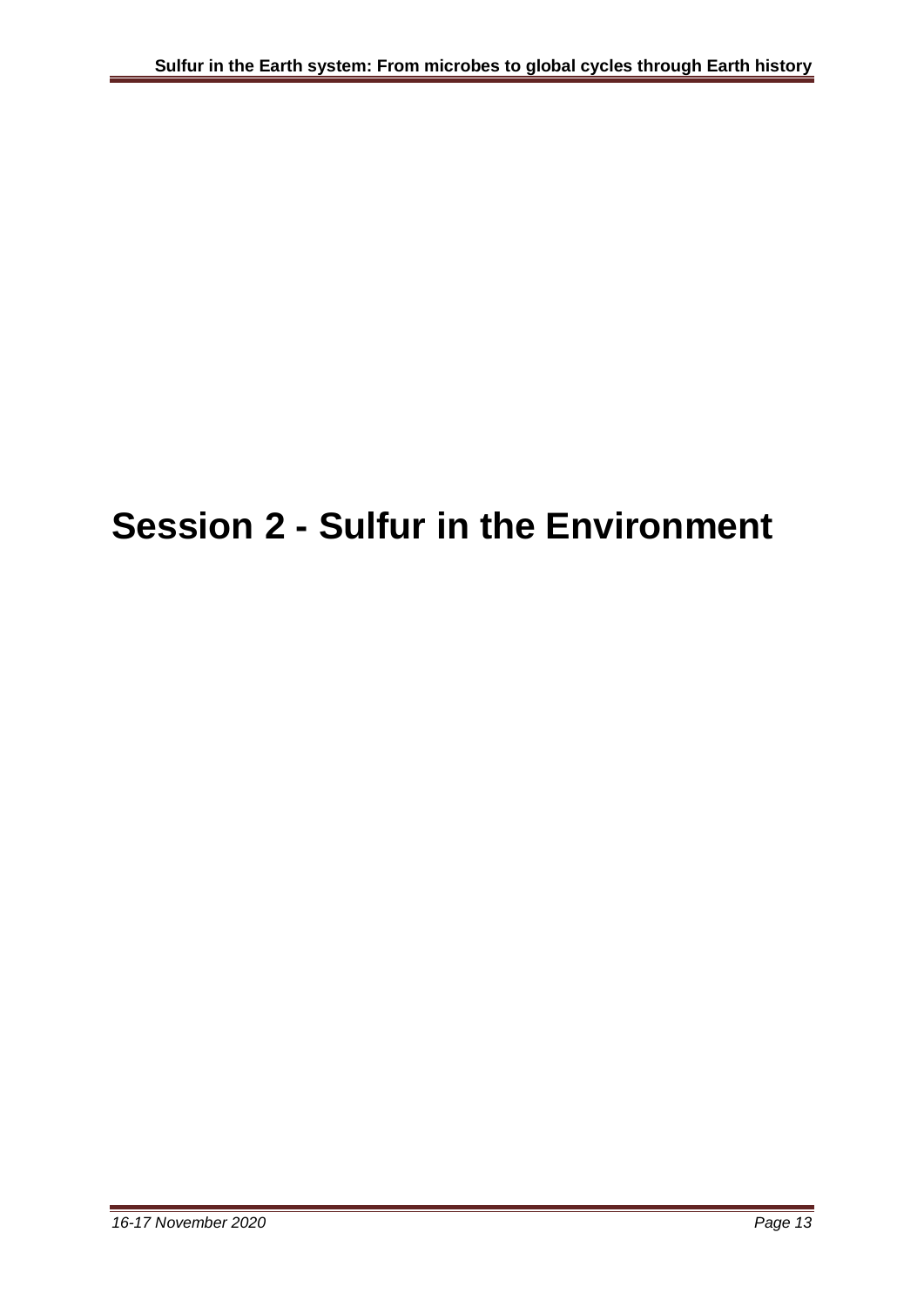## **NEW INSIGHTS ON THE ~74 KA TOBA ERUPTION FROM SULFUR ISOTOPES OF POLAR ICE CORES**

Laura Crick<sup>1\*</sup>, A. Burke<sup>1</sup>, W. Hutchison<sup>1</sup>, S. Sparks<sup>2</sup>, S. Mahony<sup>2</sup>, E. W. Wolff<sup>3</sup>, E. A. Doyle<sup>3</sup>, J. W. B. Rae<sup>1</sup>, J. Savarino<sup>4</sup>, and M. Kohno<sup>5</sup>

<sup>1</sup>School of Earth and Environmental Sciences, University of St Andrews, Scotland; <sup>2</sup> School of Earth Sciences, University of Bristol; <sup>3</sup>Department of Earth Sciences, University of Cambridge UK; <sup>4</sup>Institut des Géosciences de l'Environnement,, France; <sup>5</sup> Department of Geochemistry, Georg-August-Universität Göttingen, Germany

The ~74ka Toba eruption in Indonesia was one of the largest volcanic events of the Quaternary and loaded an estimated 100 million tonnes of  $H_2SO_4$  into the atmosphere. Understanding the precise timing of this colossal eruption is vital to unravelling the climatic and environmental impacts of the largest volcanic events on Earth. Sulfur aerosols injected into the stratosphere following large volcanic events reflect incoming radiation and lead to global cooling, and in the case of Toba it has been suggested that it led to cooling of  $1 - 5^{\circ}$ C and extinctions of some local hominin populations. One of the most enigmatic features of the Toba eruption is that the S peak has yet to be identified in the ice core records, although numerous candidate sulfate peaks have been identified in both Arctic and Antarctic ice cores. To address this, we analysed the sulfur isotope fingerprint ( $\delta^{34}$ S and  $\Delta^{33}$ S) of 11 Toba candidates from two Antarctic ice cores by multi-collector inductively coupled plasma mass spectrometry. This approach allows us to evaluate injection altitudes and to distinguish large tropical eruptions from proximal eruptions because stratospheric sulfur aerosols undergo UV photochemical reactions that impart a sulfur mass-independent isotopic fractionation (S-MIF). In contrast, tropospheric sulfur aerosols do not exhibit S-MIF because they are shielded from the relevant UV radiation by the ozone layer.

We identify three stratospheric, tropical eruption candidates with two recording the largest  $Δ<sup>33</sup>S$  signals measured to date in the ice core archives. The largest of these  $Δ<sup>33</sup>S$  signals is >2 ‰ more negative than previous measurements of the 1257 Samalas eruption (the largest eruption of the last 2000 years), despite having a similar integrated sulfate flux for this event to the ice core. These three candidates are within uncertainly of the  $Ar^{40}/Ar^{39}$  age estimates for the Toba eruption and when considered with other paleoclimate proxies place the event during the transition into Greenland Stadial 20. Finally, we further analyse the relationship between the Toba eruption candidates and these proxies to determine the precise timing and potential climatic impacts of one of the largest eruptions of the Quaternary period.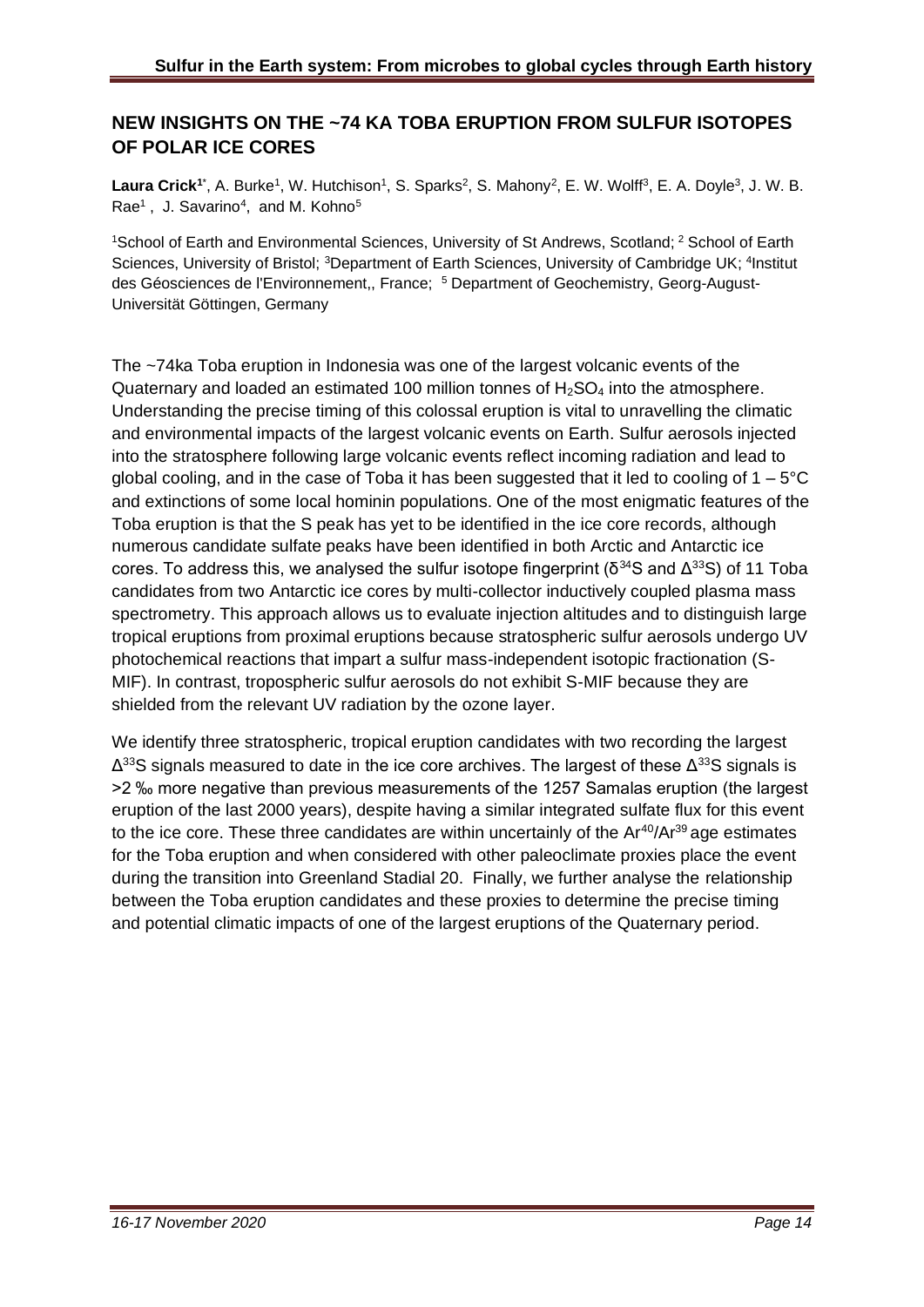## **UNDERSTANDING THE HYDROTHERMAL INFLUENCE ON SEAWATER SULFATE**

Eleanor Hughes<sup>1</sup>, Anna Waldeck<sup>1</sup>, Sarah Moriarty<sup>2</sup>, John Jamieson<sup>2</sup>, Peter Scheuermann<sup>3</sup>, Drew Syverson<sup>4</sup>, William Seyfried<sup>5</sup> & David Johnston<sup>1</sup>

<sup>1</sup>Harvard University USA, <sup>2</sup>Memorial University of Newfoundland Canada, <sup>3</sup>University of British Columbia Canada, <sup>4</sup>Yale University USA, <sup>5</sup>University of Minnesota USA

Long-term records of the isotopic composition of seawater sulfate are a powerful biogeochemical resource, revealing changes in key fluxes into and out of the seawater sulfate reservoir through time. Microbial, riverine and evaporitic sulfate fluxes have been extensively studied, but the importance of hydrothermal systems remains controversial. Here, we investigate the potential influence of a hydrothermal sulfate flux on the seawater sulfate reservoir. In the first application of triple-oxygen isotope analyses to hydrothermal sulfate, we find that anhydrite (CaSO<sub>4</sub>) from a globally distributed set of hydrothermal systems is significantly offset in  $\delta^{18}O$  and  $\Delta'^{17}O$  relative to seawater, in large part due to equilibrium oxygen isotope exchange with hydrothermal fluid at elevated temperatures. A flux of hydrothermally-influenced sulfate back into the seawater reservoir may thus significantly affect its isotopic composition. Incorporation of these new isotopic constraints into a model of the global sulfur cycle indicates that the magnitude of this hydrothermal flux may be comparable to riverine inputs (on the order of  $10^{11} - 10^{12}$  mol S/yr); however, at present this estimate is highly uncertain. As our understanding of the triple-oxygen isotope composition of riverine and microbial sulfate fluxes improves, the importance of hydrothermal sulfate cycling to the seawater sulfate reservoir will be better constrained. This approach, combining modeling and isotopic constraints, may also help to resolve present debate surrounding long-term sulfate storage in oceanic crust.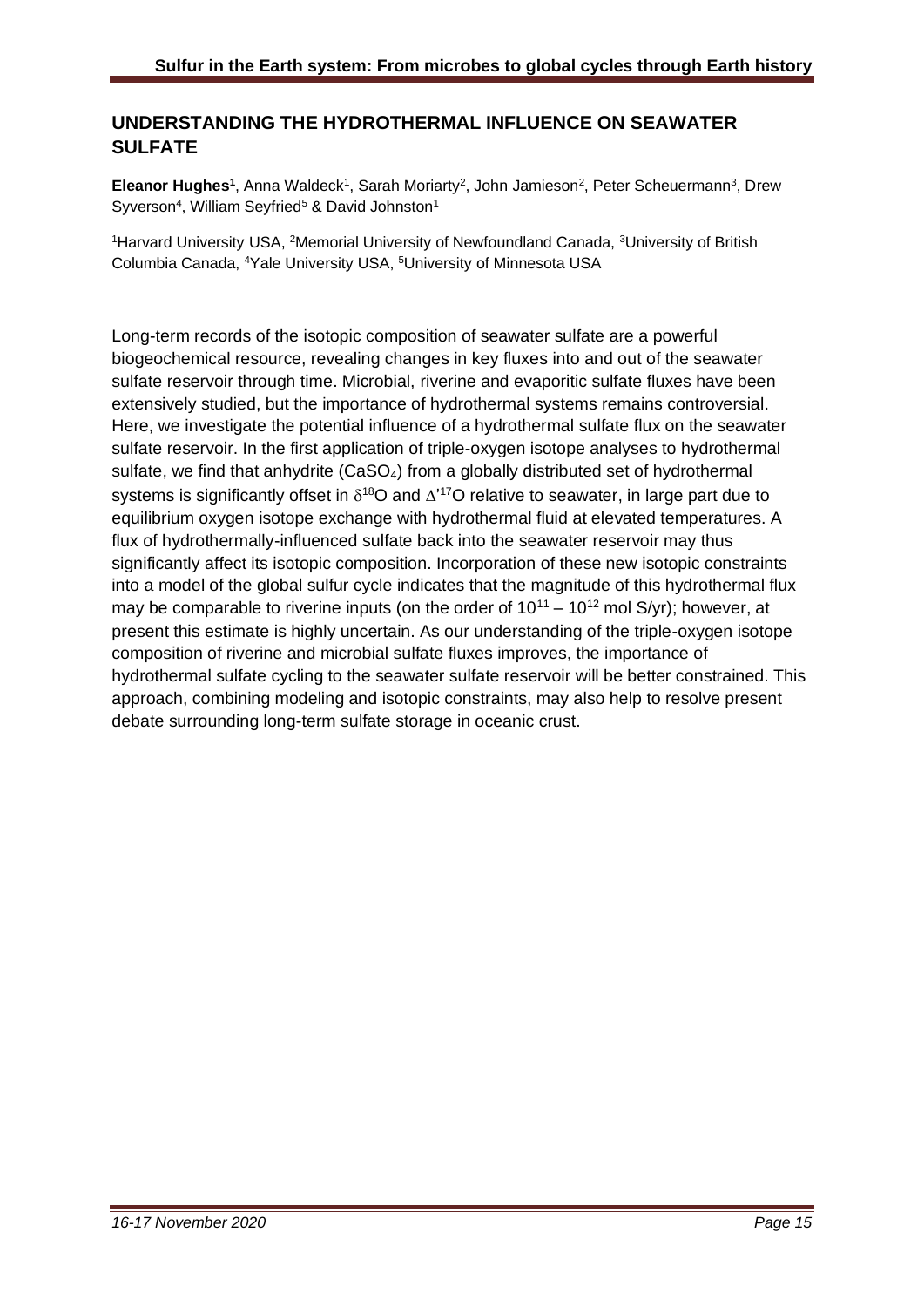## **MICROBIAL SULFUR DISPROPORTIONATION AT MARINE HYDROTHERMAL VENTS: A RECONSIDERATION OF THE GLOBAL BIOLOGICAL SULFUR CYCLE?**

Maxime Allioux,

Université de Bretagne Occidentale, France

Disproportionation corresponds to a chemical or biological reaction where the same mineral or organic compound serves as both an electron donor and as a terminal electron acceptor. In the case of inorganic sulfur compounds such as thiosulfate, sulfite, and elemental sulfur, each one may be oxidized to sulfate and reduced to sulfide. Microorganisms capable of disproportionating sulfur-compounds originate from a large range of environments such as marine and freshwater sediments, anaerobic digestors, terrestrial and marine hydrothermal vents, and acidic and alkaline lakes. Furthermore, they appear to be phylogenetically widespread, particularly in the bacterial domain. Isotopic data on sulfur derived from early Archaean rocks and the presence of microfossils from 3.4 billion-year-old geological formations suggest that sulfur disproportionation could be one of the earliest modes of microbial metabolism and may be associated with the early production of sulfate in the sea, but remains highly controversial. In *Bacteria*, inorganic sulfur compounds appear to be disproportionated via a reverse sulfate reduction pathway to produce ATP directly. However, it is likely that many diverse independent disproportionation mechanisms exist. The current state of knowledge converges on the hypotheses that disproportionation of elemental sulfur, could occur using a complete dissimilatory sulfate reduction pathway including adenylylsulfate reductase, the sulfite reductase system and the involvement of rhodanese-like sulfurtransferases, heterodisulfide reductases and molybdopterins. This work aims to fully identify the path of elemental sulfur disproportionation, notably the oxidative branch, and then those of other sulfur substrates. The hydrothermal vents, studied in this work using physiological, genomic and proteomic approaches are relevant models because of their characteristic high temperature, allowing rapid microbial growth and the sulfur compounds which are ubiquitous in these environments, representing major energy sources for the microorganisms that inhabit them. Currently, potential associated genes had been found by comparative genomics and could be highly associated to elemental sulfur disproportionation. Genetic markers associated to the sulfur disproportionation could lead to a total reconsideration of the biological sulfur cycle in all ecosystems.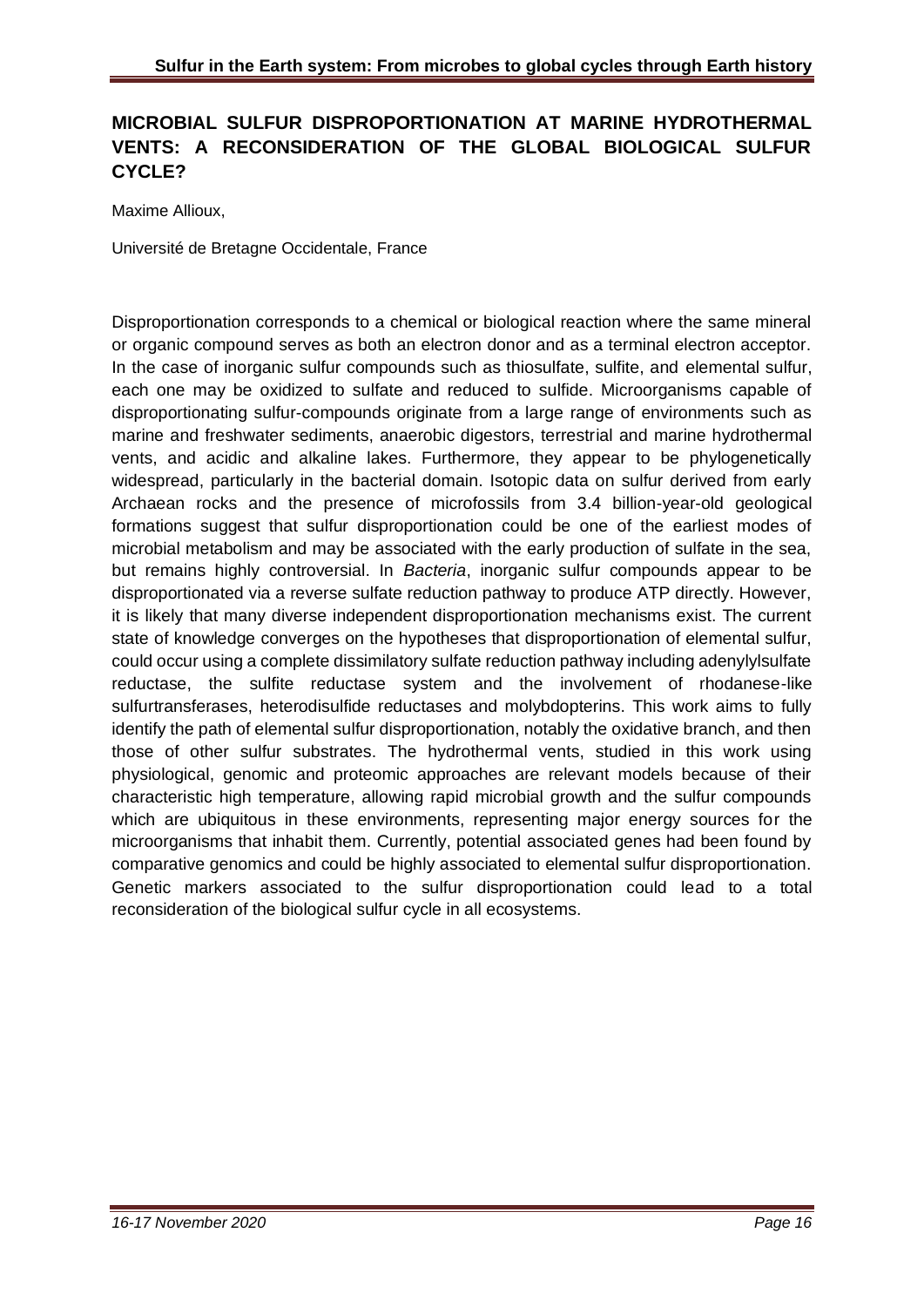## **MICROSCALE** δ **<sup>34</sup>S HETEROGENEITIES IN COLD SEEP BARITES RECORD VARIABLE METHANE FLUX OFF THE LOFOTEN-VESTÅRALEN CONTINENTAL MARGIN, NORWAY**

R. Seth Wood<sup>1</sup>, Aivo Lepland<sup>2</sup>, Ryan C. Ogliore<sup>3</sup>, Jennifer Houghton<sup>1</sup>, Clive Jones<sup>1</sup>, and David A. Fike<sup>1</sup>

<sup>1</sup>Department of Earth & Planetary Sciences, Washington University in St. Louis, USA, <sup>2</sup>Geological Survey of Norway (NGU), Norway<sup>3</sup>Department of Physics, Washington University in St. Louis, USA

Methane seeps are a critical component of the global carbon cycle. In marine environments, sulfate-coupled anaerobic oxidation of methane (AOM-SR) modulates methane release into the overlying water column. Two methane cold seeps were recently discovered on the Lofoten-Vestårelen (LV) continental margin, and U-Th age dates suggest methane-derived authigenic carbonate (MDAC) began precipitating near the end of the Last Glacial Maximum (LGM). Below the sulfate methane transition zone (SMTZ), methane and barium concentrations are variably high, up to 5 mM and 1 mM, respectively. Here, we use secondary electron microscopy (SEM) and secondary ion mass spectrometry (SIMS) to petrographically assess and measure microscale  $δ<sup>34</sup>S$  variability of authigenic barite, respectively. The mean  $\delta^{34}S_{BaSO4}$  value from SIMS spot analyses is 70.3‰ (n = 300), and  $\delta^{34}S_{\text{BasOA}}$  values can range more than 40‰ within individual barite aggregates. SIMS spot measurements were spatially referenced to SEM images to infer the relative timing of  $δ<sup>34</sup>S<sub>BaSO4</sub>$  fluctuations, and  $δ<sup>34</sup>S<sub>BaSO4</sub>$  ion imaging transects were collected parallel to barite growth axes and provide a semi-continuous record of porewater sulfate evolution during barite precipitation.  $\delta^{34}S_{\text{BaSO4}}$  values imply the assessed barites precipitated from highly distilled porewater sulfate and precipitated over extended periods under non-steady state conditions. We suggest the primary forcing affecting intragranular  $\delta^{34}S_{\text{BaSO4}}$  variability is variable AOM-SR activity during precipitation due to changes in cold seep methane flux. Our findings provide a semi-continuous geologic proxy for paleo-methane flux and suggest methane advection rates have gradually decreased at the LV seep sites. However, cyclical changes in δ<sup>34</sup>S values along barite growth axes and periodic dissolution features suggest methane advection rates did not decrease monotonically and that there may have been two or more abrupt episodes of enhanced methane emissions since the LGM.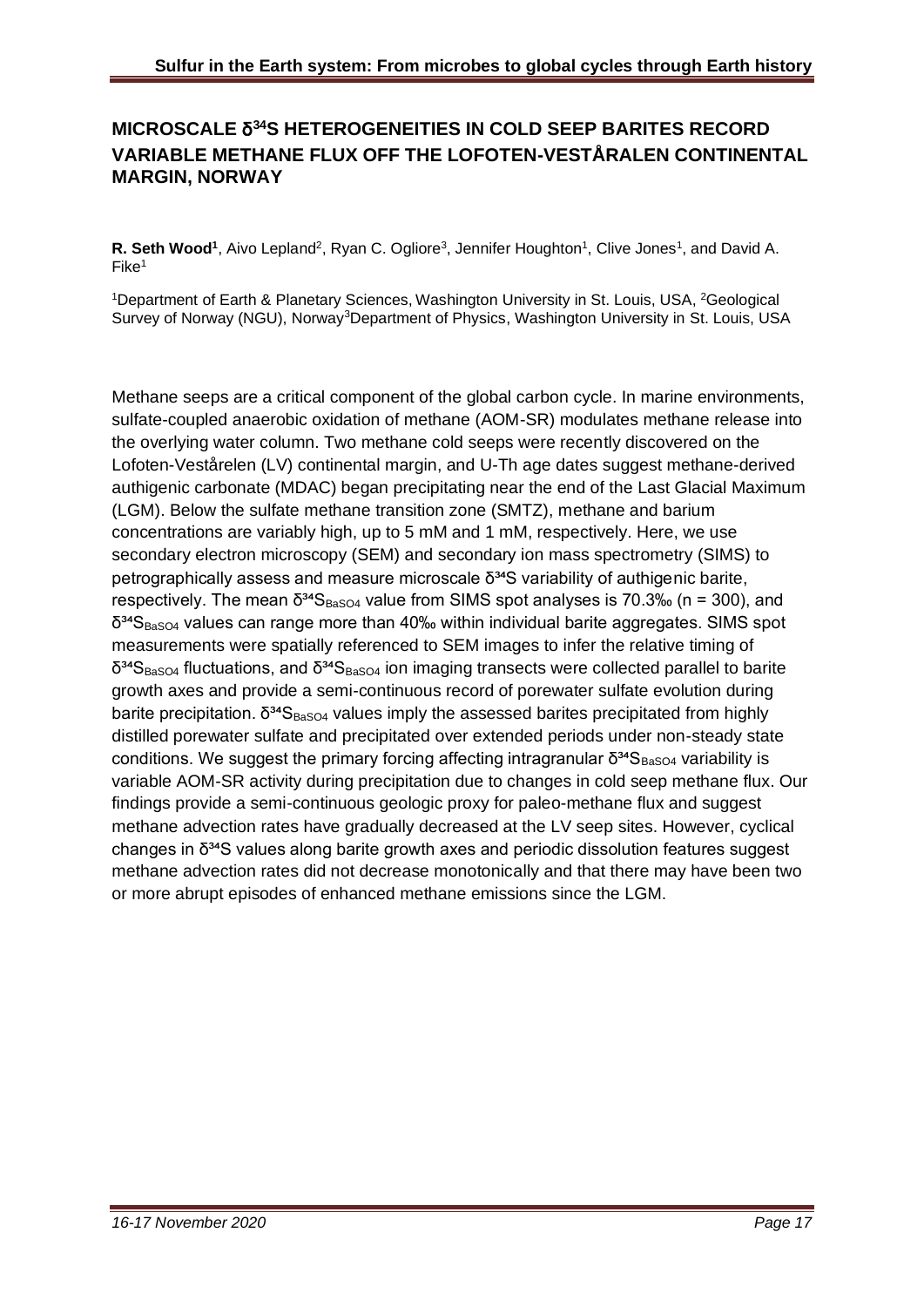## **FOSSIL FUELS AND SULFUR: IMPLICATIONS FOR INDUSTRIAL SULFURIC ACID AVAILABILITY DURING THE TRANSITION TO A LOW-CARBON FUTURE**

**Day, S**., 1; Van Heerde, L. 2; Maslin, M. 2

1 Institute of Risk and Disaster Reduction, University College London. 2 Department of Geography, University College London.

Discussions of anthropogenic influences on the sulfur cycle in the Earth System generally center upon sulfur dioxide emissions to the atmosphere from fossil fuel combustion, producing acid rain that inhibits plant growth and  $CO<sub>2</sub>$  uptake by vegetation. However, the industrial uses of sulfuric acid link the carbon, sulfur and phosphorus cycles in other ways.

Efforts to reduce anthropogenic emissions of  $SO<sub>2</sub>$  to the atmosphere mean that more than 80% of global sulfur production – most of which is converted to sulfuric acid – is now a byproduct of oil and natural gas desulfurization. The advantages of sulfur production from fossil fuel processing have largely eliminated other industrial sulfur sources. An emerging critical disadvantage, however, is that continued cheap production and widespread use of sulfuric acid now depends upon the profitability of fossil fuel production. Industries that rely on cheap and abundant sulfuric acid therefore also depend upon continued use of fossil fuels and are linked to anthropogenic carbon emissions. These industries include phosphate fertilizer production, upon which intensive food production depends and which uses >80% of sulfuric acid production; and processing of the laterite and deep-sea nodule ores that are considered to be critical reserves of key metals for the anticipated transition to zeroemissions technologies over the next few decades.

Our study indicates that global sulfur demand and sulfur supply from oil and gas desulfurization are presently close to being in balance. However, the implication of a fast transition from fossil fuels (RCP2.6) and early peak oil is that sulfur demand would outstrip supply within the next decade and become an important issue in maintaining global food production and transiting to a low carbon economy. Indeed, the rate at which alternative sources of sulfur can be developed may become a rate-determining step for that transition.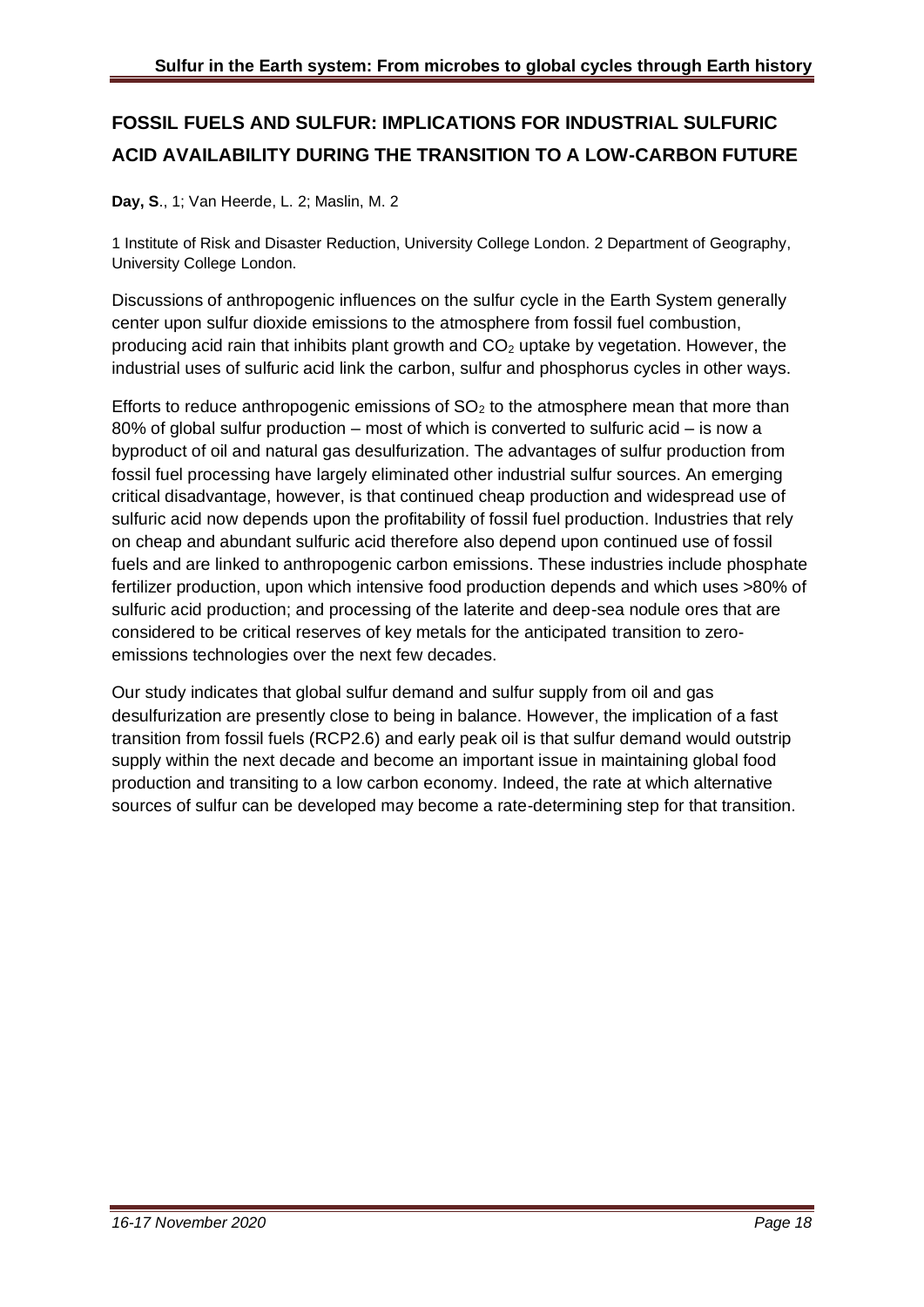## **TRIPLE OXYGEN ISOTOPES (∆<sup>17</sup>O) AS RECORDS OF SULFUR CYCLE DRIVERS**

Anna Waldeck<sup>1</sup>, Weiqi Yao<sup>1,2</sup>, Adina Paytan<sup>3</sup>, David Johnston<sup>1</sup>

<sup>1</sup>Department of Earth and Planetary Sciences, Harvard University, Cambridge, USA, <sup>2</sup>Department of Earth Sciences, University of Toronto, Canada, <sup>3</sup>Institute of Marine Sciences, University of California Santa Cruz, Santa Cruz, USA

Here we introduce a novel, emerging record of the <sup>17</sup>O isotopic composition of seawater sulfate recorded in marine barites (spanning 134 million years ago to present). Using a recently published model - calibrated against the composition of the modern ocean - we interpret the sulfate <sup>17</sup>O composition in seawater as recording the relative balance of sulfur cycle processes that are both mass-independent (or impart large anomalies in  $170$ meaning  $\Delta^{17}O\neq0$ ) and mass-dependent (largely wash away these large  $^{17}O$  anomalies).

Mass-independent isotope effects are sourced from high energy reactions in the atmosphere. Two subsequent processes can thus be considered relative to their MIF consequences. First, the weathering of sulfide minerals has been proposed to incorporate atmospheric O<sub>2</sub> ( $\Delta$ <sup>'17</sup>O<<0) into product sulfate. The size of  $\Delta$ <sup>'17</sup>O anomaly in atmospheric O<sub>2</sub> is thought to scale to the atmospheric ratio of  $pCO<sub>2</sub>:pO<sub>2</sub>$  over time, with an unknown fraction of  $O<sub>2</sub>$  being incorporated into sulfate. New work on river systems and sulfate generation (Hemingway et al., 2020, PNAS) challenges these direct interpretations, lessening the straightforward relationship to  $O_2$ . The second means of gaining MIF is via the oxidation of volcanic SO<sub>2</sub> following the injection of S via large igneous provinces ( $\Delta$ <sup>17</sup>O>>0). A sulfur cycle model hypothesizes that large igneous provinces directly influenced the sulfur cycle over the last 120 million years by injecting significant amounts of  $SO<sub>2</sub>$  into the atmosphere (Laakso et al, 2020). If this model correctly predicts that  $SO<sub>2</sub>$  outgassing was significant during LIP emplacement, then this may be observable in the triple oxygen isotope composition of marine sulfate across these intervals.

The degree to which these anomalies alter seawater sulfate oxygen isotope composition reflects the size of the marine sulfate reservoir as well as the extent of mass-dependent processes like biological recycling of sulfate that also act to augment or even erase these primary effects (Waldeck et al., 2019, EPSL). In our analysis of this new Cenozoic/Cretaceous dataset, we constrain the extent to which these processes (atmospheric influence, weathering, and biology) each shaped the <sup>17</sup>O composition of marine sulfate.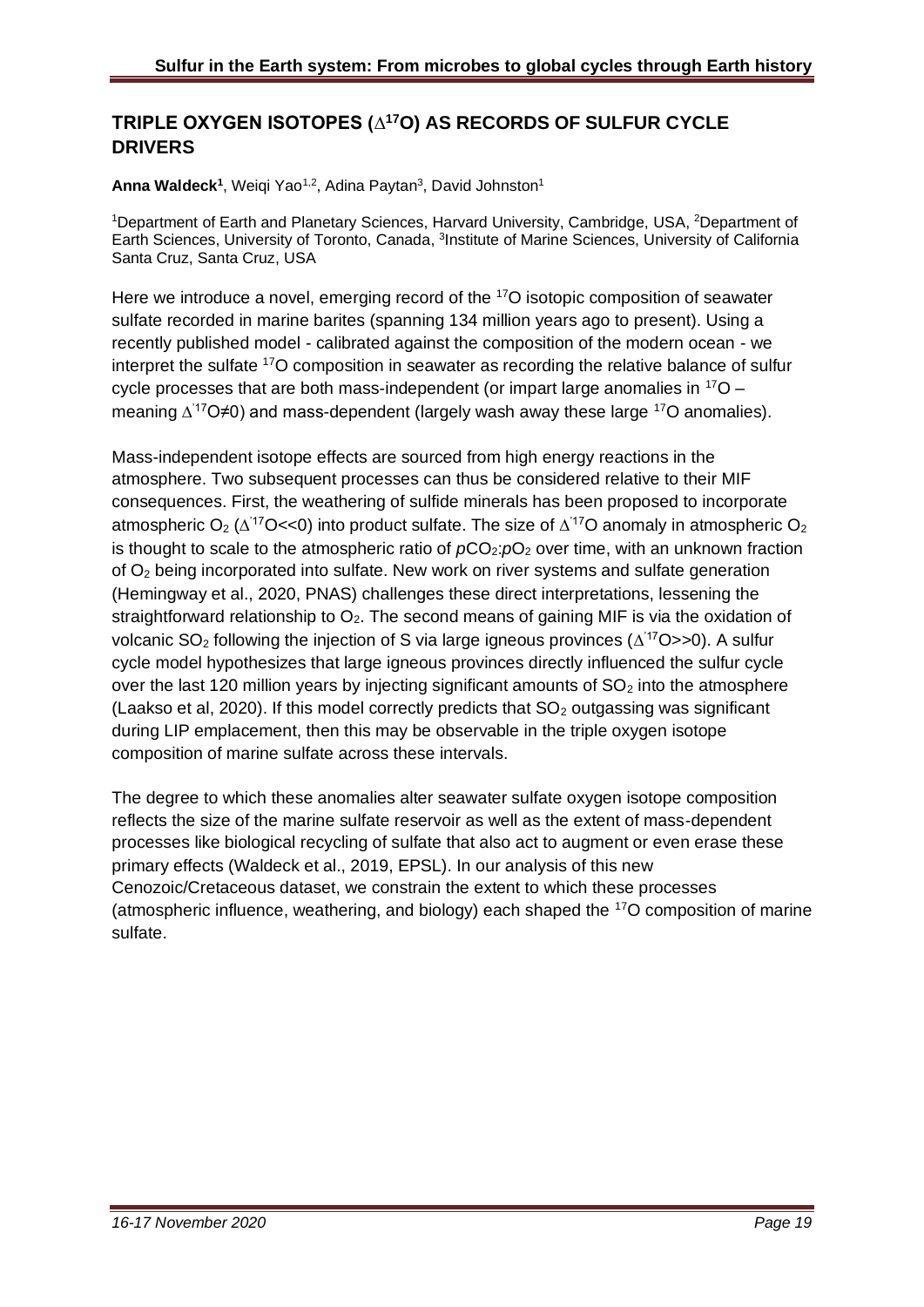## **20-YEAR RECORD OF SULFURIC ACID WEATHERING IN A HIGH ARCTIC WATERSHED**

**E.i. Stevenson1\*,** M.I. Murphy2, K.E Relph1, E.T. Tipper1, A.V. Turchyn1, P.A .E. Pogge Von Strandmann3, T.R. Christensen 4

<sup>1</sup>Department of Earth Sciences, University of Cambridge, UK, <sup>2</sup>Institut for Geovidenskab og Naturforvaltning, Københavns Universitet, Denmark, <sup>3</sup>Institute of Earth and Planetary Sciences, UCL and Birkbeck, University of London, UK, <sup>4</sup>Department of Bioscience, Aarhus University, Denmark

Earth's temperature is thought to be regulated by a negative feedback between atmospheric CO<sup>2</sup> levels and chemical weathering of silicate rocks over million-year time scales. Enhanced physical weathering in the Arctic through glacial retreat, permafrost thaw and collapse is exposing and mobilising vast amounts of finely-ground sediment to the agents of weathering. Elevated pyrite mineral oxidation caused by the exposure of sulfide minerals during physical erosion can generate sulfuric acid which can weather freshly exposed carbonate minerals and release  $CO<sub>2</sub>$  to the atmosphere.

Here we present new coupled oxygen-sulfur isotopic data for a high Arctic River (Zackenberg River, Northeast Greenland) to partition the sources of dissolved sulfate from gypsum and pyrite end members. High frequency water chemistry data from the Zackenberg River shows how these chemical weathering reactions have evolved seasonally and annually over the past 20 years. The extent of release and sequestration of  $CO<sub>2</sub>$  from the Zackenberg River watershed is highly dependent on the time of the season, erosional and precipitation events. The compiled datasets demonstrate that the release of  $CO<sub>2</sub>$  from the sulfuric acid weathering of carbonate minerals is widespread. The total flux of which can, at times, outweigh that from the long-term sequestration of atmospheric  $CO<sub>2</sub>$  via silicate weathering. This scenario could represent a possible modern-day positive climate feedback loop, which is unaccounted for in coupled  $CO<sub>2</sub>$ -climate models.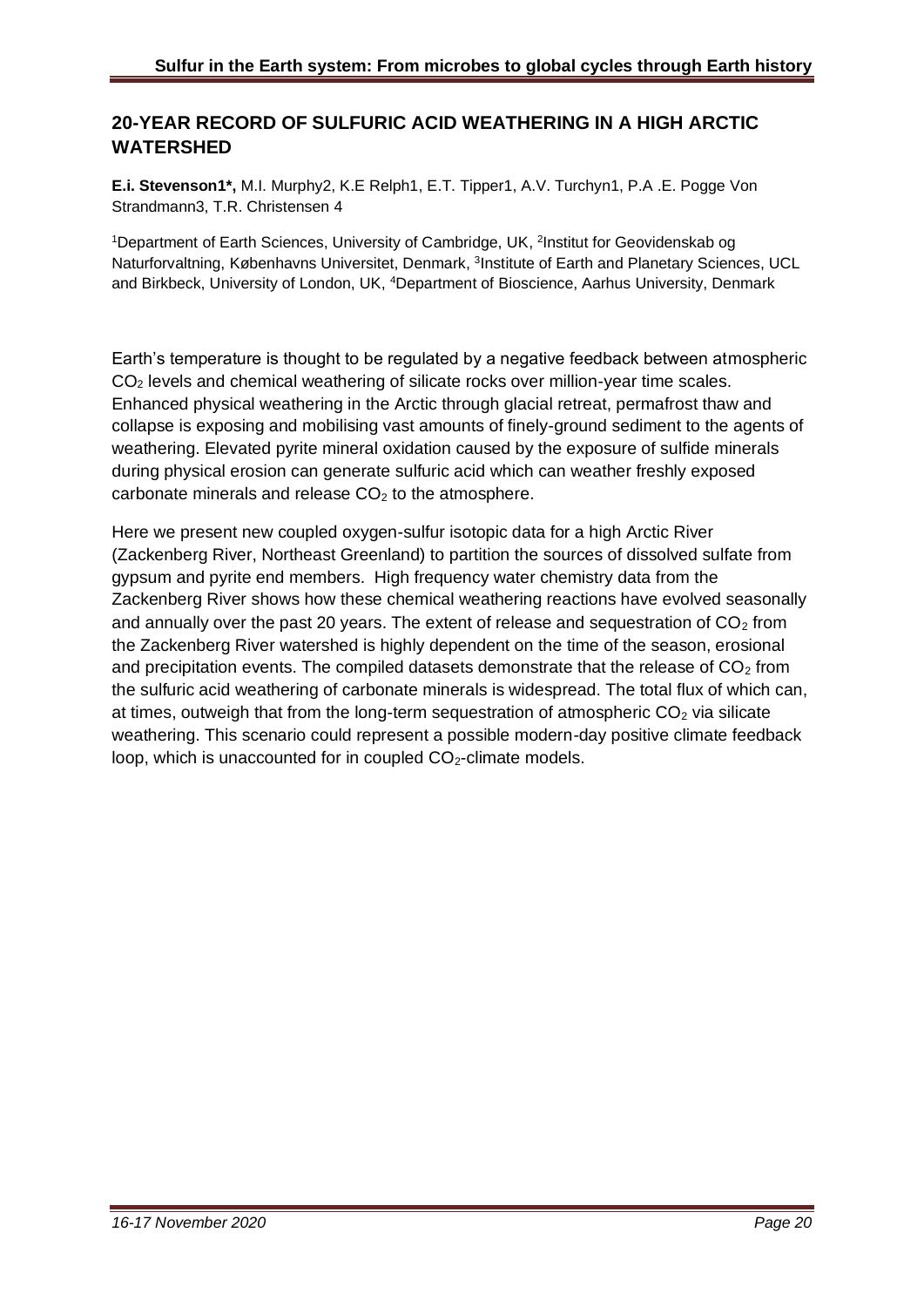## **ORGANIC SULFUR FLUXES AND GEOMORPHIC CONTROL OF SULFUR ISOTOPE RATIOS IN RIVERS**

Preston C. Kemeny<sup>a\*</sup>, Mark A. Torres<sup>b</sup>, Michael P. Lamb<sup>a</sup>, Samuel M. Webb<sup>c</sup>, Nathan Dalleska<sup>a</sup>, Trevor Cole<sup>b</sup>, Yi Hou<sup>b</sup>, Jared Marske<sup>a</sup>, Jess F. Adkins<sup>a</sup>, Woodward W. Fischer<sup>a</sup>

<sup>a</sup> Geological and Planetary Sciences, California Institute of Technology, California US, <sup>b</sup> Earth, Environmental, and Planetary Sciences, Rice University, Texas US, <sup>c</sup> Stanford Synchrotron Radiation Lightsource, SLAC National Accelerator Laboratory, California US

Pyrite oxidation plays a critical role in the relationship between weathering and climate, and its impact on the global carbon cycle has previously been constrained through inversion models utilizing observations of riverine sulfate  $(SO_4^2)$  and sulfur isotope ratios ( $\delta^{34}S$ ). However, observations from some rivers have suggested that  $SO_4^2$ <sup>-</sup>  $\delta^{34}S$  reflects processes such as microbial  $SO_4^2$  reduction or organic sulfur cycling, rather than lithology. To study the prevalence and controls of  $SO_4^2$  transformations, we measured dissolved major element concentrations,  $SO_4^2$   $\delta^{34}S$ , and sediment  $\delta^{34}S$ , and made spectroscopic observations of sediment and vegetation from a small catchment in Western Iceland with relatively uniform and isotopically constrained basaltic bedrock. Dissolved  $SO_4^2$   $\delta^{34}S$  ranged from 2.5‰ to 23.7‰ and correlation with Cl<sup>-</sup>/SO<sub>4</sub><sup>2-</sup> indicated that  $SO<sub>4</sub><sup>2</sup>$  predominantly derived from basalt weathering and precipitation. The lower range of  $SO_4^2$   $\delta^{34}S$  values were focused in V-shaped, fluvial valleys incising into bedrock, while higher values occurred in U-shaped, glacially eroded valleys currently alluviated. Spectroscopic observations identified organic S phases in suspended river sediment, floodplain deposits, and vegetation, and mass balance calculations quantified the organic S flux as less than approximately 10% of  $SO_4^2$  export. Sediment  $\delta^{34}S$ values were comparable to  $SO_4^2$   $\delta^{34}S$ . The isotopic patterns reflected the coupling between erosion, bedrock mineral supply, and oxidative weathering, in contrast to fractionation from S cycling along alluvial reaches. Together the results validated the application of river inversion models for constraining weathering fluxes and affirmed that global pyrite oxidation, even in the presence of terrestrial S cycling, modulates the atmospheric concentration of carbon dioxide. Motivated by these observations, we developed a flexible MATLAB model, called MEANDIR, for customizable Monte Carlo inversion of dissolved river chemistry data. MEANDIR extended former inversion efforts by representing chemical processes as independent end-members, including pyrite oxidation, petrogenic organic carbon oxidation, and carbon dioxide exchange between the river and atmosphere.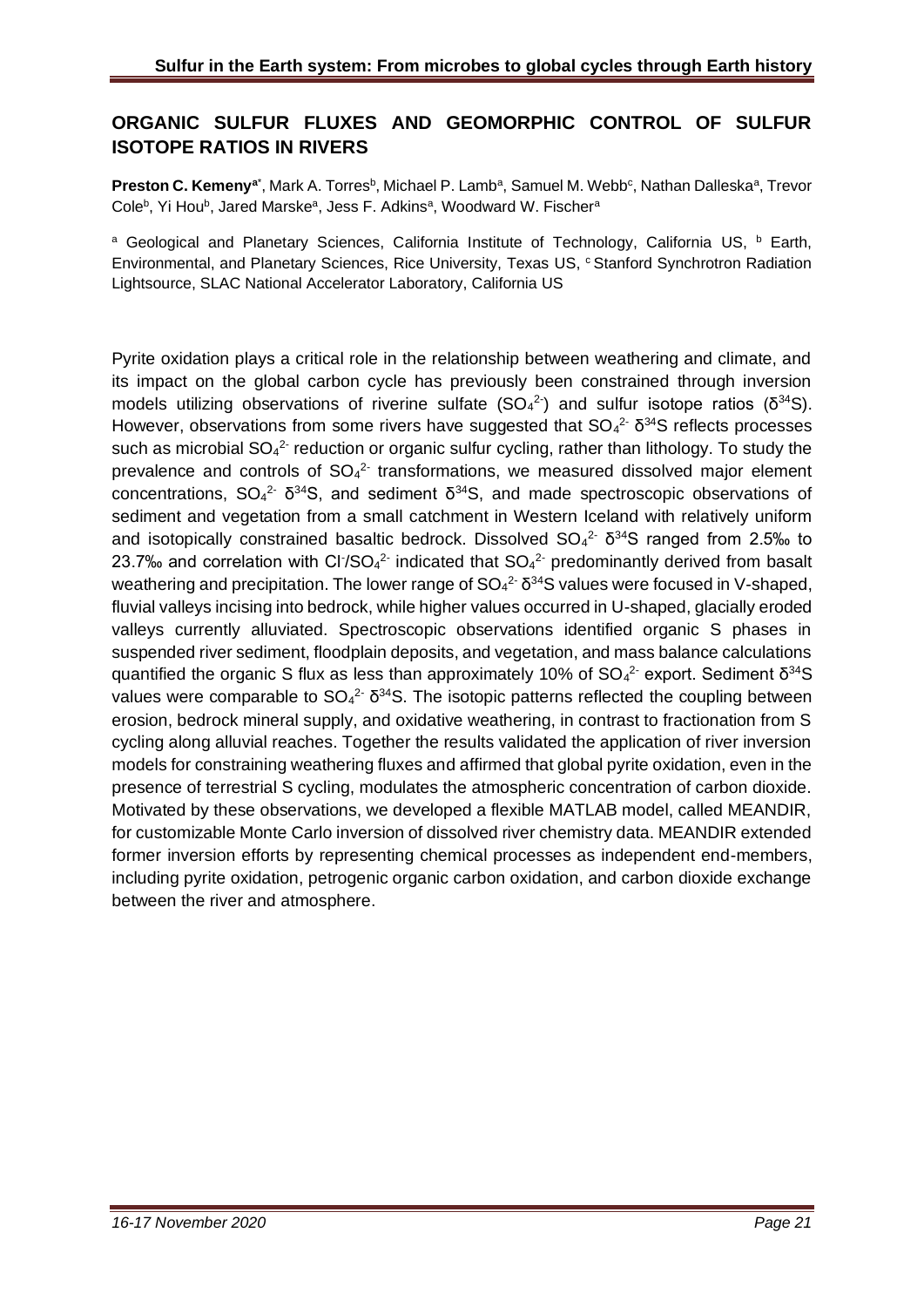**17 November**

**Session 3 - Sulfur in the Environment Part II - Chaired Andrea Burke**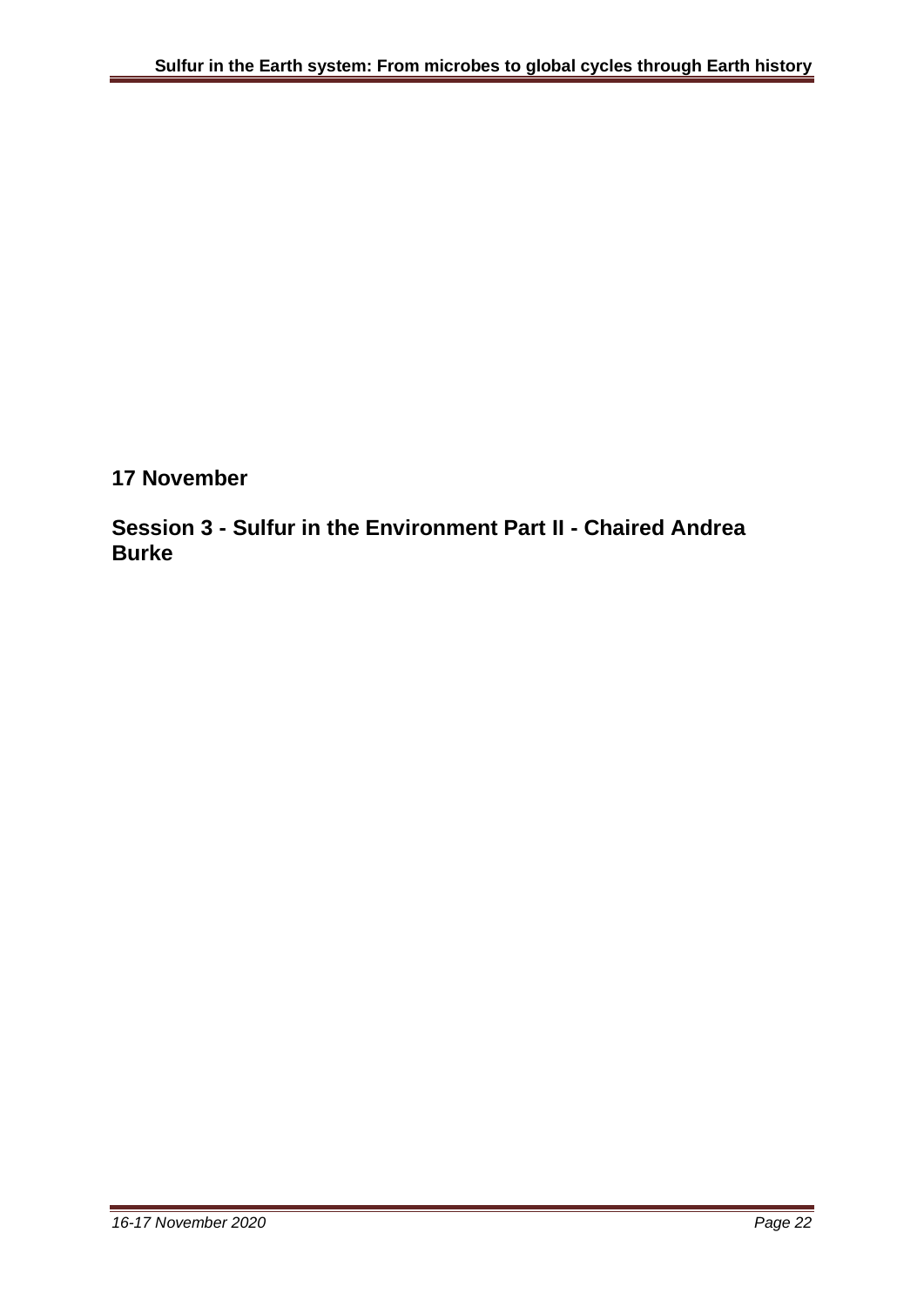## **RECORDS OF PAST PERMAFROST THAW PRESERVED IN FOSSIL BONE SULPHUR ISOTOPE SIGNATURES?**

#### **Rhiannon E Stevens**, Hazel Reade, Kerry L Sayle, Jennifer A. Tripp, Thomas Higham.

1: Institute of Archaeology, University College London,2: Department of Chemistry, University of San Francisco, USA., 3: Scottish Universities Environmental Research Centre, United Kingdom., 4: Research Laboratory for Archaeology and the History of Art, University of Oxford, United Kingdom.

We report here high-magnitude temporal changes in animal bone collagen  $\delta^{34}$ S at the end of the last ice age that are unidirectional, occur in multiple species (with differing dietary niches and mobility behaviours) and in multiple different geographic areas. These records are observed in regions of known permafrost presence during the Last Glacial Maximum, and the high-magnitude excursions appear to coincide with the suspected timing of localised permafrost development and thaw, and with global temperature changes. The magnitude of change observed in the bone collagen  $\delta^{34}$ S data is well beyond that reported from other environmental settings. The commonly invoked interpretations of changing animal diet and mobility fail to adequately explain the data; the continental wide pattern of change can only be adequately explained through regional scale environmental drivers. We hypothesise the high-magnitude changes in faunal bone  $\delta^{34}$ S from these palaeo-permafrost environments are driven by biogeochemical cycling related to soil redox and permafrost thaw. Faunal collagen can preserve unaltered for several hundred thousand years and for samples from the last c. 50,000 years can be directly radiocarbon dated, thus offering an unrivalled prospect for developing high-resolution, tightly chronologically-constrained records of past permafrost change. Furthermore, our finding indicate terrestrial herbivore  $δ<sup>34</sup>S$  values can reflect local hydrological conditions, complicating the use of sulphur isotopes as a tool for food origin, animal migration, and archaeological mobility research.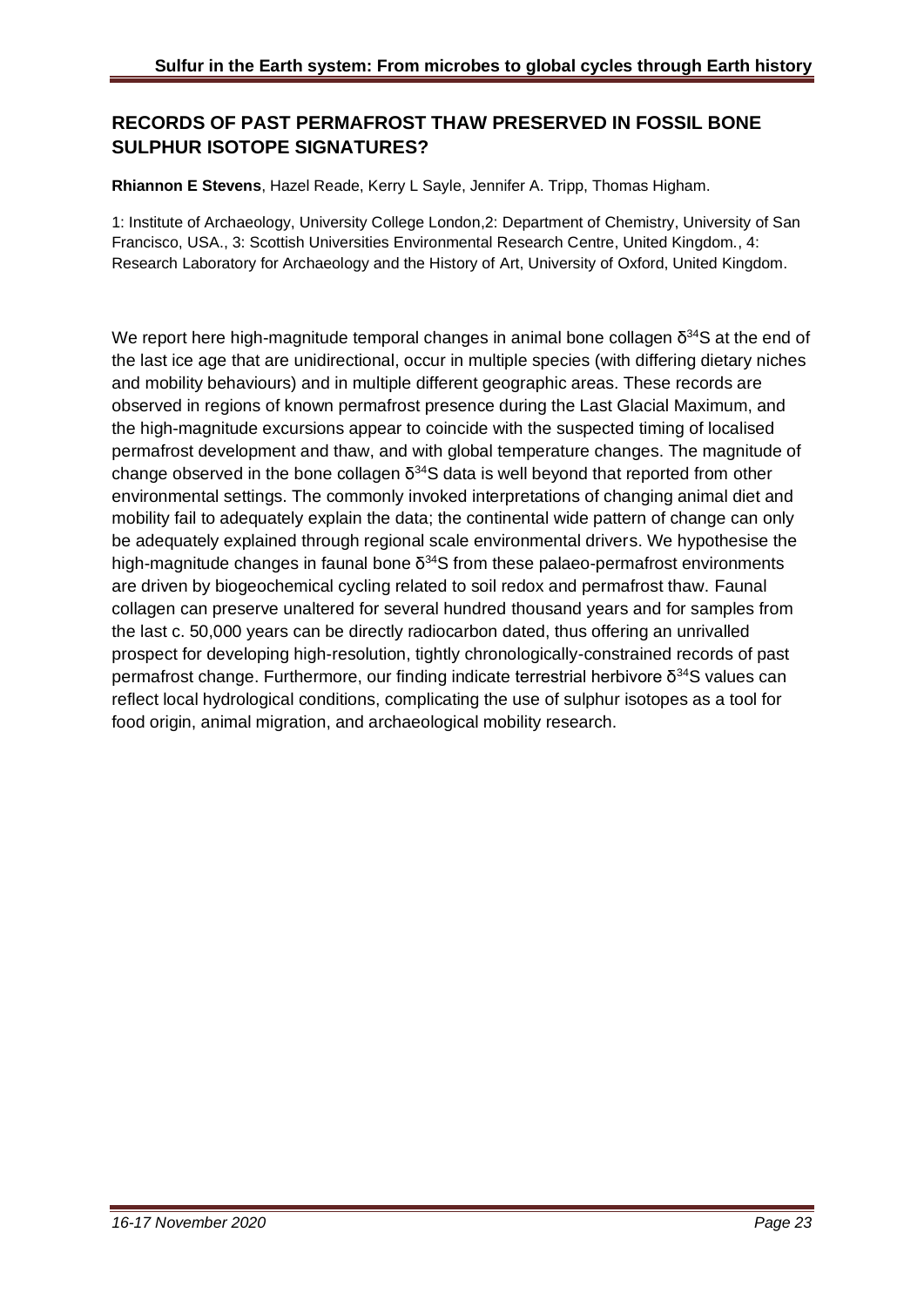## **BIOGEOCHEMICAL CYCLING OF SULFUR, MANGANESE AND IRON IN FERRUGINOUS LIMNIC ANALOG OF ARCHEAN OCEAN**

Alexey Kamyshny<sup>a</sup>, Valeria Boyko<sup>a</sup>, Khoren Avetisyan<sup>a</sup>, Alyssa Findlay<sup>a</sup>, Qingjun Guo<sup>b</sup>, Xi Yang<sup>b</sup>, André Pellerin<sup>a,c</sup>

<sup>a</sup> Department of Geological and Environmental Sciences, Faculty of Natural Sciences, Ben-Gurion University of the Negev, Israel, <sup>b</sup> Institute of Geographic Sciences and Natural Resources Research, Chinese Academy of Sciences, China, c Department of Biology - Microbiology, Aarhus University, Denmark

The early evolution of life on Earth was intimately coupled with the evolution of ocean chemical composition and redox conditions in Archean ocean. However, the measurements of chemical and isotopic compositions of Archean sedimentary rocks does not provide sufficient information for understanding the biogeochemical processes that characterized oceans during this period. In this research, the cycling of the redox-sensitive elements in the water column and sediments of the seasonally stratified Lake Sihailongwan, China, was studied. It was found that during the stratification, the concentrations of sulfate ions in the epilimnion were <100 μmol L-1 . The hypolimnion of the lake becomes anoxic and contains iron, manganese and low concentrations of hydrogen sulfide. These conditions are similar to those suggested to exist in the Archean ocean, and therefore the biogeochemical cycles in Lake Sihailongwan may be analogous to those in the Archean ocean. In Lake Sihailongwan, the chemocline is always deeper than the thermocline. The hypolimnion is supersaturated with respect to iron sulfide in August, while in May and October, this supersaturation is present only in the lower hypolimnion. The concentration profiles of the redox species in the water column and in the sediments show that dissolved iron(II) and manganese(II) diffuse from the sediments into the water column, while hydrogen sulfide and sulfate diffuse into the sediment. At the hypolimnion, the sulfur isotope fractionation values are consistent with microbial sulfate reduction, possibly combined, to a minor extent, with disproportionation of zero-valent sulfur. The absolute sulfur isotope fractionation factor increases between spring and autumn and decreases with water depth, possibly due to precipitation of iron sulfide in the lower hypolimnion. The fraction of highly reactive iron in the sediments is mainly composed of iron(II) carbonates and the most reactive iron(III) (hydr)oxide phases. Iron-based paleoproxies are consistent with sediment deposition under ferruginous water column. In the sediment, concentrations of sulfate and hydrogen sulfide are low, and sulfur isotope composition of sedimentary pyrite is equal to that of the epilimnetic sulfate. The obtained results demonstrated that despite a low sulfate concentration in the water column, sulfur isotope fractionation is high. However, due to the complete consumption of the sulfate reservoir, the large isotope fractionation is not preserved in the sedimentary record.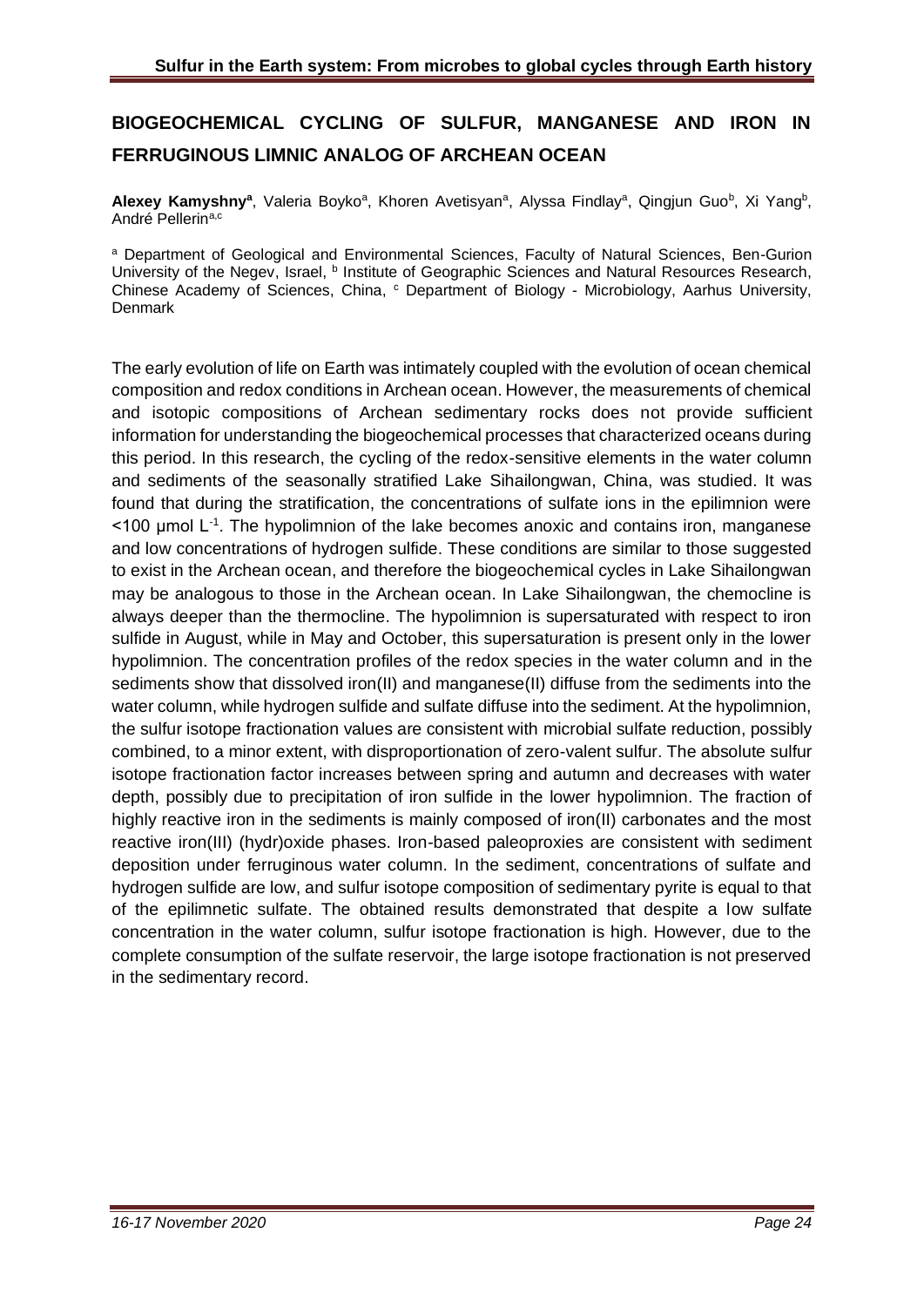## **SULFUR ISOTOPE COMPOSITIONS OF FRAMBOIDAL PYRITES AND MICROPYRITES FROM MODERN MICROBIAL MATS PINPOINT THE INFLUENCE OF LOCAL ENVIRONMENT**

**J Marin-Carbonne** (UNIL), M-N Decraene (UNIL), Ch Thomazo (Biogéosciences), Laurent Remusat (IMPMC), Stephane Escrig (EPFL), Anders Meibom (EPFL), Emmanuelle Vennin (Biogeosciences ) and Karim Benzerara (IMPMC)

Microbial mats are laminated layers of diverse microbial communities that exist across strong geochemical and redox gradients (1,2). The relationships between the diverse microbial metabolic activities and the isotopic signatures in associated biominerals formed in these mats are key to understand the modern biogeochemical cycle(s) and to interpret the geological record. Previous studies have documented in detail the locus of sulfate reduction processes in microbial mats (2,3,4), primarily through identification of soluble sulfur species captured using silver disks. Here we investigate micrometric pyrites in two different microbialites, one from a hypersaline environment (Cayo Coco, Cuba) and one from a volcanic alkaline lake (Atexcac, Mexico). Both environments exhibit two distinct pyrite morphologies: framboidal with sizes ranging from 2 to 15  $\Box$ m and micropyrites with dimensions less than 3 $\Box$  $\Box$ m. Sulfur isotope compositions of 60 framboidal pyrites and 40 micropyrites from these two environments were measured by NanoSIMS (5). Using pyrite standards to determine quasisimultaneous arrival correction factors and instrumental mass fractionation, the analytical reproducibility during analytical sessions was better than 1.6 ‰. Framboid pyrites displayed  $\square^{34}$ S values from -38 to -11 ‰ (average of -19.6 ± 6‰ and -28.6± 6‰ for Cayo Coco and Atexcac respectively), while micropyrites were characterized by lighter sulfur isotopic compositions with  $\Box^{34}$ S between -59 to -22 ‰ (average of -35 $\pm$  10 ‰ and -42 $\pm$  8‰ for Cayo Coco and Atexcac respectively). We observe a significant difference in average sulfur isotope composition in framboidal pyrite which we ascribe to a difference in isotopic composition of local water sulfate between these two mats. Sulfate reduction through microbial metabolic activity is strongly suggested by the light isotope signatures and typical shape of these framboid pyrites. However, the more homogeneous morphology, size and isotope distribution of the micropyrites point to multiple step of redox processing of the sulfur pool. Unfortunately, our current analytical protocol cannot permit precise measurement of  $\Box$ <sup>33</sup>S that is necessary for better assessment of microbial metabolic pathways. Our study thus highlights the importance of understanding at micrometer scale pyrite formation processes in microbial mats to strengthen the basis for interpretation of the rock record.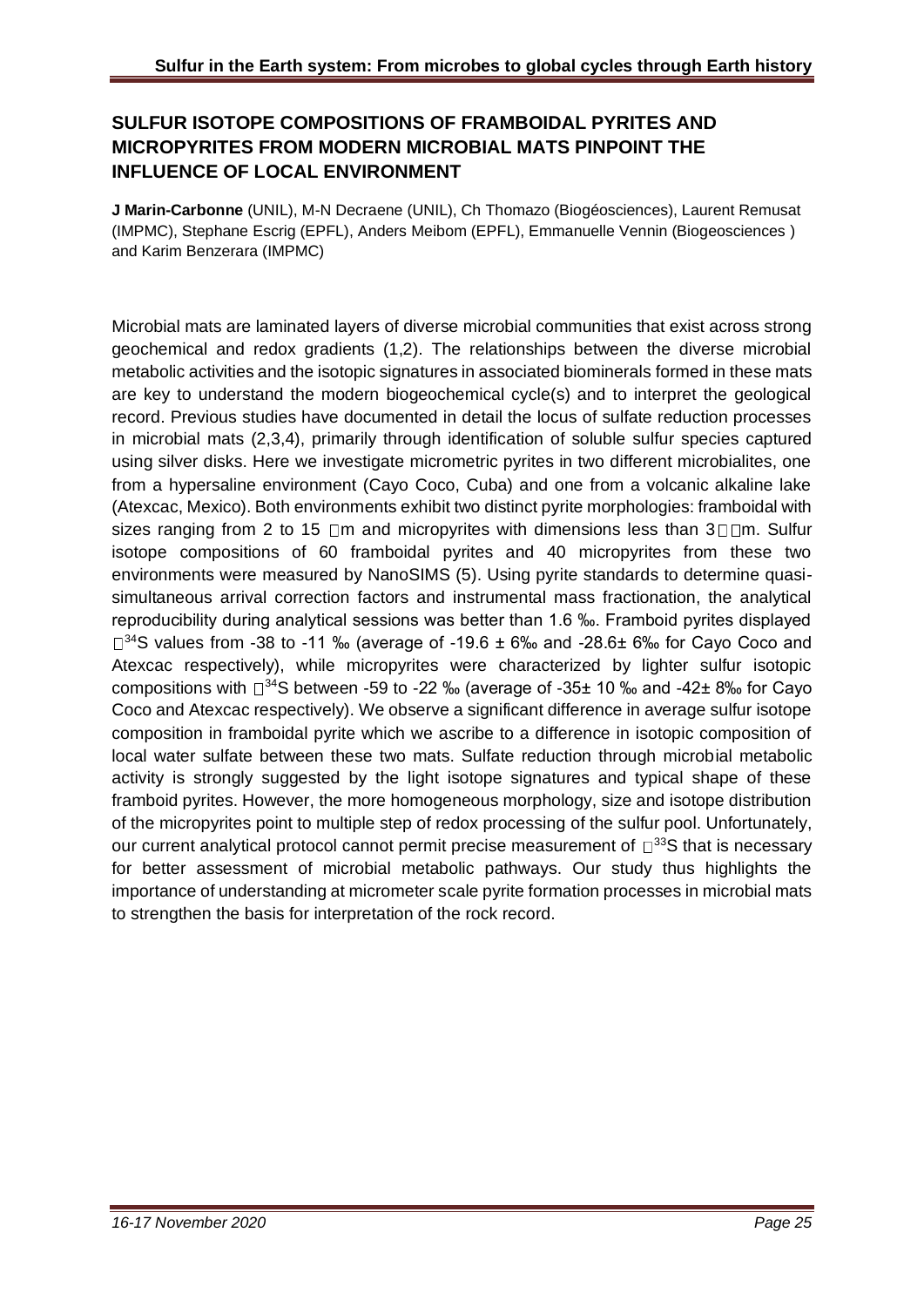## **STRONG LOCAL, NOT GLOBAL, CONTROLS ON MARINE PYRITE SULFUR ISOTOPES OVER GLACIAL-INTERGLACIAL CYCLES**

#### Virgil Pasquier<sup>1</sup>, David. A. Fike<sup>2</sup>, Itay Halevy<sup>1</sup>

<sup>1</sup>Earth and Planetary Sciences, Weizmann Institute of Sciences, Rehovot, Israel, <sup>2</sup>Earth and Planetary Sciences, Washington University in St. Louis, USA

Understanding variation in the isotopic composition of sulfur in sedimentary pyrite ( $\delta^{34}S_{pyr}$ ) is motivated by the key role of sulfur biogeochemistry regulating Earth's surface oxidation state. Until recently, the impact of local depositional conditions on  $\delta^{34}S_{pyr}$  has remained underappreciated, and stratigraphic variations in  $\delta^{34}S_{pyr}$  were interpreted mostly to reflect global changes in biogeochemical cycling. The relative importance of local drivers of variation in  $\delta^{34}S_{pyr}$  records can be assessed by studying well-dated, well-understood sequences that span periods during which we know components of the sulfur cycle to have been relatively invariant. To this end, we examined four glacial-interglacial  $\delta^{34}S_{pyr}$  records from the Gulf of Lion, the New-Zealand shelf, the South China shelf and the Peru margin. Despite the maintenance of a well-mixed, oxygenated and sulfate-rich ocean in all of these locations over the study period, all of the studied cores display radically different behaviors, characterized not only by divergent  $\delta^{34}S_{pyr}$  values, but also by different sense and magnitude of temporal isotopic variability. Variations in the local depositional environment and microbial activity appear to play a major role in generating and modifying the sulfur isotopic composition of pyrite during early diagenesis. Further, we suggest that by controlling the depositional properties (organic carbon and iron loading, sedimentation rate, porosity, among others), global sea-level changes are directly responsible for coeval but discordant  $\delta^{34}S_{pyr}$  between sedimentary basins. Together, these results highlight strong local controls on δ<sup>34</sup>S<sub>pyr</sub>, calling for reevaluation of the current practice of using δ<sup>34</sup>S<sub>pyr</sub> stratigraphic variations to infer global changes in Earth's surface environment.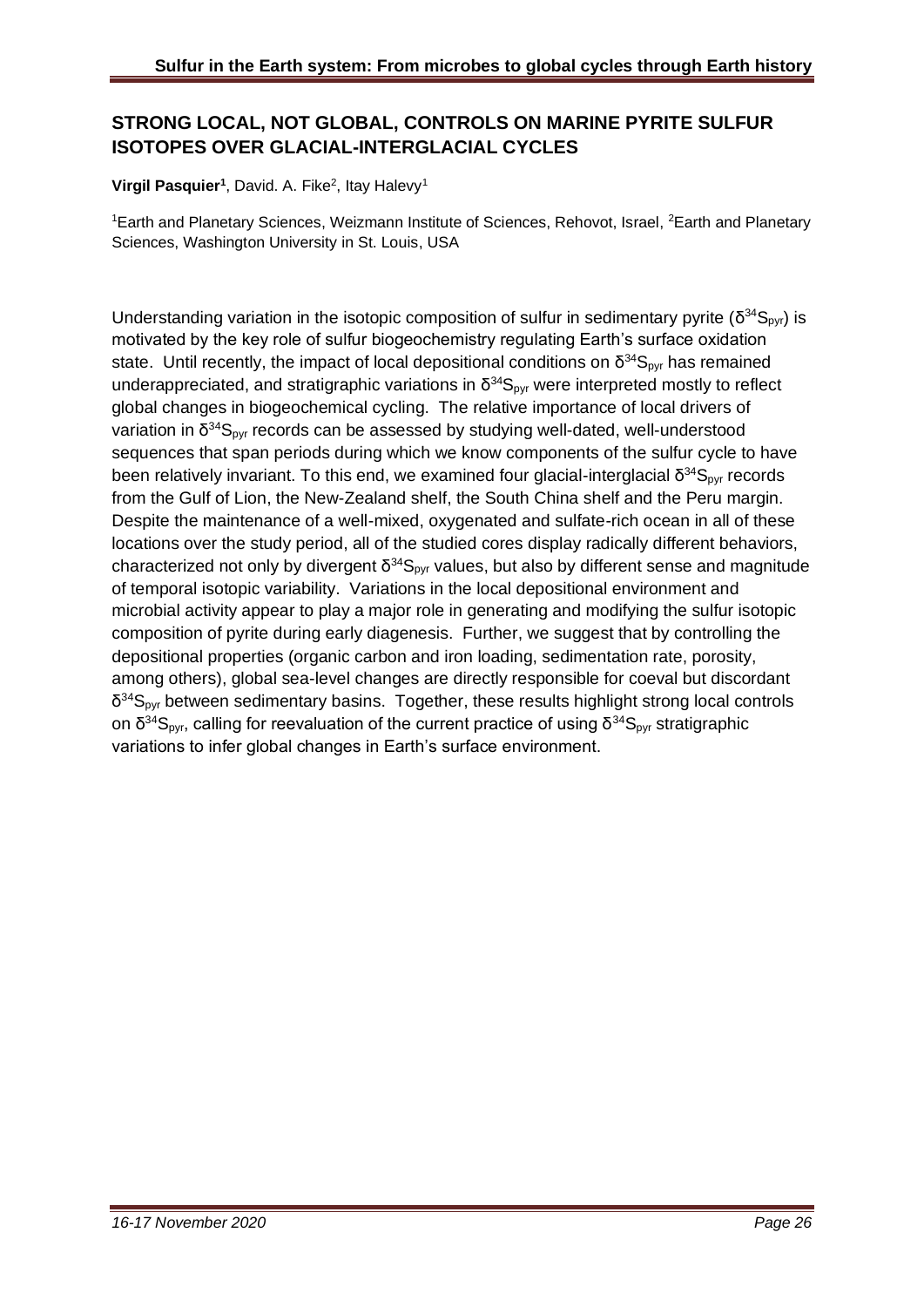#### **QUADRUPLE SULFUR ISOTOPE BIOSIGNATURES FROM TERRESTRIAL MARS- ANALOGUE SYSTEMS**

**Arola Moreras-Marti,** M. Fox-Powell, T. Di Rocco, T.galloway, E.Stüeken, C.R.Cousins, A.l. Zerkle

School of Earth and Environmental Sciences and Centre for Exoplanet Science, St Andrews University, UK.

Quadruple sulfur isotope values  $(QSI: <sup>32</sup>S, <sup>33</sup>S, <sup>34</sup>S, <sup>36</sup>S)$  preserved in sulfur compounds in the environment and in sedimentary rocks provide evidence of mass-dependent fractionation from biological processes [1-3]. In particular, minor S isotopes show small biologicallyinduced deviations (termed mass conservation effects) that can be used to unravel complex S cycling processes even when traditional  $\delta^{34}$ S values overlap. Sedimentary QSI records have thus been used to infer the timing of oxygenation and evolution of S-based metabolisms over Earth history.

More recently, S isotopes have also been proposed as a diagnostic tool for recognizing evidence of life on Mars, given the ubiquitous occurrence of sulfur on the Martian surface [4- 6]. The widespread volcanic release of S during the Noachian-Hesperian periods together with the variety of S species found on Mars point towards sulfur being implicated in any putative Martian biochemistry. Recent discoveries by the NASA Curiosity rover have confirmed that Mars' surface contains the electron donors and acceptors required for microbial sulfide oxidation and sulfate reduction, suggesting that S metabolisms, and resulting S isotope biosignatures, could be central to the search for martian life. In order to explore the habitability of S-rich Mars ecosystems and their implications for preserving S isotope biosignatures, we examined QSI values in two S-dominated Mars analogue ecosystems. These included glacially-fed hydrothermal pools in Iceland (Kerlingarfjöll and Kverkfjöll), and the Lost Hammer (LH) hypersaline spring from Axel Heiberg Island (LH), Nunavut, Canada. These two settings preserve distinct QSI biosignatures reflective of different sulfur cycling processes. Our results demonstrate the strong potential for QSI values to be used as biosignatures in the search for S-based life on Mars.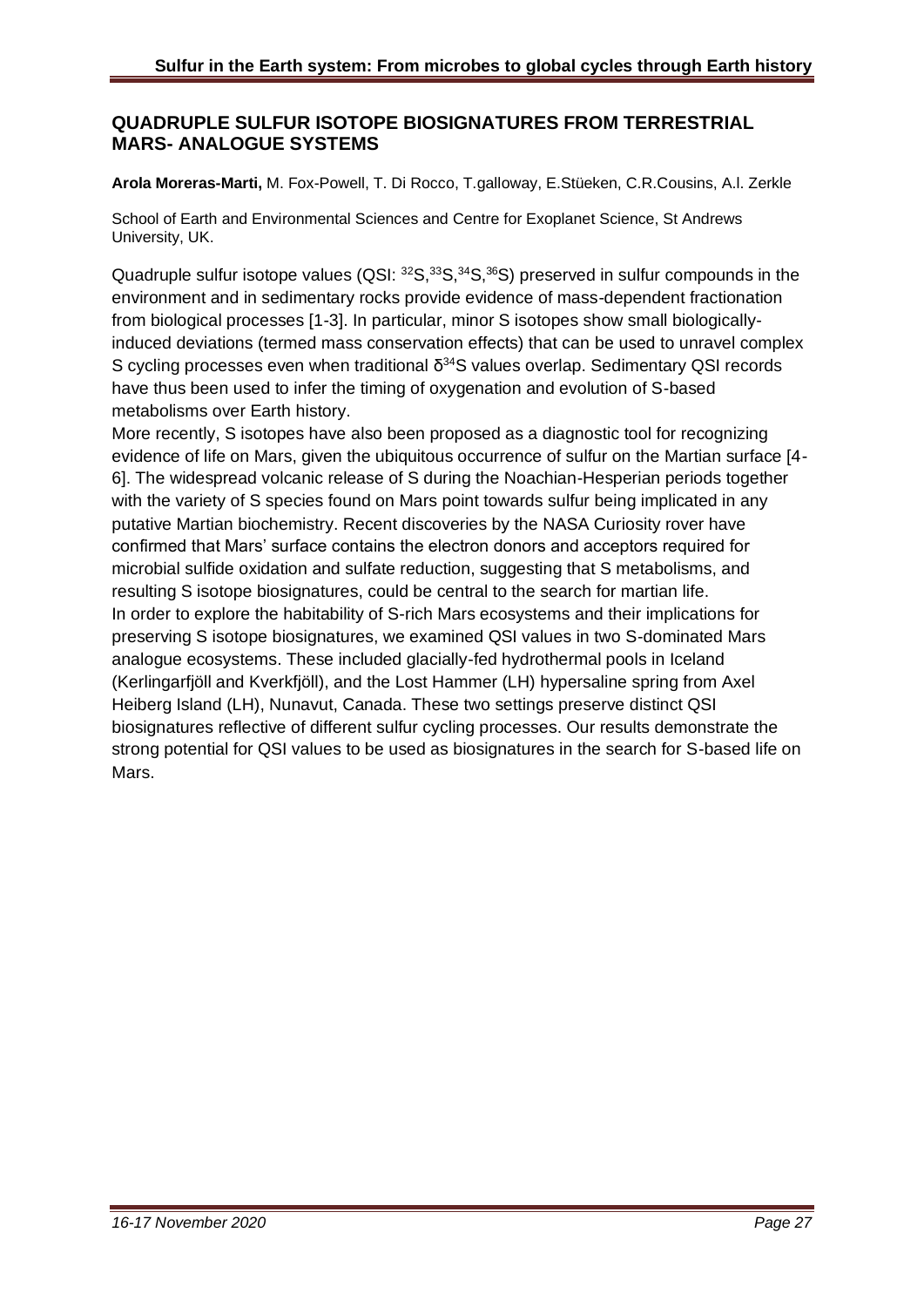#### **THE CARBON-SULFUR LINK IN THE REMINERALIZATION OF ORGANIC CARBON IN SURFACE SEDIMENTS**

Harold J. Bradbury<sup>1</sup>, Alexandra V. Turchyn<sup>1</sup>, Adam Bateson<sup>1</sup>, Gilad Antler<sup>2</sup>, Angus Fotherby<sup>1</sup>, Jennifer L. Druhan<sup>3</sup>, Mervyn Greaves<sup>1</sup>, David A. Hodell<sup>1</sup>

1: Department of Earth Sciences, University of Cambridge, UK, 2: Department of Geological and Environmental Sciences, Ben Gurion University of the Negev, Israel, 3: Department of Geology, University of Illinois at Urbana Champaign, USA

Microbial sulfate reduction dominates the oxidation of organic matter in many marine sediments due to the relatively high concentration of sulfate in seawater. This oxidation of organic carbon is a key process in the global carbon cycle because it prevents the burial of reduced carbon from Earth's surface. We present carbon and sulfur isotope ratio measurements and concentrations in marine pore fluids from a series of sites located along a depth transect on the Iberian Margin. The combined use of carbon and sulfur isotope ratios provides unique insight into microbial metabolism during sulfate reduction, the anaerobic oxidation of methane and methanogenesis. We show systemic changes in the carbon and sulfur isotopic composition of the pore fluids whereby there are similar changes in one isotope system prior to another that persist across a range of different environments and sediment depths. This behaviour is explored using a reactive-transport modelling approach to investigate how changes in the relative proportion of sulfate reduction and methanogenesis can be interpreted using the combination of carbon and sulfur isotope ratios.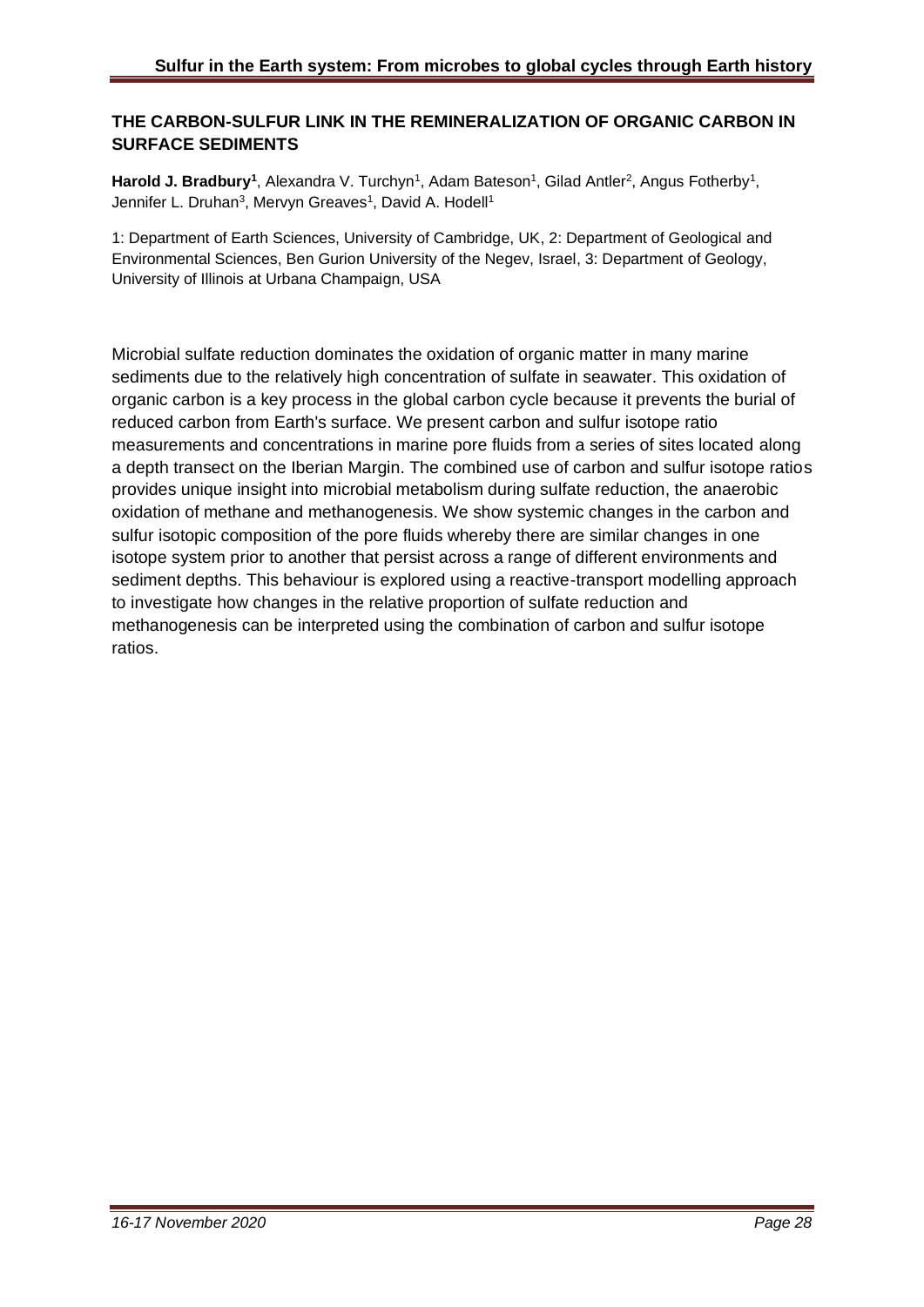## **KEYNOTE: MULTIPLE LOCAL CONTROLS ON PYRITE SULFUR ISOTOPES AND IMPLICATIONS FOR READING THE SEDIMENTARY PYRITE RECORD**

Itav Halevv<sup>1</sup>

<sup>1</sup>Department of Earth and Planetary Sciences, Weizmann Institute of Science, Rehovot, Israel

Sulfur isotope ratios in modern marine and sedimentary pyrite ( $\delta^{34}S_{pyr}$ ) have been extensively used in investigations of sub-seafloor microbial activity, in reconstructions of the biogeochemical sulfur cycle and the tightly coupled cycles of carbon and oxygen, and in reconstructions of the redox evolution of Earth's surface environment. These applications are guided by the assumption that  $\delta^{34}S_{pyr}$  variation is related to drivers in the global sulfur cycle and the aggregate fractionation imparted by microbial sulfur metabolisms. A growing number of observations from a wide range of natural environments, however, suggest that major  $\delta^{34}S_{\text{pyr}}$  variation is often related to neither of these factors.

To elucidate the controls on  $\delta^{34}S_{\text{pyr}}$  values, we combine (i) studies of well-dated, wellunderstood Pleistocene marine sediments, during the deposition of which the ocean's chemical composition has varied negligibly, and (ii) a coupled microbial-diagenetic model, which accounts for the transport and reaction of sulfur and iron species, and which is capable of predicting the fractionation imparted by microbial sulfate reduction. Rather than global sulfur-cycle drivers of major  $\delta^{34}S_{pyr}$  variation, the studied sediment cores clearly demonstrate controls by local variations in sedimentation rate, organic matter and reactive iron content, and reworking by currents, on timescales between tens of thousands of years and tens of millions of years.

Using gridded  $(1^{\circ} \times 1^{\circ})$  datasets of the relevant sedimentary and environmental factors (e.g., sedimentation rate, organic matter content, reactive iron content, porosity), our model reproduces  $\delta^{34}S_{pyr}$  distributions compiled from modern marine sediments. The microbial fractionation remains uniformly large under the vast majority of modern marine conditions, and the main determinant of  $\delta^{34}S_{\text{pyr}}$  is the sedimentation rate, which controls the relative importance of sulfur species' diffusion, advection and reaction ("openness"). The abundance and reactivity of organic matter and iron are important secondary controls on  $\delta^{34}S_{pyr}$ . Another important determinant of  $\delta^{34}S_{\text{pyr}}$  values is the concentration of seawater sulfate, and we suggest that the trend of increasing Archean-Proterozoic-Phanerozoic sulfate-pyrite  $\delta^{34}S$ offset reflects increasing sulfate concentrations, which affect the openness of the sedimentary system.

With this new framework, we understand the tectonic, biological and oceanographic factors that have governed  $\delta^{34}S_{\text{pyr}}$  values in marine sedimentary rocks through time.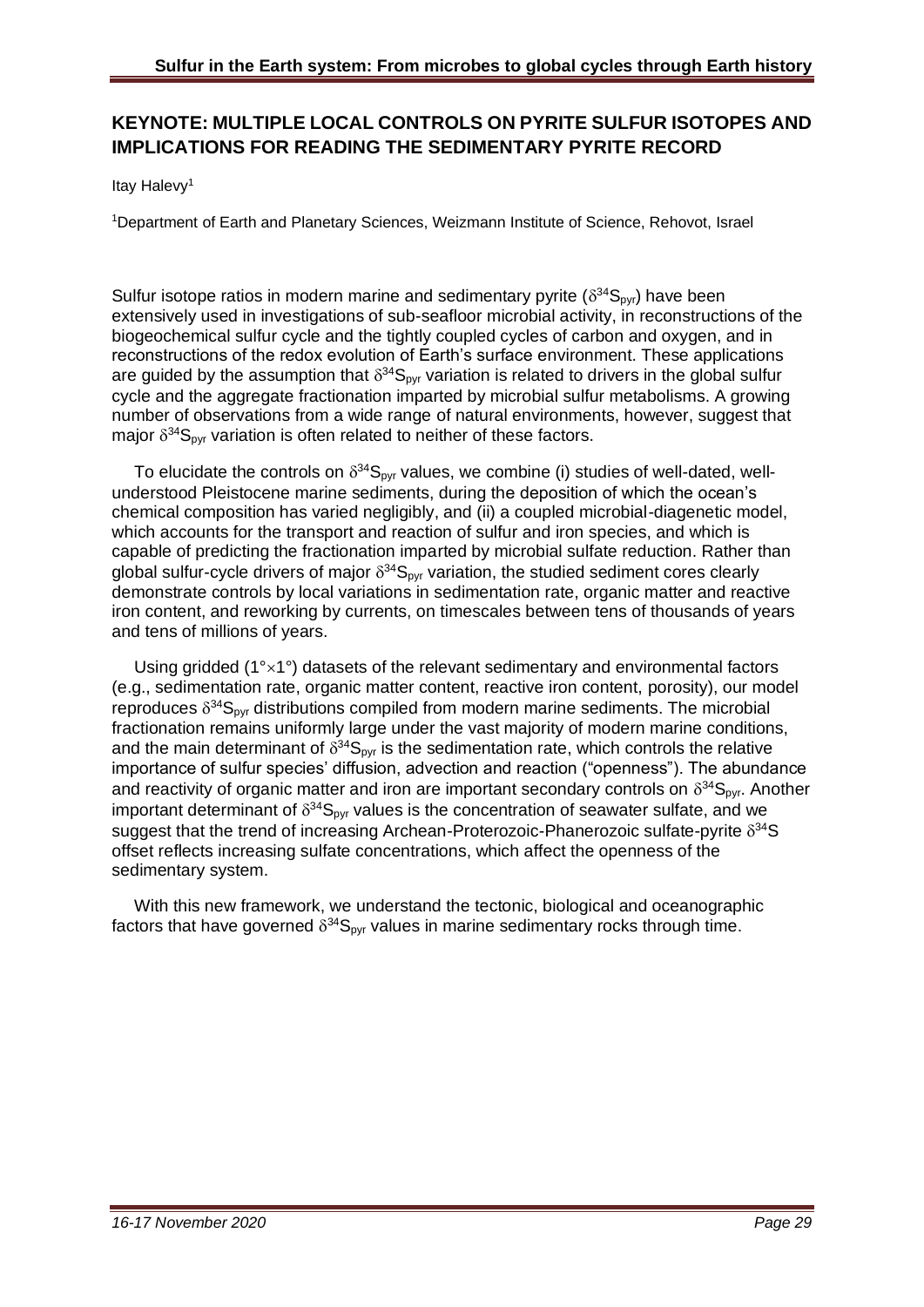## **Session 4 - Sulfur in Earth History**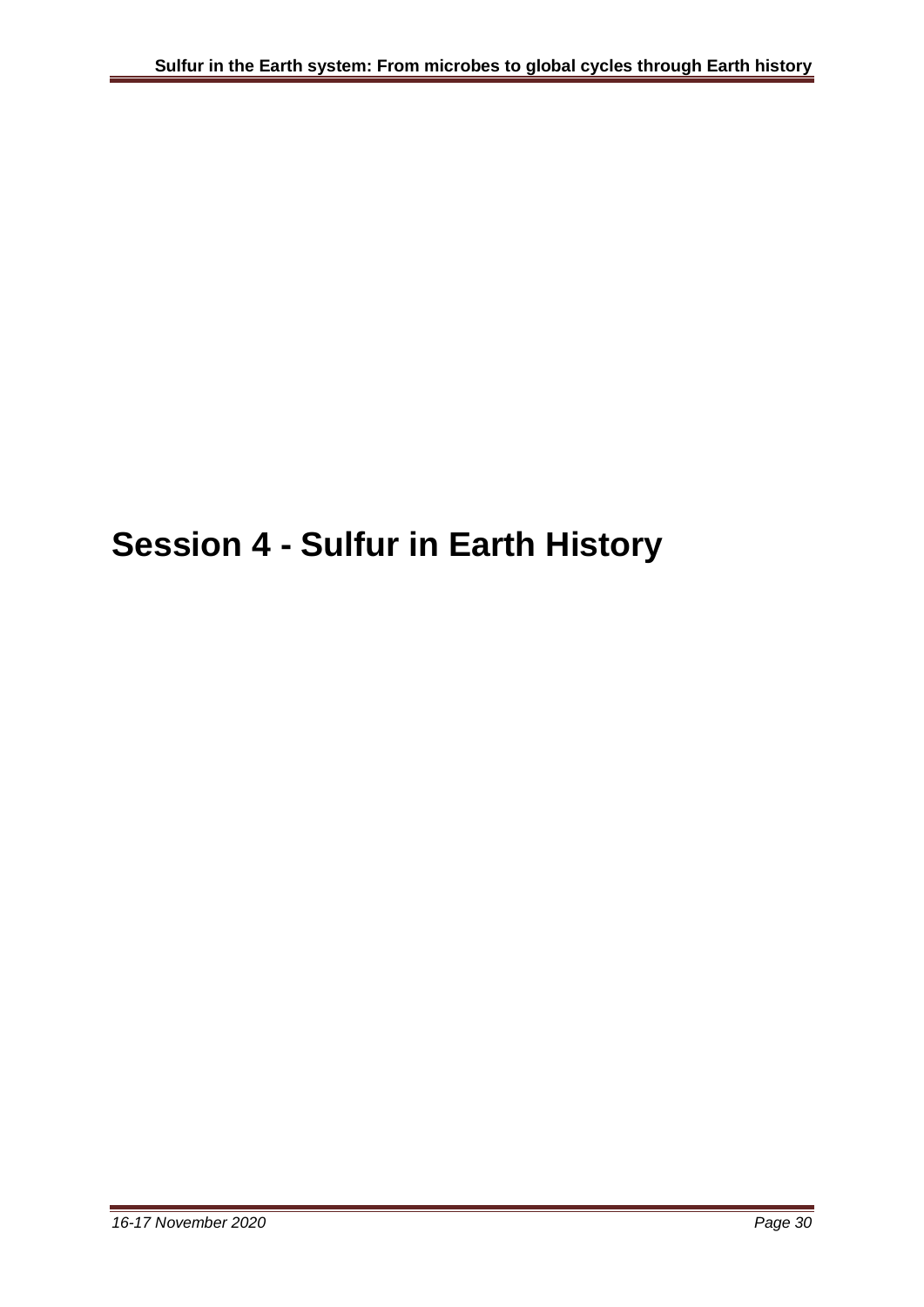#### **KEYNOTE: QUADRUPLE SULFUR ISOTOPES: WINDOWS INTO SULFUR CYCLING IN THE EARTH SYSTEM**

#### Aubrey L Zeckle

School of Earth & Environmental Sciences and Centre for Exoplanet Science, University of St Andrews, UK.

Quadruple sulfur isotope values  $(^{32}S, ^{34}S, ^{33}S, ^{36}S)$  in sedimentary rocks preserve evidence of mass-dependent (MDF) and mass-independent fractionations (MIF) produced during the cycling of sulfur through the Earth system. S-MIF mainly forms in the atmosphere, via UVdriven photochemical transformations that are blocked in the presence of an ozone layer. Thus the disappearance of S-MIF in the early Paleoproterozoic is widely used to define the rise of atmospheric oxygen to above trace levels during the Great Oxidation Event. Older sedimentary records of S-MIF show variations in sign and magnitude that have generally been linked to changes in atmospheric chemistry and sulfur exit channels from the atmosphere. However, once deposited on Earth's surface these sulfur compounds are subject to S-MDF during biogeochemical sulfur cycling in the water column and sediments that can mix or mute sedimentary S-MIF values. Despite the importance of local processes on preservation of S isotope signals, studies of the relative importance of global versus local controls on the incorporation and preservation of S-MIF into sediments remain largely theoretical. I will present new quadruple sulfur isotope data that show large stratigraphic variations in S-MIF within Late Archean sedimentary rocks. Consideration of these changes within the context of additional multi-proxy data suggest that local water column redox and biological S cycling control preservation of S-MIF records in these sediments, rather than changes in global atmospheric chemistry.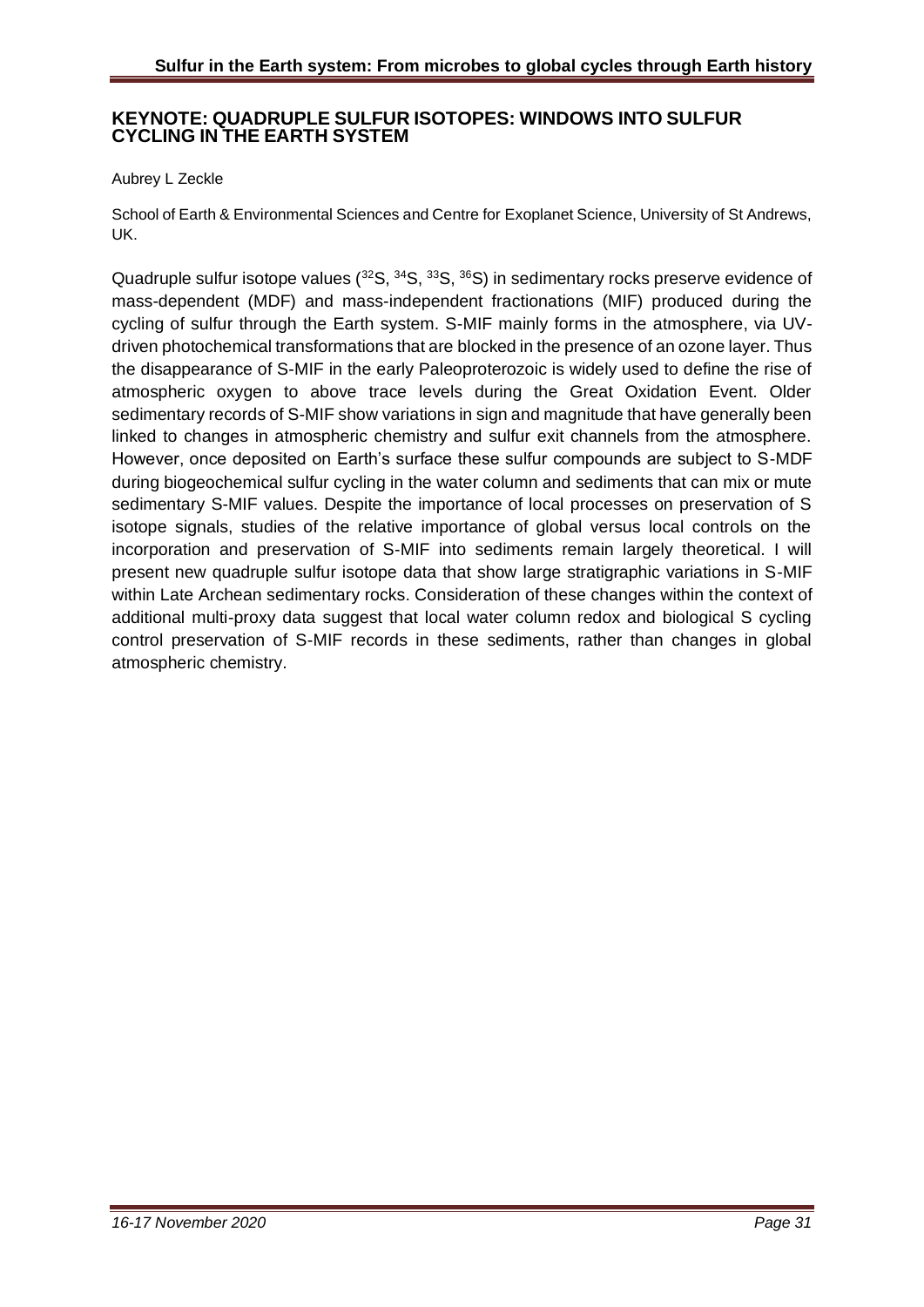## **GLOBAL SEAWATER SULFATE ISOTOPE COMPOSITION AND ATMOSPHERIC– BIOSPHERIC EVOLUTION CONSTRAINED AT 605 MA BY PYRITE RE-OS DATING AND**  δ **<sup>34</sup>S,** δ **<sup>18</sup>O AND Δ<sup>17</sup>O ANALYSES OF THE ABERFELDY STRATIFORM BARITE DEPOSITS, SCOTLAND**

**Moles, N.R.<sup>1</sup>, Boyce, A.J.<sup>2</sup>, Selby D.<sup>3</sup>, Warke, M.R.<sup>4</sup>, Gregory, B.<sup>4</sup>, and Claire, M.W.<sup>4</sup>** 

<sup>1</sup> School of Environment and Technology, University of Brighton, UK $2$  Scottish Universities Environmental Research Centre (SUERC), UK, <sup>3</sup> Department of Earth Sciences, Durham University, UK,<sup>4</sup> School of Earth and Environmental Sciences, University of St Andrews UK.

The Aberfeldy deposits comprise commercially valuable bedded barite rock (Coats et al. 1981) hosted by graphitic mica schists of the Dalradian (Easdale Subgroup) Ben Eagach Schist Formation in the Grampian Highlands of Scotland. Extensive isotopic ( $\delta^{34}$ S and  $\delta^{18}$ O) studies of the barite have been reported previously (Hall et al. 1991; Moles et al. 2015) and here we report new  $\Delta^{17}$ O results for barite and Re-Os geochronology using associated pyrite. Pyrite Re-Os dates for the separate Foss and the Ben Eagach–Duntanlich deposits are indistinguishable within uncertainty giving a combined age of  $605.4 \pm 7.0$  Ma. Statistically consistent radiogenic age estimates for the stratigraphically overlying formations (e.g. 601  $\pm$ 4 Ma for a tuff bed in the Tayvallich Volcanics: Dempster et al. 2002) suggests that the original pyrite Re-Os system has survived amphibolite-facies metamorphism and that the date represents sedimentation. Combined with relatively uniform initial <sup>187</sup>Os/<sup>188</sup>Os (Os-i) ratios, our results support a syngenetic ('SEDEX') or possibly syn-early-diagenetic depositional model for the mineralization. Early diagenetic alteration while the barite sediment was fine-grained and porous accounts for pronounced decimetre-scale vertical variations in barite  $\delta^{34}S$  (+32 to +41 ‰) and  $\delta^{18}O$  (+8 to +21 ‰) at bed margins (Moles and Boyce 2019). Conversely, in central parts of thicker (1-10 m) barite beds, relatively uniform  $\delta^{34}S_{barite}$  of +36 ±1.5 ‰ represent the isotopic composition of contemporaneous open marine sulfate (Moles et al. 2015). In these thicker beds, the barite records  $\Delta^{17}$ O values of  $-0.249$  to  $-0.084$  ‰ (mean:  $-0.179$  ‰; n=7) indicating preservation of mass-independently fractionated oxygen isotope (O-MIF) signals. Though these  $\Delta^{17}$ O values do not approach the pronounced negative  $\Delta^{17}$ O excursion at the end of the Marinoan glaciation, they constitute an unambiguous atmospheric signal within the Aberfeldy barite deposits. Assuming 8 % of sulfate-oxygen is derived from tropospheric  $O<sub>2</sub>$ (Balci et al. 2007), and that  $pCO<sub>2</sub>$  levels were similar to the modern atmosphere, photochemical modelling suggests these  $\Delta^{17}$ O values correspond to pO<sub>2</sub> concentrations >5 % of modern levels. If, however, mid-Ediacaran pCO<sub>2</sub> levels were considerably higher than at present, atmospheric  $pO<sub>2</sub>$  levels may have been closer to the modern atmosphere.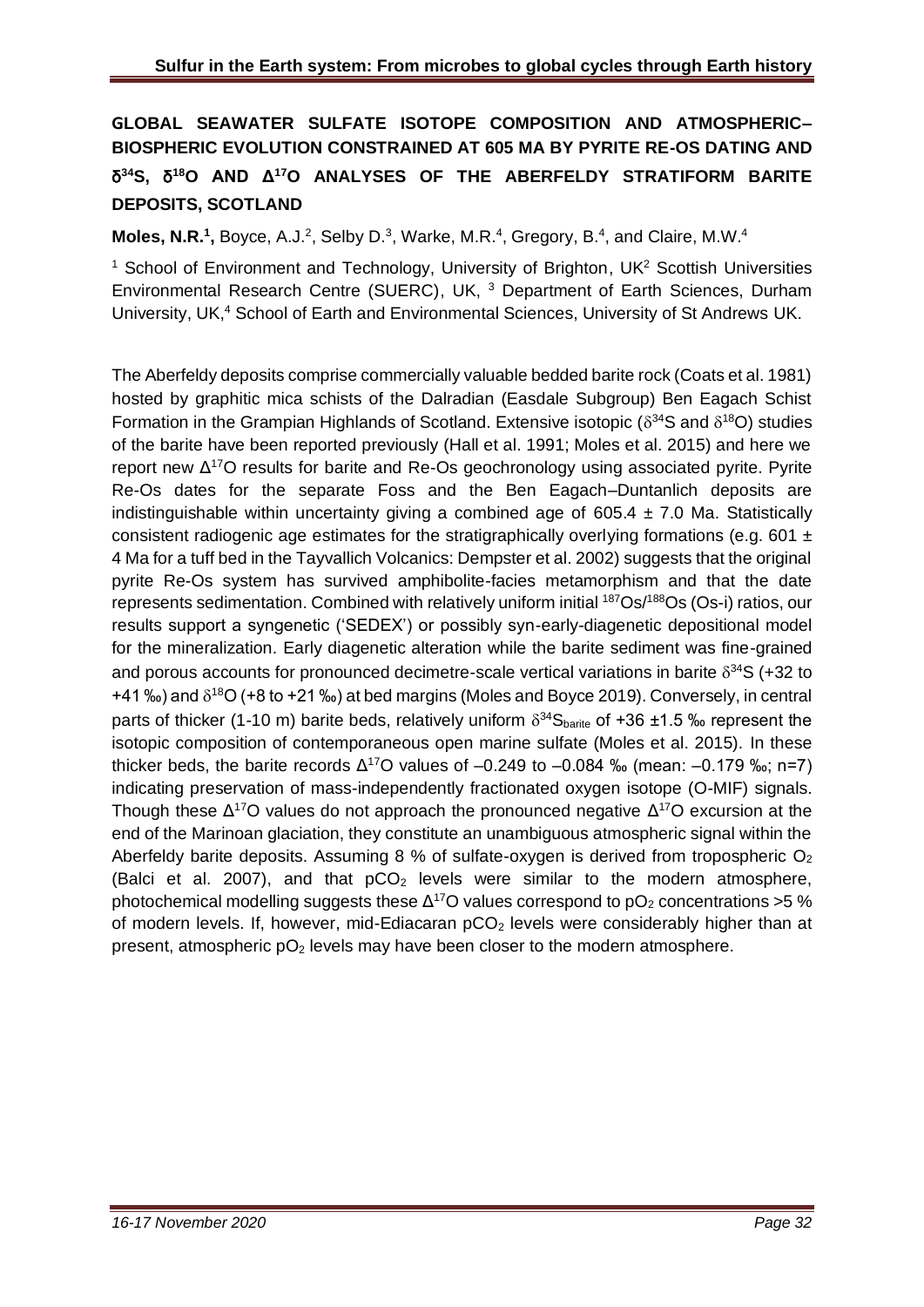#### **ENORMOUS SULFUR ISOTOPE EXCURSIONS INDICATE MARINE ANOXIA AND LARGE-SCALE PYRITE BURIAL DURING THE END-TRIASSIC MASS EXTINCTION**

**Tianchen He1**, Jacopo Dal Corso1,2, Robert J. Newton1, Paul B. Wignall1, Benjamin J. W. Mills1, Simona Todaro3, Pietro Di Stefano3, Emily C. Turner1, Robert A. Jamieson1, Vincenzo Randazzo3, Manuel Rigo4, Rosemary E. Jones5, Alexander M. Dunhill1

1School of Earth and Environment, University of Leeds, Leeds, UK. 2State Key Laboratory of Biogeology and Environmental Geology, School of Earth Sciences, China University of Geosciences, China, 3Department of Earth and Marine Sciences, University of Palermo, Italy. 4Department of Geosciences, University of Padova, Italy, 5Department of Earth Sciences, University of Oxford, UK.

The relationship between oceanic oxygen deficiency and end-Triassic mass extinction (~201.5 Myr ago) is widely debated. A convincing link between contemporaneous development of marine anoxia/euxinia and the end–Rhaetian biotic crisis has hitherto been lacking. The exact timing, extent and marine ecosystem response of the proposed oceanic anoxic event (OAE) in the latest Triassic remain uncertain. Here we present carbonateassociated sulfate S-isotope data from three sections from both Tethyan and Panthalassan locations spanning the Late Triassic–Early Jurassic transition, which document synchronous large positive S-isotope excursions on a global scale. Our age model suggests that these excursions occurred in as little as ~50 Kyrs. Biogeochemical modelling demonstrates that Sisotope perturbation can be explained by a five-time increase in pyrite burial driven by largescale marine anoxia. Significantly, this anoxic event was exactly synchronous with the main phase of the end-Triassic mass extinction. Thus, the new data identify a short-lived but widespread OAE in the late Rhaetian that may be responsible for the collapse of the global late Triassic marine ecosystem. Modelling also indicates that the pre-event ocean sulfate concentration was low (<1 mM), underscoring this as a common feature of many Phanerozoic deoxygenation events. We suggest this preconditioned the oceans for deoxygenation via an increased net benthic methane flux.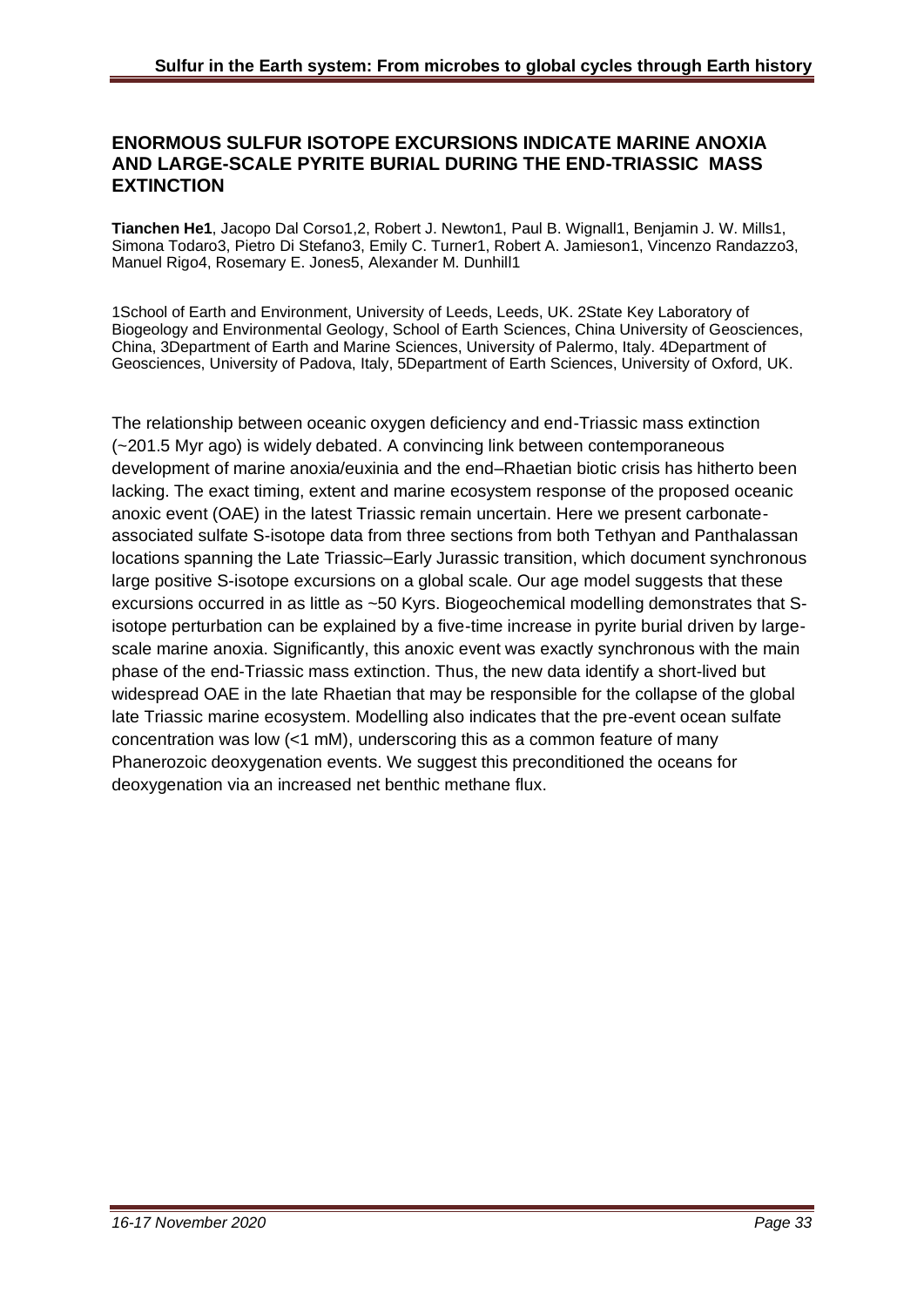#### **BIOTURBATION AND THE PHANEROZOIC SULFUR CYCLE: A MODEL APPROACH**

Gilad Antler1,2, Sydney Riemer1, Alexandra V. Turchyn3

<sup>1</sup>Department of Earth and Environmental Sciences, BenGurion University of the Negev, Israel, <sup>2</sup>The Interuniversity Institute for Marine Sciences in Eilat, Israel, <sup>3</sup>Department of Earth Sciences, Cambridge University, Cambridge, UK

Bioturbation is the range of processes that occur when organisms burrow through sediments, flushing their burrows with overlying seawater and mixing sediment particles. It is an ecological innovation that evolved during the late Neoproterozoic and became subsequently more prevalent throughout the Phanerozoic. Bioturbation increases mixing across the sediment-water interface, influencing the redox state of the sediment and the cycling of redox-sensitive elements such as sulfur. Throughout Earth history, the fractionation between the sulfur isotopes of sulfate and sulfide has increased intermittently; the second significant increase occurred during the Precambrian-Cambrian transition. The impact of bioturbation on the sulfur isotope record during this second interval of change has been documented by previous studies, but there has been little consensus on what the exact mechanism for the change in the sulfur isotope record is at this time.

Using a simple two-box model, we modelled the concentrations and stable isotope compositions of sulfate and sulfide in bioturbated and non-bioturbated sediment, and the overlying water column. We used results from bioturbation experiments to guide our model results and obtain values for the fluxes of components into and out of the sediment, the sulfate reduction rate, and the sulfur isotope fractionation. We found that, rather than increasing the sulfate concentration of the overlying water due to enhanced sulfate recycling, bioturbation draws down sulfate from the water column and into the sediment, where it is then reduced. Additionally, we found that the fractionation between sulfate and sulfide is greater in the bioturbated sediment. These results support the conclusion that the evolution of bioturbation at the beginning of the Phanerozoic didn't necessarily change the sulfur cycle through the reoxidation of sulfide and subsequent recycling of sulfate back to the ocean, but rather opened up the system to allow for a continuous supply of sulfate to the sediment.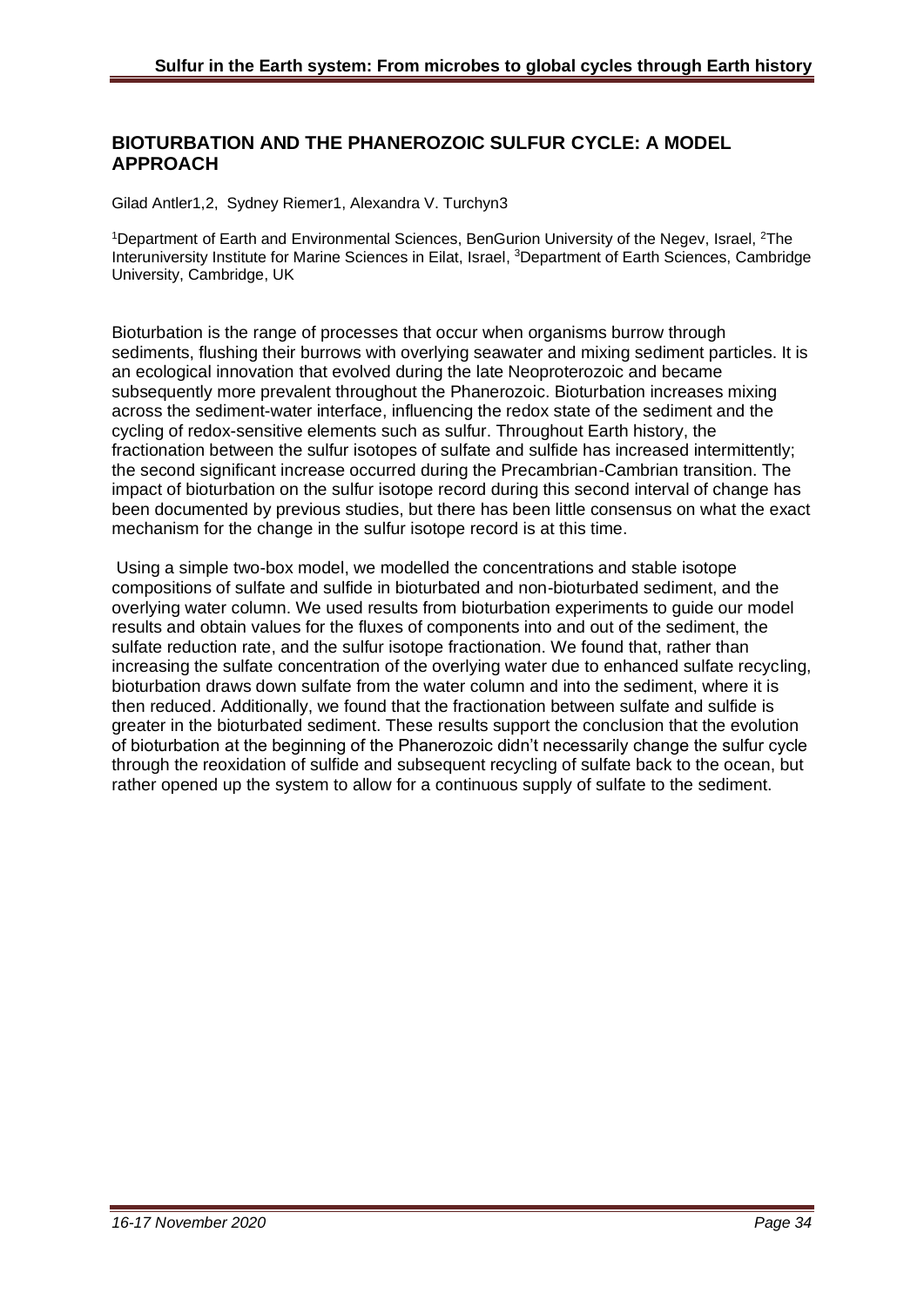## **EVOLUTION OF THE SULFUR ISOTOPIC COMPOSITION OF PYRITE OVER THE CENOZOIC**

Charlotte Spruzen and Alexandra V. Turchyn

The University of Cambridge, UK

The isotopic composition of sulfur can be used to understand the biogeochemical sulfur cycle, and therefore the redox state of the oceans, over geological time. The primary sinks of sulfur in the biogeochemical sulfur cycle are pyrite (FeS<sub>2</sub>) and evaporite (mostly gypsum  $-$ CaSO4\*2H2O) minerals with some estimates suggesting pyrite is responsible for between 70-90% of total removal of sulfur from the surface. Over the last 150 million years there have been large changes in the sulfur isotopic composition of the ocean, which have been attributed to changes in the amount of pyrite buried, changes in the amount of evaporite minerals deposited or weathered, and changes in the volcanic input. Pyrite is formed from the hydrogen sulfide produced during microbial sulfate reduction, which has a large sulfur isotope fractionation (between 3 and 73‰). However, the sulfur isotopic composition of pyrite is often assumed to be constant in box models of the global biogeochemical sulfur cycle, or constantly offset from seawater. This paradigm has been recently challenged. For example, recent studies have shown that depositional environment is a major factor in the efficiency of pyrite burial, and therefore the sulfur isotopic composition of the reduced sulfur preserved in the geological record. This is due in part to the variable availability of highly reactive iron to promote efficient pyrite formation and burial. It has been suggested that tectonically-driven changes in the depositional environments where pyrite could be buried may influence the sulfur isotopic composition of pyrite, and thus the sulfur isotopic composition of global marine sulfate. We are examining the relationship between isotopic pyrite composition and environment of deposition throughout the Cenozoic, by recording the location and depth of deposition of published sulfur isotope data to see if there is a statistically significant relationship between them. We will present the initial work and data from this compilation.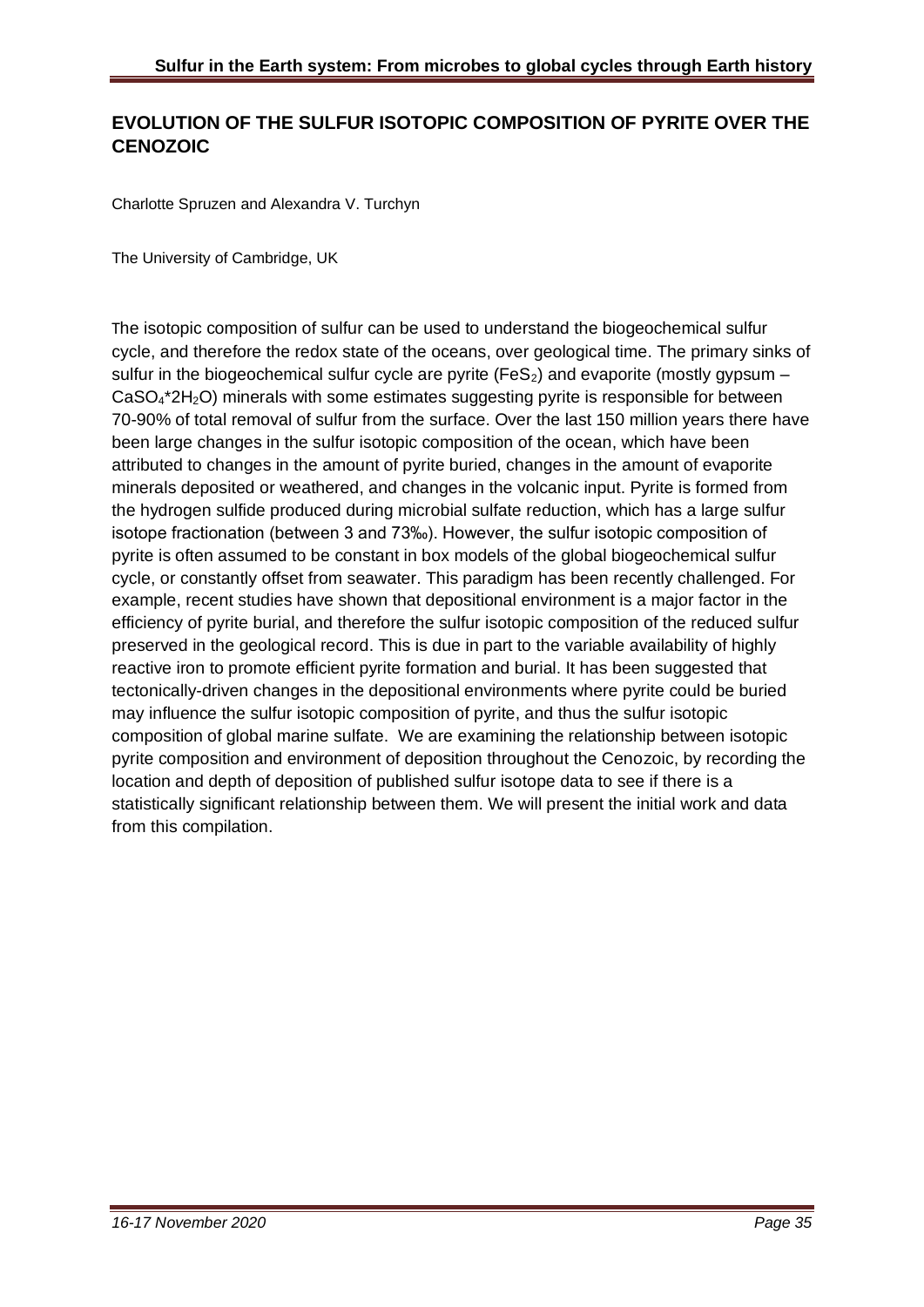#### **LITHOSPHERIC-SCALE TRANSFER OF SULFUR THROUGH EARTH'S EARLIEST WILSON CYCLE**

#### **Crystal LaFlamme1,2 ,** Marco Fiorentini<sup>2</sup>

1Départment de géologie et génie géologique, centre E4M, Université Laval, Québec, Canada, <sup>2</sup>Centre for Exploration Targeting, School of Earth Sciences, University of Western Australia, Western Australia, Australia

Fundamentally, life on Earth comprises 6 major elements, namely H, C, N, O, S and P. Fluxes in these elemental cycles are dependent on microbially catalyzed, energy converting, redox reactions, and are maintained on Earth by movement of substrates and products through the atmosphere and hydrosphere. Oxygen is highly reactive and without a continuous source by way of photosynthesis would become depleted in our atmosphere. However, a long-term net accumulation of oxygen production in turn requires a net sink for reductants such as H, C, Fe, S. The complete removal of reductants (other than hydrogen) depends on their lithospheric-scale transfer under a Global Plate Tectonics regime. Here, we investigate the transfer of reductants through one of the Earth's earliest identifiable Wilson Cycles that followed the greatest geobiological event in Earth history: The Great Oxidation Event. At this time, surficial reduced sulfur was at an all-time high. Using multiple sulfur isotopes, sulfur is tracked from surficial sediments to the mantle and back to the stable crust over a period of 300 million years during the formation of the Paleoproterozoic supercontinent Nuna. This is the earliest evidence of lithospheric-scale transport of sulfur, indicating that Global Plate Tectonics played a role in stabilization of oxygen contents in the atmosphere.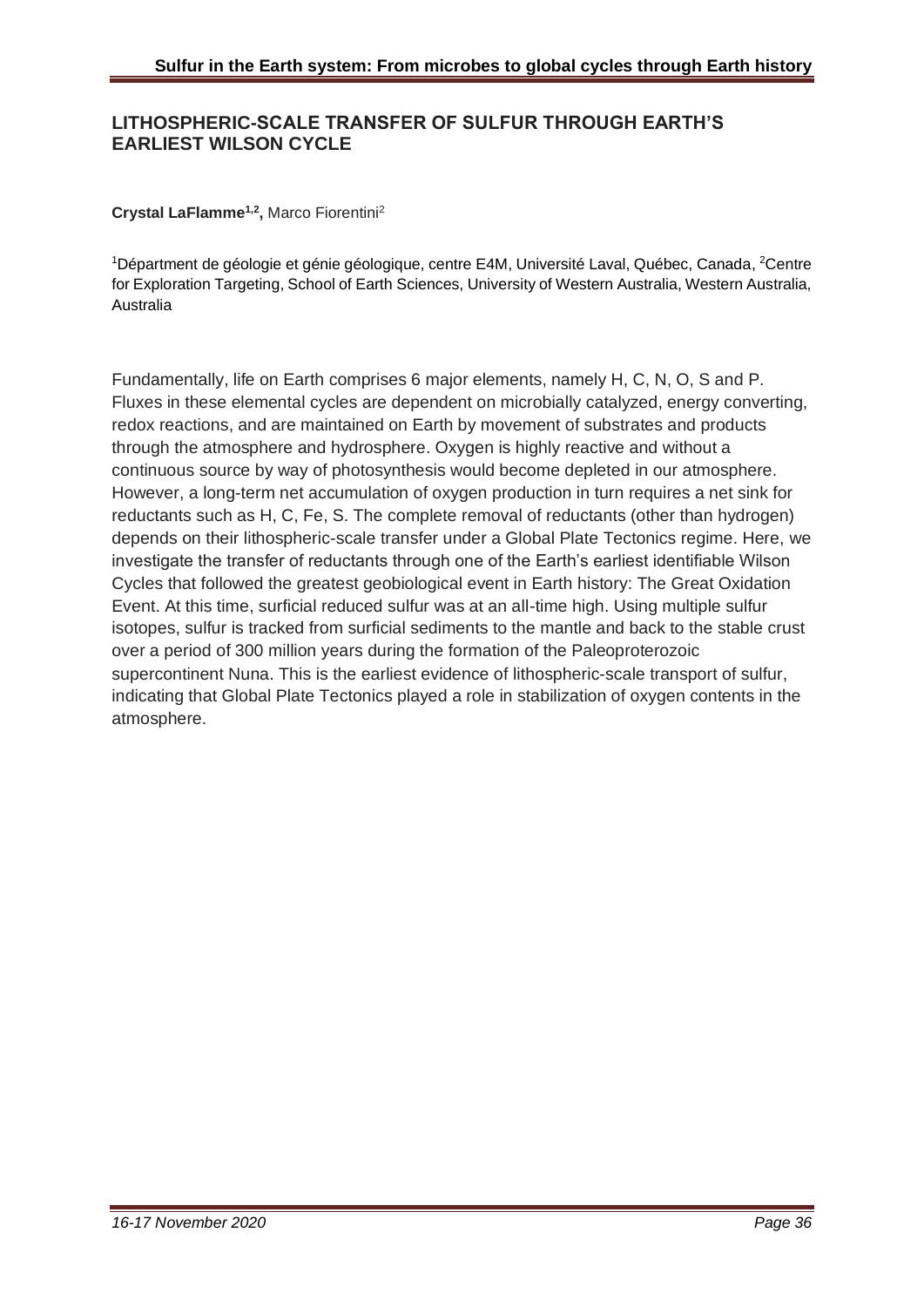## **IMPACT OF SEQUENCE STRATIGRAPHY AND DEPOSITIONAL FACIES ON MARINE SEDIMENTARY PYRITE SULFUR ISOTOPES: INSIGHTS FROM BULK AND MICRO-SCALE SIMS ANALYSES**

David A. Fike<sup>1</sup>, Jennifer Houghton<sup>1</sup>, Clive Jones<sup>1</sup>, Roger Bryant<sup>1,2</sup>, Daniele Scarponi<sup>3</sup>, Virgil Pasquier<sup>4</sup>, & Itay Halevy<sup>4</sup>

<sup>1</sup>Earth and Planetary Sciences, Washington University in St. Louis, USA; <sup>2</sup>Department of the Geophysical Sciences, University of Chicago, USA. <sup>3</sup>Dipartimento di Scienze Biologiche Geologiche e Ambientali, University of Bologna, Italy. <sup>4</sup> Earth and Planetary Sciences, Weizmann Institute of Sciences, Israel.

Variations in the isotopic composition of sulfur in sedimentary pyrite (δ34Spyr) are often used to reconstruct global sulfur biogeochemical cycling and Earth's surface oxidation state over Earth history. Recent work, however, has shown that δ34Spyr is strongly impacted by local depositional conditions, which both confounds attempts to reconstruct global sulfur cycling and provides a new proxy for investigating local paleoenvironmental conditions. Here we present chemostratigraphic records of bulk sedimentary δ34Spyr in a detailed sedimentological and sequence stratigraphic framework from a range of Pleistocene to modern sediments in diverse depositional environments, with a focus on the Early-Mid Pleistocene transition from Valle di Manche, Calabria, Italy. Bulk δ34Spyr data is influenced by sequence stratigraphic tracts and transgressive-regressive cycles, where δ34Spyr values decrease toward -50‰ as accommodation space increases and become more positive and variable during deposition in shallower environments. In addition to bulk sedimentary δ34Spyr data, we collected micron-scale δ34Spyr data via secondary ion mass spectrometry (SIMS) from populations of these pyrites that together give rise to the bulk δ34Spyr values. These SIMS results identify discrete populations of pyrites with distinctive isotopic signatures within these sediment samples. The relative abundance of these different populations is controlled by depositional environment and corresponding syndepositional processes that regulate continued pyrite formation within the porewaters. In turn, it is the relative abundance of these different populations that determines the resulting bulk δ34Spyr value within the sediments. These results demonstrate the value of combined bulk and microscale analysis in investigating δ34Spyr records and highlight the role of local conditions in controlling sedimentary δ34Spyr records. Moreover, this work also illustrates how these isotopic data can be used to reconstruct key parameters of the sedimentary environment that might not be otherwise accessible, especially in deep-time strata.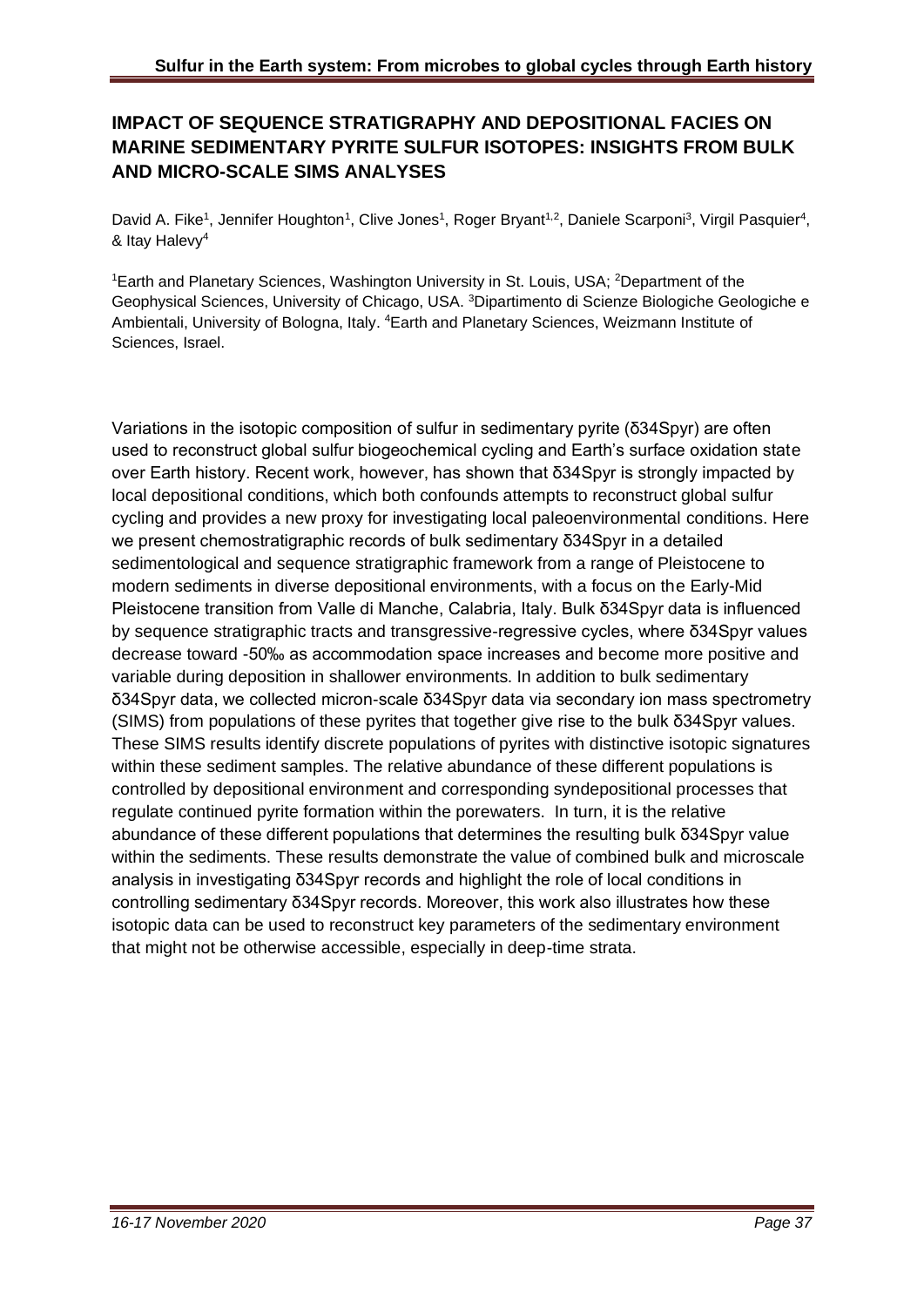## **KEYNOTE: SULFUR CYCLE CONTROLS ON EARTH'S HABITABILITY**

#### Benjamin Mills

School of Earth and Environment University of Leeds, UK.

When considering the habitability of the Earth, two key criteria are the temperature of the planet's surface and the availability of oxygen in its atmosphere and oceans. These are commonly both linked to the global carbon cycle, which controls the amount of  $CO<sub>2</sub>$  in the atmosphere and the resulting greenhouse effect, and which also involves the major oxygenproducing reaction photosynthesis. Thus, many attempts at reconstructing Earth's redox and temperature histories from first principles utilize only the cycle of carbon. In this talk I will summarize several new ideas that put the sulfur cycle at the centre of major events in Earth's past. In summary, changes in the sulfur cycle can lead to substantial changes in climate, atmospheric oxygen and marine redox, and the sulfur cycle may have been instrumental in driving Earth's Great Oxidation Event. However, despite its important role, it remains difficult to model the sulfur cycle in deep time.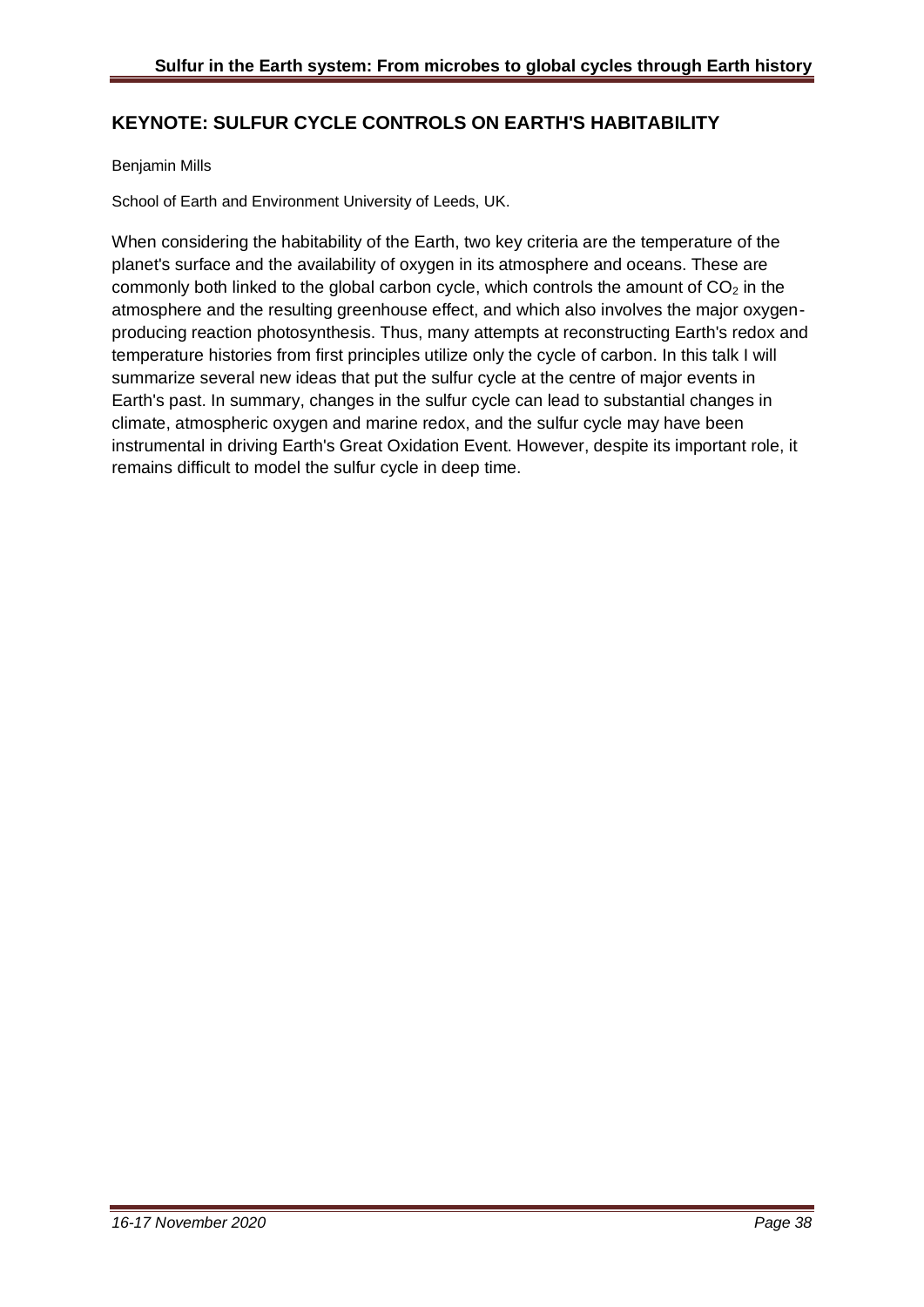# Poster Session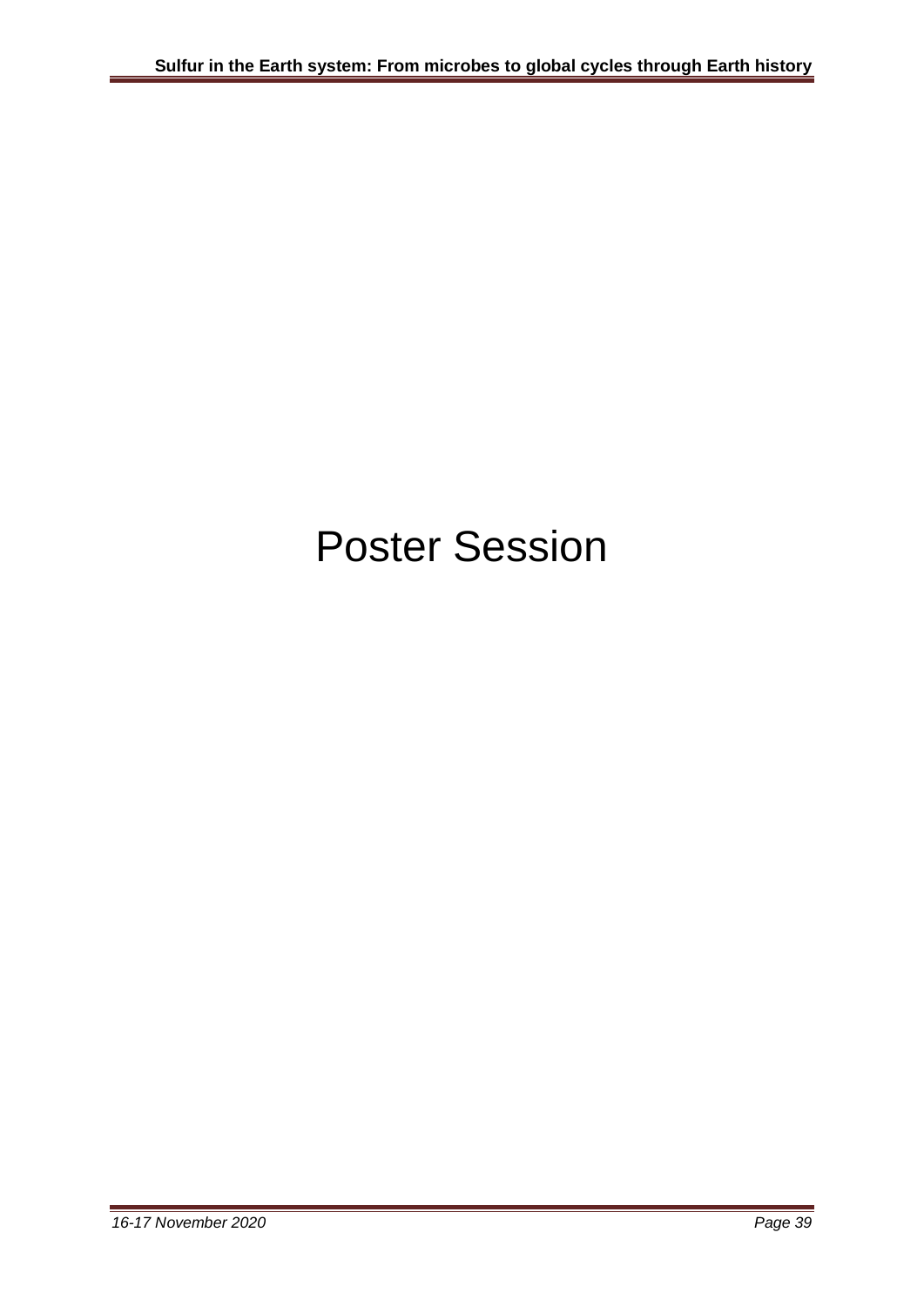#### **MODELLING THE BEHAVIOUR OF SULFUR IN MAGMATIC SYSTEMS FROM SOURCE TO SURFACE**

#### **Ery Hughes** (Joseph Biasi)

Joseph Biasi<sup>1</sup>, Isabel Fendley<sup>2</sup>, Ery Hughes<sup>1</sup>, Kristen Rahilly<sup>3,4</sup>, Tyler Schlieder<sup>5</sup>, Heather Winslow<sup>6</sup>, Tobias Fischer<sup>3</sup>, and Paul Wallace<sup>7</sup>

<sup>1</sup>California Institute of Technology, <sup>2</sup>University of California, Berkeley, <sup>3</sup>University of New Mexico, <sup>4</sup>Columbia University, <sup>5</sup>University of California, Davis, <sup>6</sup>University of Nevada, Reno, <sup>7</sup>University of Oregon

Identifying changes in the sulfur flux at volcanoes is commonly used as an indicator of magmatic input and can indicate increased likelihood of eruption. However, the behavior of sulfur within magmatic systems from source (parent magma) to surface (outgassing) is poorly understood, particularly with respect to the role of hydrothermal scrubbing in modulating the eventual output of sulfur at the surface. Here we attempt to constrain sulfur inputs and outputs, the extent of hydrothermal scrubbing for volcanoes with either minimal or highly active hydrothermal systems, and the scrubbing effects of shallow water through the presence of a crater lake. Our objectives are to (1) evaluate whether sulfur flux at the surface can be broadly balanced by sulfur flux derived from the parent magma into the system, and (2) constrain how the presence of a hydrothermal system affects sulfur flux at the surface.

We use two volcanoes with available literature data as case studies to constrain the evolution of sulfur: (1) Whakāri/White Island, Aotearoa New Zealand, which contains an active hydrothermal system and a crater lake; and (2) Mt. Etna, Italy, which has an active hydrothermal system but contains no crater lake. Magmatic sulfur inputs were determined via a combination of whole-rock/melt-inclusion data and MELTS modeling. The effects of degassing were modelled using D-Compress and SolEx. We used CHIM-XPT and EQ3/6 geochemical models to constrain the effects of scrubbing by titrating magmatic gases (using high temperature fumarole compositions) through hydrothermal systems of varying sizes, temperatures, and water chemistries. Sulfur outputs were compared to high and low temperature fumarole and plume measurements.

We find that long-term inputs of sulfur into these volcanic systems are broadly balanced by sulfur outputs over geologic timescales. A compilation of C/S ratios from volcanoes with hightemperature emissions shows generally higher values when a hydrothermal system is present, potentially due to sulfur scrubbing. The extent of scrubbing is dependent on size and chemistry of the hydrothermal system and can significantly affect sulfur outputs over shorter timescales. We put our results into a wider context using a global compilation of volcanic sulfur isotope data.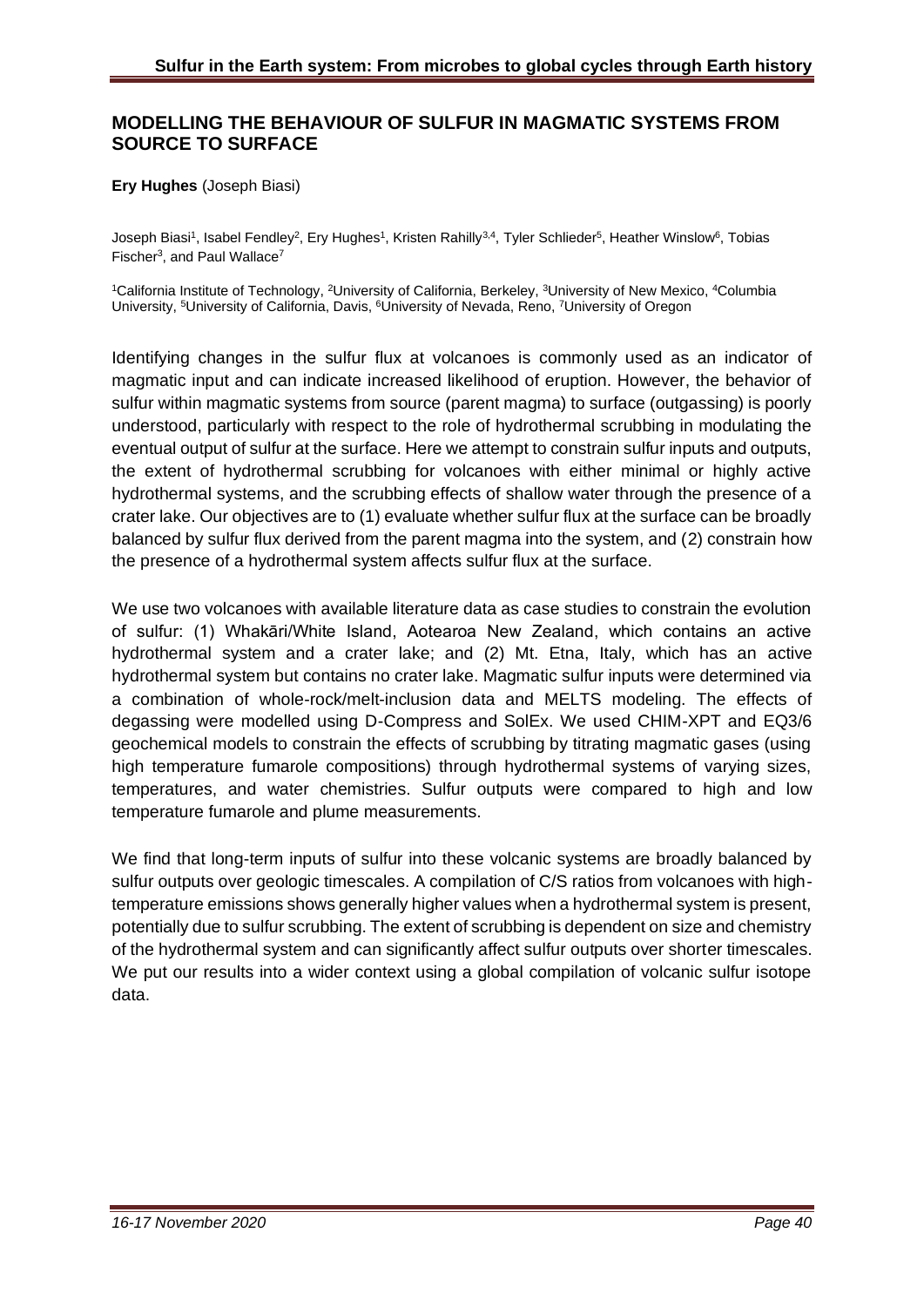#### **SULFUR AND CARBON IN DEEP EARTH: NEW INSIGHTS FROM OROGENIC GARNET-BEARING PERIDOTITE (EASTERN ALPS, ITALY)**

Giulia Consuma, Sonia Aulbach<sup>b, C</sup>, Roberto Braga<sup>a</sup>, Laure A.J. Martin<sup>d</sup>, Peter Tropper<sup>e</sup>, and Marco L. Fiorentini<sup>f</sup>

a Department of Biological, Geological and Environmental Sciences, University of Bologna, Italy. b Institute for Geosciences, Goethe University, Germany.

c Frankfurt Isotope and Element Research Center (FIERCE), Goethe-Universität Germany.

d Centre for Microscopy, Characterisation and Analysis (CMCA), Australian Research Council Centre of Excellence for Core to Crust Fluid Systems (CCFS), The University of Western Australia, Western Australia,

e Institute of Mineralogy and Petrology, University of Innsbruck, Innsbruck f Centre for Exploration Targeting, ARC Centre of Excellence for Core to Crust Fluid Systems, The University of Western Australia, Australia.

Sulfur is a minor component in the upper mantle, yet it exerts key control over ore-forming processes and possibly mantle redox conditions. Convergent settings are loci of significant crust-to-mantle mass transfer. Despite major recent advances in constraining sulfur mobility throughout the mantle-crust interface, the evidence from natural samples and thermodynamic models regarding the speciation and behavior of sulfur in various slab components remains conflicting and is currently a hotly debated topic.

Here we present a detailed multi-method investigation of the poorly known sulfur speciation and isotopic composition of orogenic mantle as an integral component of the global sulfur cycle, with the aim to foster understanding on the origin, nature and evolution of C-O-H-Sbearing liquids during their interaction with the mantle wedge under high-pressure eclogitefacies and retrograde conditions. We obtained bulk rock, *in situ* trace elements and sulfur isotope data for sulfides coexisting with multiple generations of carbonate and hydrous minerals, in a suite of well-characterized orogenic garnet-bearing peridotites from a tectonic mélange in the Variscan Ulten Zone (Eastern Alps, Italy). Sulfides are dominantly pentlandite, frequently intimately associated with carbonates, and sulfate is not observed.

Estimates of partial melt extracted (~15-25%) indicate that little sulfur remained in the lithospheric mantle after its initial stabilization, depending on concentration in the source and redox conditions. Thus, peridotite sulfur contents of 40-290 ppm indicate at least partial readdition throughout the peridotite metamorphic evolution. Despite the relatively restricted

sulfur isotope composition of sulfide in peridotites  $(d^{34}S = -1.62 \pm 0.42\%)$  to  $+3.76 \pm 0.36\%$ versus Vienna Canyon Diablo Troilite), detailed petrographic information and *in situ* data indicate multi-stage sulfur mobility. Formation by reduction of sulfate may have occurred during early, high- temperature metasomatism by continental crust-derived melt, followed by limited interaction with isotopically heavy crustal fluids under eclogite-facies conditions. Conversely, the final ascent of the mélange into shallow structural levels involved interaction at high fluid:rock ratios and moderate serpentinization, which removed light sulfur and CO2 from peridotites, indicated by the formation of heazlewoodite at the expense of pentlandite, and brucite-calcite intergrowths at the expense of dolomite.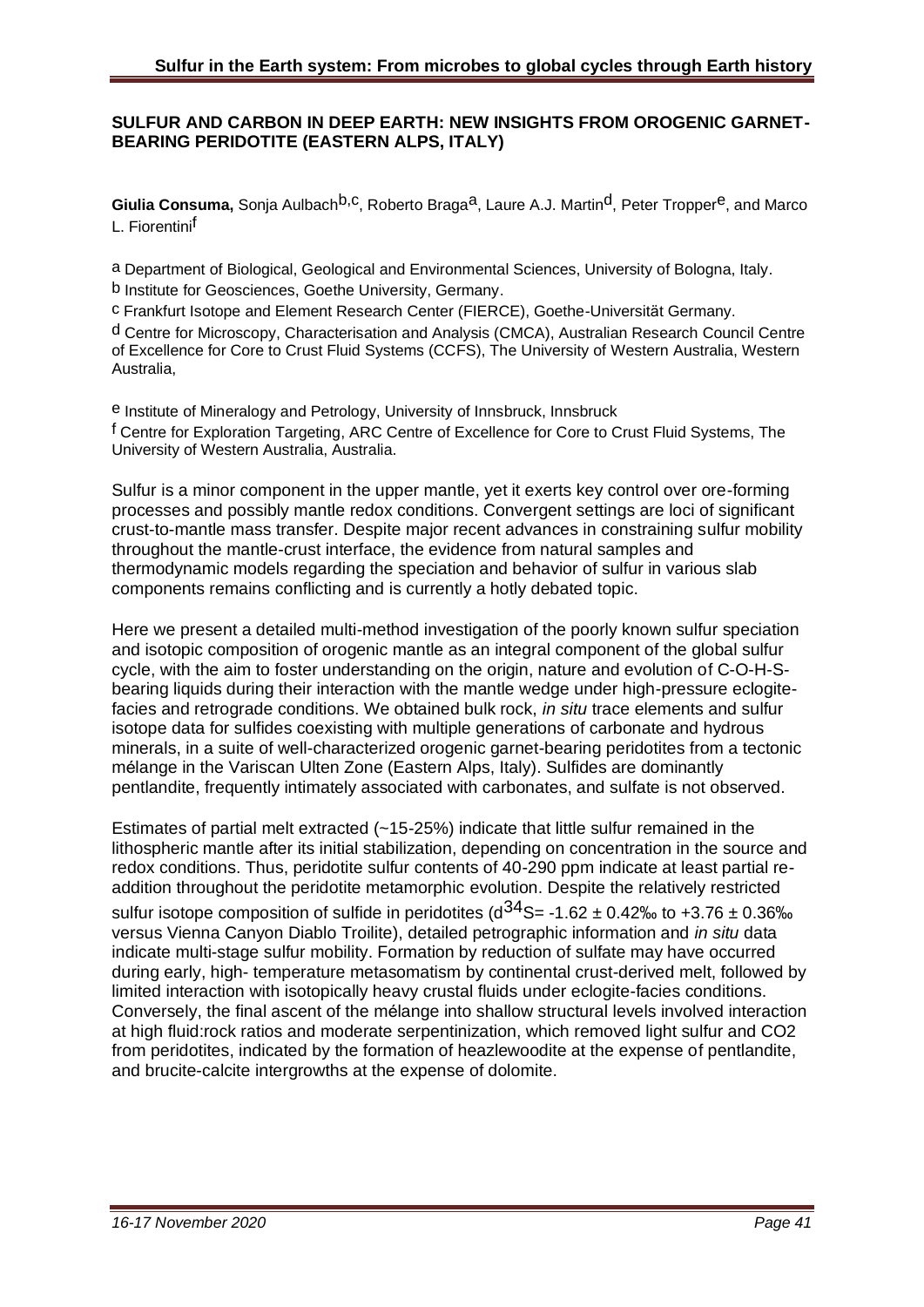#### **THE FATE OF SUBDUCTED SULFUR: INSIGHTS FROM PHASE EQUILIBRIUM MODELING AND PETROGRAPHIC OBSERVATIONS**

**Jesse B. Walters<sup>1,2</sup>, Horst R. Marschall<sup>1</sup>, Alicia M. Cruz-Uribe<sup>2</sup>** 

1 Institut für Geowissenschaften, Goethe Universität, Altenhöferallee 1, Frankfurt am Main, DE 60438 <sup>2</sup>School of Earth and Climate Science, University of Maine, 5790 Bryand Global Sciences Center, Orono, ME 04469

With an 8e range in oxidation states ( $S<sup>2</sup>$  to  $S<sup>6+</sup>$ ), sulfur is a potent agent of redox reactions and its exchange between the surface and interior during subduction likely influences the redox characteristics of the deep Earth. Sulfur, largely as sulfide, is a ubiquitous element in the oceanic lithosphere. Prior to subduction, the oceanic lithosphere is altered and oxidized at the seafloor. Previous studies have identified elevated  $Fe^{3+}/SFe$ and *f*O<sub>2</sub> of arc magmas and subarc mantle xenoliths and suggested that oxidized components may be transferred in slab fluids or melts to the arc. Sulfur is the prime candidate to represent that oxidized component.

Here we conducted phase equilibrium models of sulfur loss using Perple\_X. Our models show a progressive oxidation of sulfur from  $S<sup>1</sup>$  in pyrite or  $S<sup>2</sup>$  in pyrrhotite, to  $S<sup>6+</sup>$  in anhydrite and aqueous  $SO<sub>x</sub>$  species. Sulfur oxidation is coupled to iron reduction, driving a nearly 50 % decrease in Fe3+/SFe in the dehydrating rock. Observations of natural rocks show that sulfides, which are present as inclusions of pyrite, pyrrhotite, and chalcopyrite in garnet and omphacite, are largely absent from the peak metamorphic assemblage of most eclogites. Additionally, eclogites exhibit lower bulk rock  $Fe<sup>3+/</sup>SFe$  relative to the altered oceanic crust. These natural observations are consistent with our model predictions. Sulfate-bearing fluids are anticipated to flux the mantle wedge and are capable of raising the  $fO<sub>2</sub>$  of mantle peridotite up to 2 log units above the quartz-fayalite-magnetite buffer, consistent with the observed *f*O<sub>2</sub> of subarc mantle xenoliths.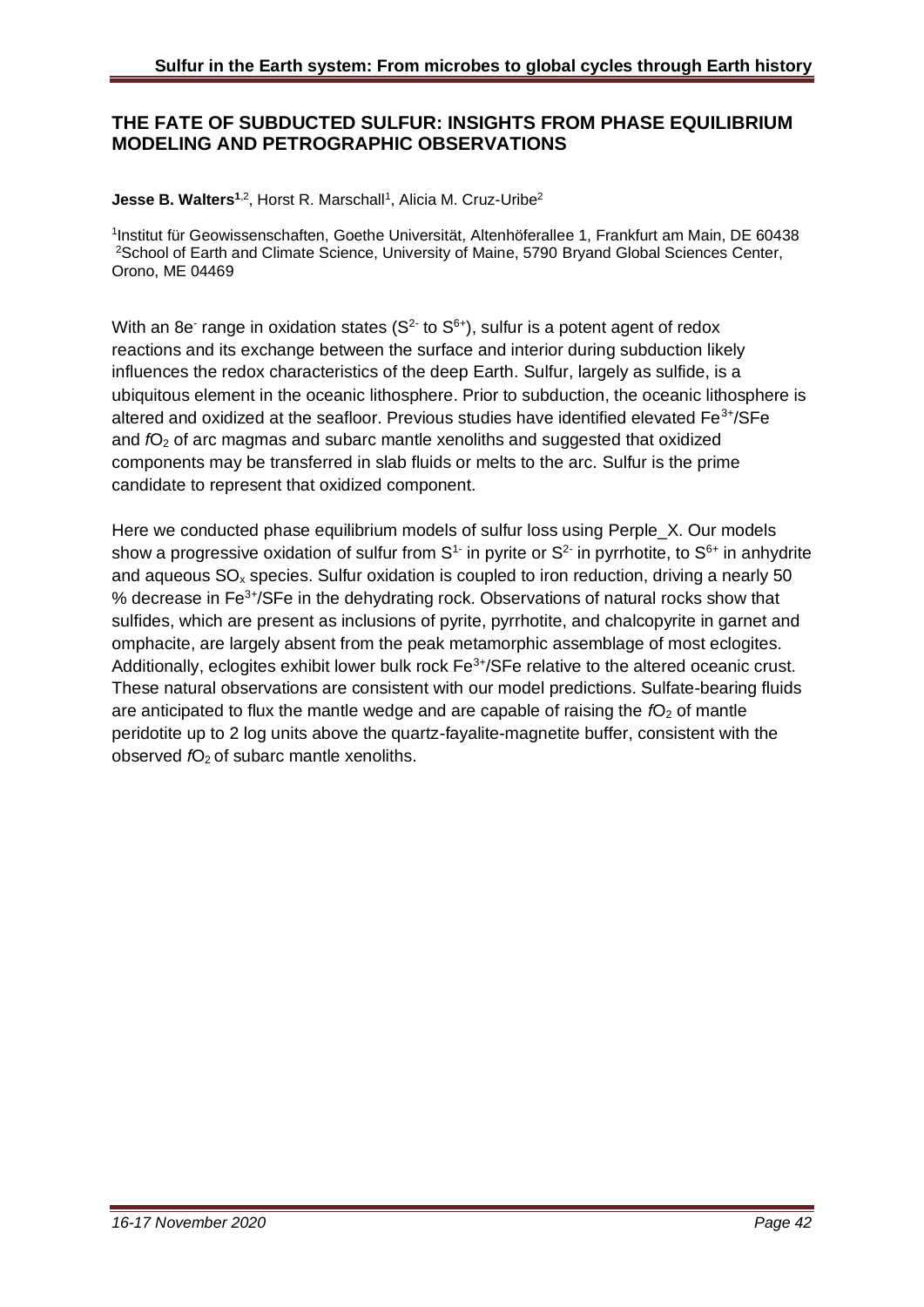## **SULFUR CYCLE CONTROLS ON EARTH'S HABITABILITY**

**Zoltán Taracsák<sup>1,2</sup>, Margaret E. Hartley<sup>1</sup>, Ray Burgess<sup>1</sup>, Marie Edmonds<sup>3</sup>, Marc-Antoine Longprè<sup>4</sup>,** Romain Tartèse<sup>1</sup>, Alexandra V. Turchyn<sup>3</sup>

<sup>1</sup>University of Manchester, <sup>2</sup>University of Oxford, <sup>3</sup>University of Cambridge, <sup>4</sup>Queens College, City University of New York, USA.

El Hierro, located in the western Canary Islands, is known to erupt extremely carbon- and sulfur-rich magmas. The sulfur contents of undegassed El Hierro magmas is typically >4000 ppm, akin to those erupting at volcanic arcs. However, the origin of this volatile enrichment in is ambiguous. The high sulfur contents of El Hierro magmas may be the result of: low  $(-5%)$ degree partial melting of a mantle with bulk silicate Earth (BSE) composition accompanied by total mantle sulfide exhaustion, or the melting of a mantle source which contains excess sulfur added from a previously subducted and then recycled oceanic lithosphere. To better constrain processes governing volatile enrichment at El Hierro we analysed sulfur isotope ratios in extremely sulfur-rich melt inclusions from El Hierro. Our results suggest that El Hierro primary melts contain ~5000 ppm sulfur and that they are enriched in heavy <sup>34</sup>S compared to the upper mantle ( $\delta^{34}$ S = -1.3‰), with  $\delta^{34}$ S value of +4 ± 0.75‰. The primary melt S/Dy ratio is estimated at 870  $\pm$  194, which lies above the value estimated for BSE (280-460). Assuming S and Dy behave similarly during mantle melting, a mantle source S content of 690±170 ppm can be inferred for El Hierro, which is 2.5-3 times higher than the S content of the BSE (200-250 ppm). Modelling suggests that metasomatism by a sulfur-rich fluid phase originating from a recycled oceanic lithosphere can explain both the mantle S content we infer and the positive δ<sup>34</sup>S values observed in El Hierro melt inclusions. The sulfur budget of the recycled lithosphere is dominated by hydrothermally-formed sulfur bearing phases. Heavy sulfur enrichment of the mantle source implies <sup>34</sup>S-rich sulfate, as opposed to sulfide, may have been present in the recycled component. The fingerprint of recycled sulfate in the El Hierro mantle source suggests that oxidising, volatile-rich nature of magmas erupting at various ocean islands (Canary Islands, Cape Verde) derive from the addition of recycled volatiles into the asthenospheric mantle. If sulfate can survive dissolution during slab subduction it may provide a pathway for oxidised surface sulfur to be transferred into the mantle, resulting in widespread redox heterogeneity in the deeper mantle.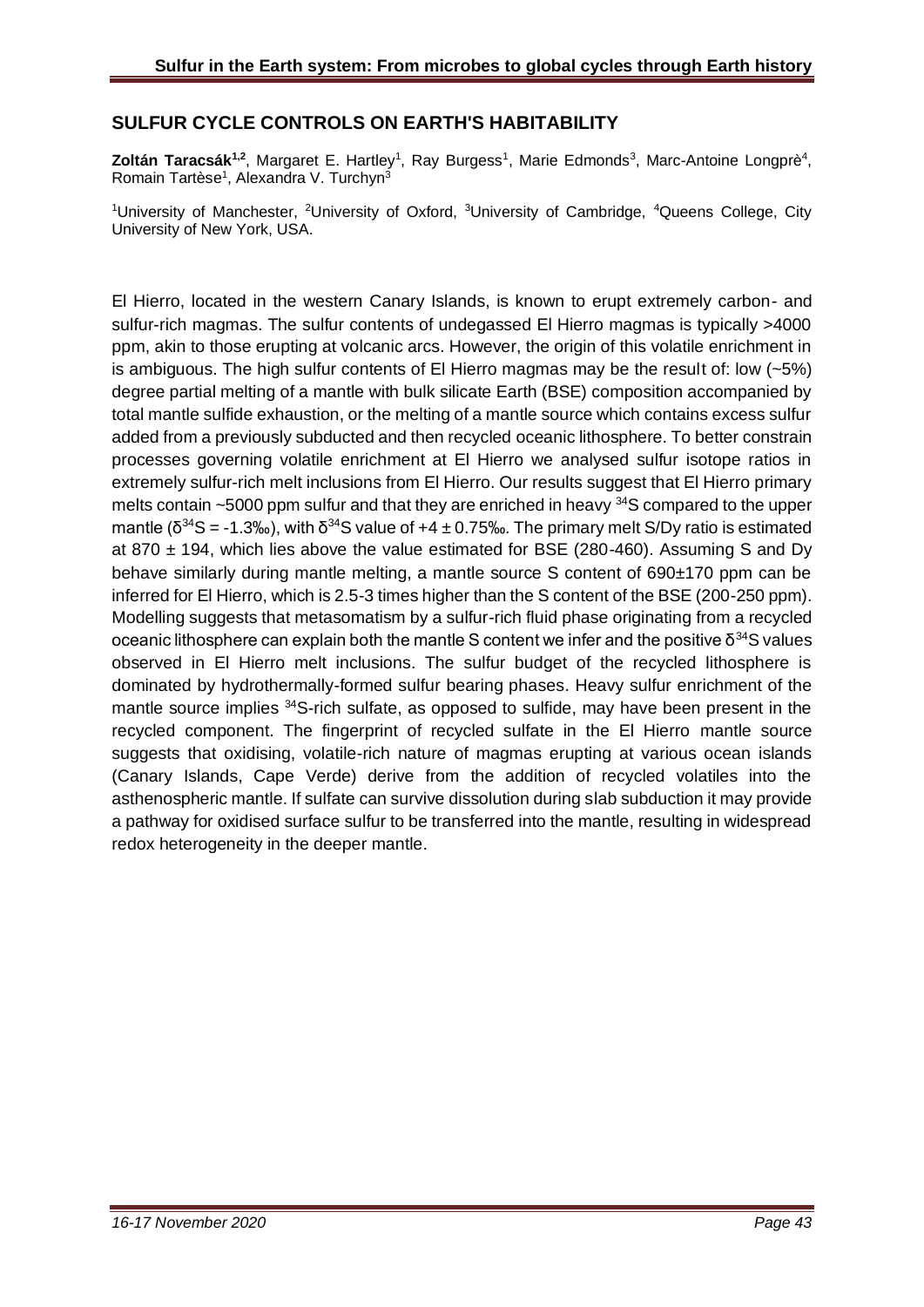#### **CHARACTERISATION OF SULPHIDE INCLUSIONS IN DIAMONDS USING SYNCHROTRON X-RAY MICROFLUORESCENCE (S-XRF)**

#### Lotta I.M. Kemppinen<sup>1</sup>, Marion Louvel<sup>2</sup>, Simon C. Kohn<sup>1</sup>

1 , School of Earth Sciences, University of Bristol, UK, Institute for Mineralogy, WWU Münster, **Germany** 

Sulphide inclusions are common features of natural diamonds, offering unique insights into the global sulphur cycle. As well as controlling the behaviour of chalcophile and siderophile elements in diamond-forming regions of the Earth's mantle, sulphides can be used in Re-Os radiometric dating of their host diamonds, providing valuable information about continental growth and volatile recycling processes through time (1). The compositions of sulphides captured in diamonds can be used to establish their origin, explore the reasons for their apparent overabundance in diamond growth environments and determine whether the diamonds grew in an eclogite- or peridotite-dominated mantle substrate (e.g. 2).

Sulphides typically exist as immiscible Fe-Ni-Cu monosulphide solid solution or melts in diamond-forming regions of the upper mantle (e.g. 2, 3). Upon their uptake in diamond and upon their ascent to the surface via kimberlite eruption, sulphides undergo sub-solidus exsolution into a heterogeneous assemblage of pyrrhotite, pentlandite and chalcopyrite. A characteristic set of rosette fractures will develop around the inclusions, and sulphide material is commonly injected into these (4). The difficulties of studying sulphide inclusions in diamonds arise from their small size (~>120 µm) and their internal complexity. Traditional techniques involving scanning electron microscopy and electron microprobe analyses required for chemical characterisation of the inclusions prior to Re-Os dating inevitably pose the risk of losing material from the inclusions such as peripheral molybdenite (5) during tbe extraction of the inclusions from the diamonds.

We have performed synchrotron-based x-ray microfluorescence (s-XRF) analyses at the I18 beamline of Diamond Light Source (UK) to investigate the major (Fe, Ni, Cu) and minor (Cr, Zn, Mo  $\pm$  Pt, As, Se, Pb...) element compositions of unexposed sulphide inclusions in diamonds. We specifically explore the capabilities of the technique for non-destructively acquiring information about the internal chemical heterogeneity and bulk compositions of the inclusions. Our results show that s-XRF provides a relatively fast and efficient means for determining the paragenesis of sulphide inclusions in diamonds based on their Ni and Cr contents, identifying Mo-enrichment in the inclusions, as well as allowing rapid 2D mapping of sulphide exsolution features.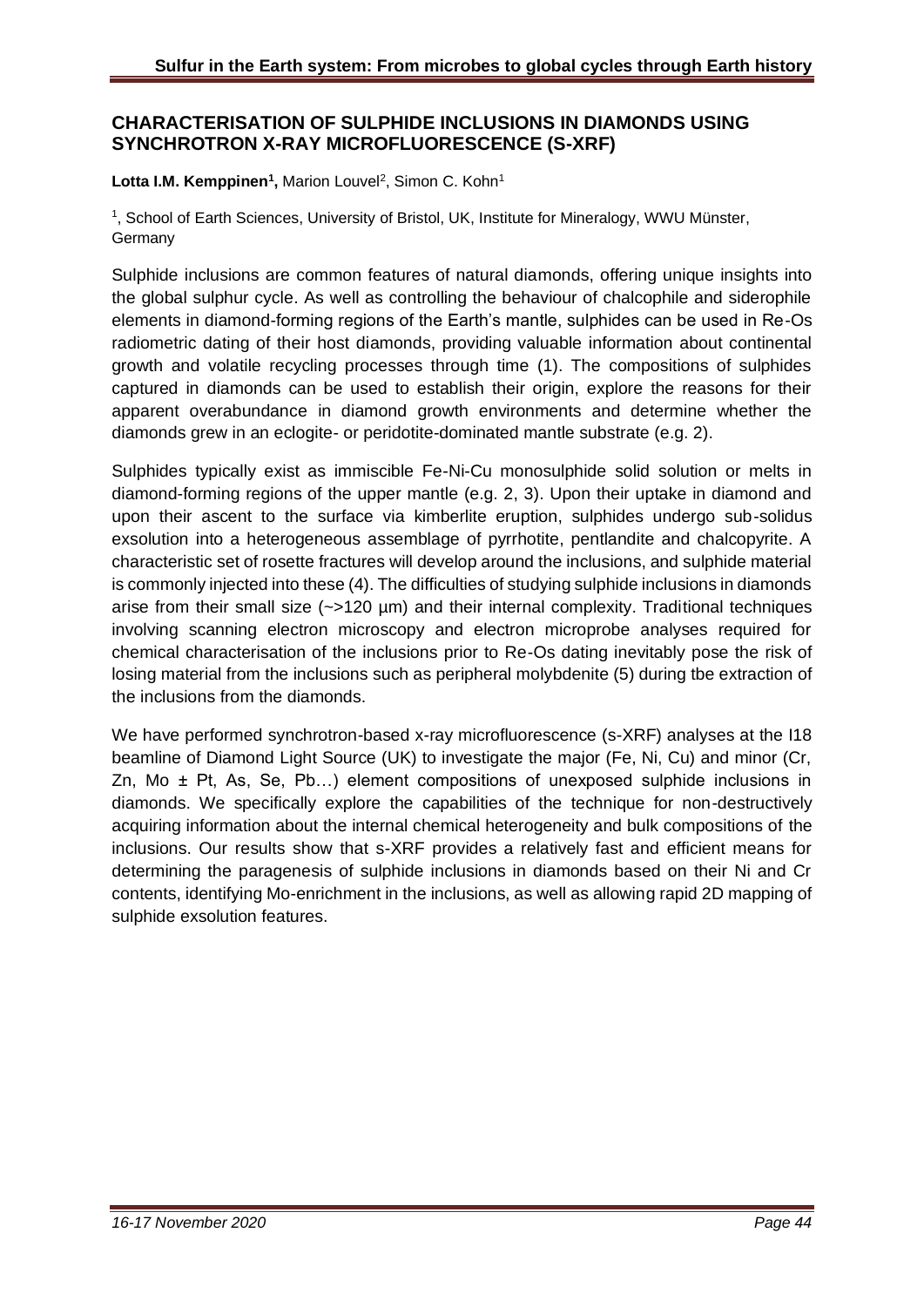#### **EFFECT OF SEA ICE DECLINE ON ARCTIC SULFATE AEROSOLS BASED ON ICE CORE OBSERVATIONS AND MODEL SIMULATIONS**

**Ursula Jongebloed<sup>1</sup>**, Becky Alexander<sup>1</sup>, Andrew Schauer<sup>1</sup>, Sara Salimi<sup>1</sup> Jihong Cole-Dai<sup>2</sup>, Carleigh Larrick<sup>2</sup>, Joshua Kennedy<sup>2</sup>, Edward Blanchard-Wrigglesworth<sup>1</sup>,

<sup>1</sup> University of Washington, <sup>2</sup> South Dakota State University

The Arctic has warmed at a rate of twice the global average in recent decades, causing profound changes in the region. About 20% of recent Arctic warming is estimated to have been caused by decreasing aerosol abundance in the Arctic due to decreasing anthropogenic pollution resulting from clean air policies from North America and Europe. While anthropogenic emissions of aerosols have decreased, it is unclear how declining seaice extent will affect biogenic aerosols, which contribute to particle formation events in the atmosphere and thus influence Arctic climate. The prevailing hypothesis is that the change in composition and quantity of Arctic primary production under rapidly declining sea-ice extent will result in an increase in biogenic aerosols, which is supported by several Arctic ice cores. However, the decline of sea-ice extent will also reduce several key habitats for DMSproducing biota, such as bottom-ice algae, and could result in a decrease in DMS emissions. This hypothesis is supported by a negative correlation between MSA and SST in three other Arctic ice cores. Here we use measured concentrations of non-sea salt sulfate (nssSO $_4^2$ ) and  $\delta^{34}S(\text{nssSO}_4^2)$  in an ice core from Summit, Greenland to separate biogenic sulfate from other sources of sulfate aerosols in the Arctic. We compare ice core observations to GEOS-Chem simulations of the sensitivity of sulfate decrease in the Arctic to various drivers, including meteorology, anthropogenic emissions, and climate. Through the comparison of model results, ice core observations, and emissions data, we aim to understand the response of biogenic sulfate emissions to sea ice decline to improve understanding of how the retreat of sea ice will influence the Arctic atmosphere. Due to the influence of aerosols on radiative forcing and as cloud condensation nuclei (CCN), the answer to these questions hold implications for the future of Arctic amplification and global climate.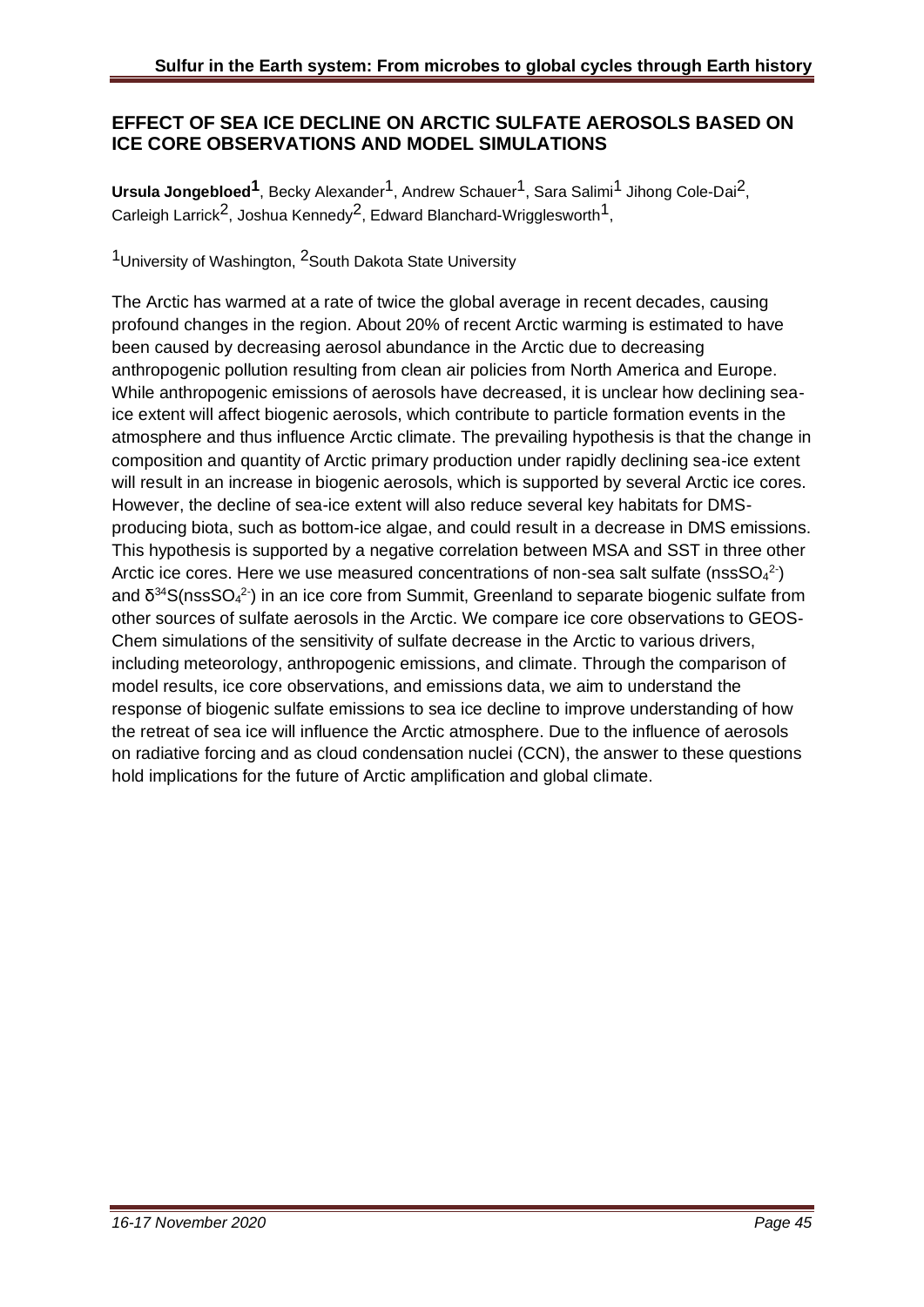#### **MODELLING THE EFFECTS OF NON-STEADY STATE TRANSPORT DYNAMICS ON THE SULFUR AND OXYGEN ISOTOPE COMPOSITION OF SULFATE IN SEDIMENTARY PORE FLUIDS**

Angus Fotherby<sup>1\*</sup>, Harold J. Bradbury<sup>1</sup>, Gilad Antler<sup>2</sup>, Xiaole Sun<sup>3</sup>, Jennifer L. Druhan<sup>4</sup>, Alexandra V. Turchyn<sup>1</sup>

1 Department of Earth Sciences, University of Cambridge, UK, 2 Department of Geological and Environmental Sciences, Ben Gurion University of the Negev, Beersheba, Israel. 3 Baltic Sea Center, Stockholm University, Sweden. 4Department of Geology, University of Illinois, USA

We present the results of an isotope-enabled reactive transport model of a sediment column undergoing active microbial sulfate reduction to explore the response of the sulfur and oxygen isotopic composition of sulfate under perturbations to steady state. In particular, we test how perturbations to steady state influence the cross plot of δ34S and δ18O for sulfate. The slope of the apparent linear phase (SALP) in the cross plot of δ34S and δ18O for sulfate has been used to infer the mechanism, or metabolic rate, of microbial metabolism, making it important that we understand how transient changes might influence this slope. Tested perturbations include changes in boundary conditions and changes in the rate of microbial sulfate reduction in the sediment. Our results suggest that perturbations to steady state influence the pore fluid concentration of sulfate and the δ34S and δ18O of sulfate but have a minimal effect on SALP. Furthermore, we demonstrate that a constant advective flux in the sediment column has no measurable effect on SALP. We conclude that changes in the SALP after a perturbation are not analytically resolvable after the first 5% of the total equilibration time. This suggests that in sedimentary environments the SALP can be interpreted in terms of microbial metabolism and not in terms of environmental parameters.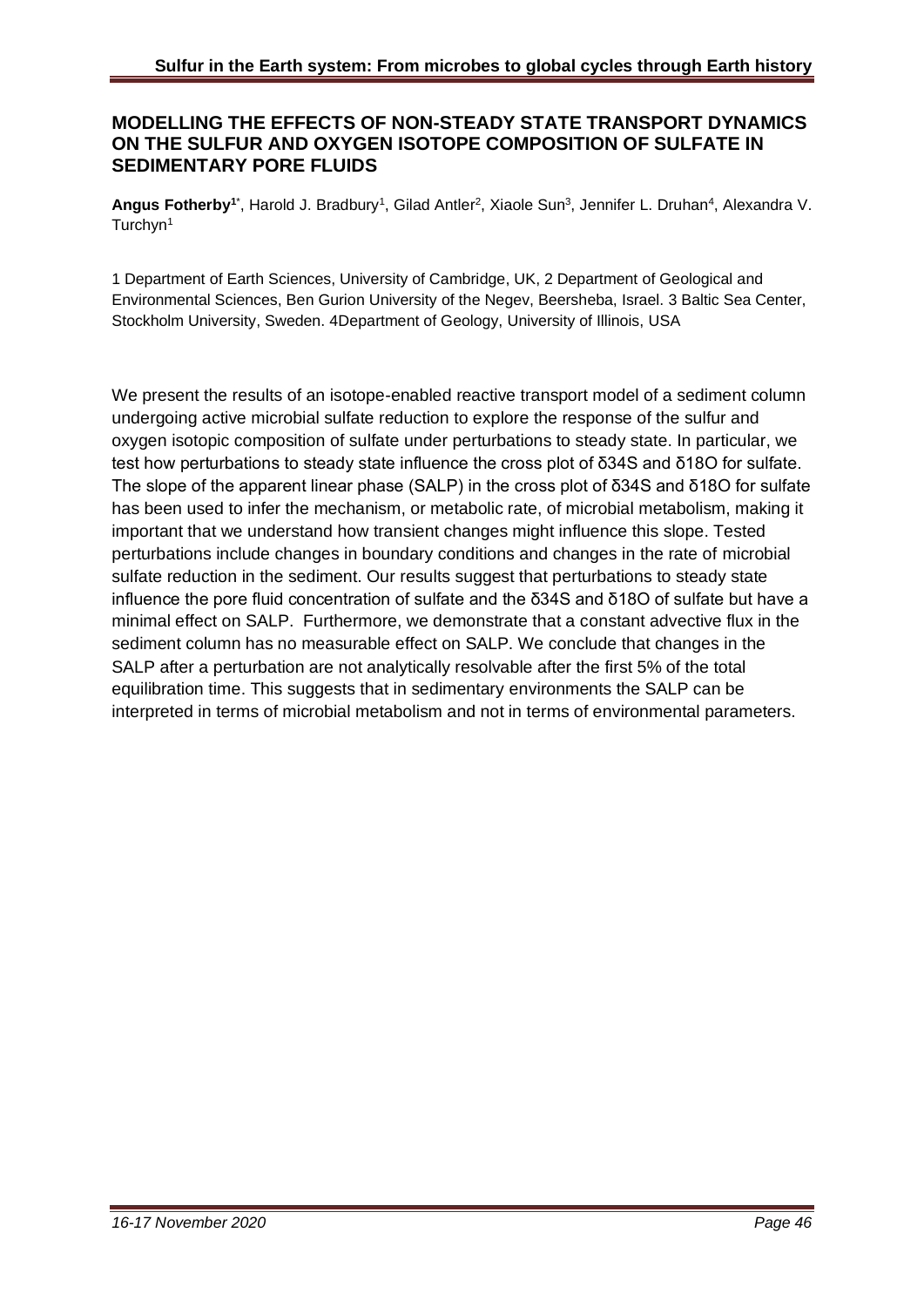#### **DOES MICROBIAL SULFATE REDUCTION DRIVE CARBONATE PRECIPITATION IN THE SEDIMENTARY BOUNDARY LAYER?**

Daniel H. James<sup>1</sup>, Harold J. Bradbury<sup>1</sup>, Gilad Antler<sup>2,3</sup>, Zvi Steiner<sup>4,1</sup>, Alec M. Hutchings<sup>1</sup>, Xiaole Sun<sup>5</sup>, Raoul Saar<sup>3</sup>, Mervyn Greaves<sup>1</sup>, Alexandra V. Turchyn<sup>1</sup>

1 Department of Earth Sciences, University of Cambridge, UK.. 2 Department of Earth and Environmental Sciences, Ben-Gurion University of the Negev, Israel. 3 The Interuniversity Institute for Marine Sciences in Eilat, Israel. 4 GEOMAR Helmholtz Centre for Ocean Research Kiel, Germany. 5 Baltic Sea Center, Stockholm University, Sweden

We present pore fluid geochemistry, including major ion and trace metal concentrations and the isotopic composition of pore fluid calcium and sulfate, from the uppermost meter of sediments from the Gulf of Aqaba (northeast Red Sea) and the Iberian Margin (North Atlantic Ocean). In both locations, we observe strong correlations between sulfate, calcium, magnesium, and strontium concentrations as well as alkalinity and the sulfur isotopic composition of sulfate, suggestive of active changes in redox state - most likely related to microbial sulfate reduction - that should lead to carbonate mineral precipitation and dissolution. The calcium isotope composition of pore fluid calcium (d<sup>44</sup>Ca), which is a very sensitive tracer to carbonate mineral precipitation and dissolution, is invariant in our measured profiles. We suggest that, despite active alkalinity generation via microbial sulfate reduction, a confluence of factors either inhibit calcium carbonate mineral precipitation or its influence on pore fluid calcium isotope composition; including mixing between the surface and deeper precipitation, and interaction with active iron and manganese cycling. Our results suggest that active metabolically induced changes in calcium carbonate saturation state and associated carbonate dissolution and precipitation may not be as easily recorded by changes in pore fluid  $d^{44}Ca$  as previously thought, particularly in the boundary layer of the sediment column.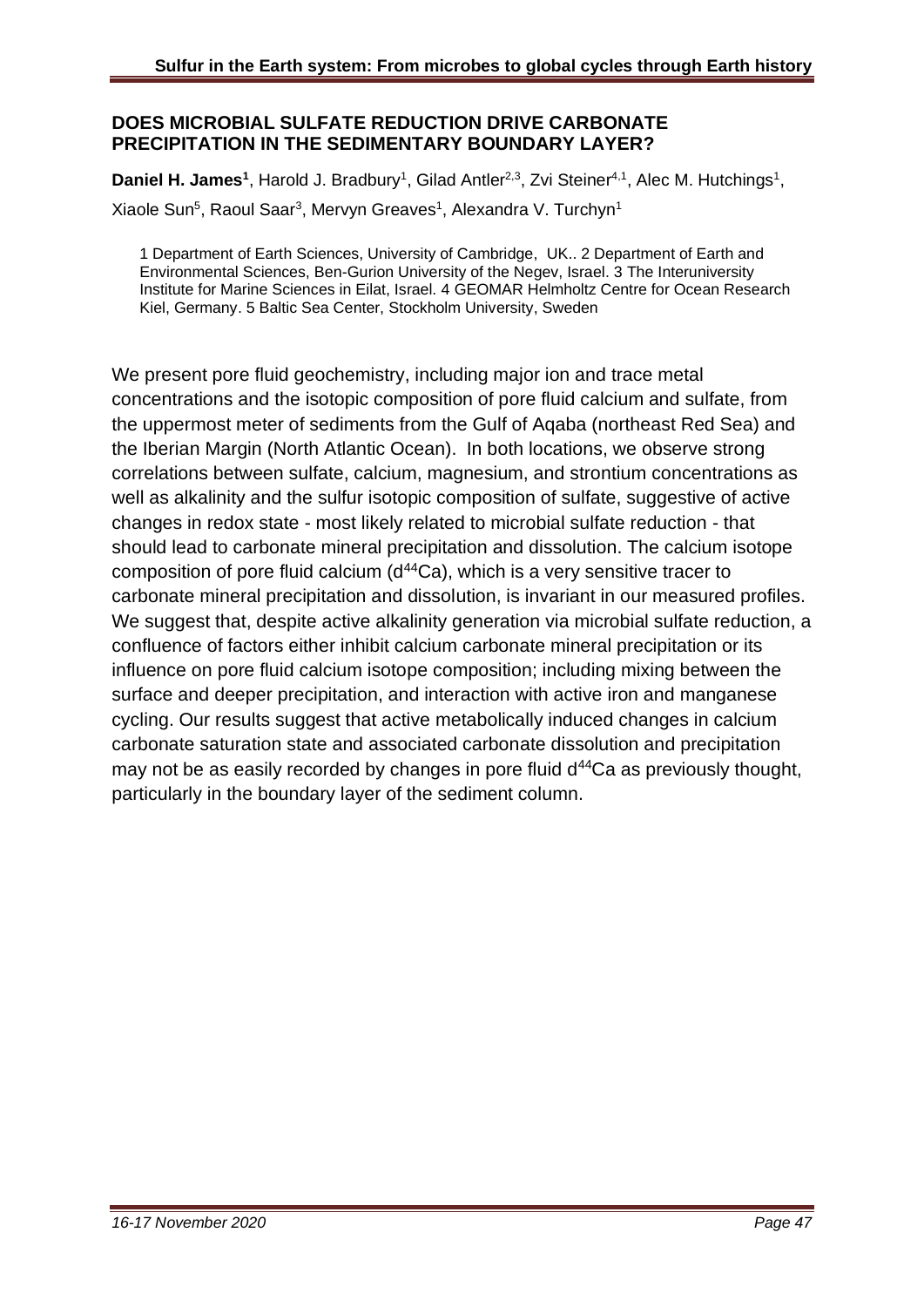## **GEOCHEMICAL CONDITIONS FAVORING THE FORMATION OF ELEMENTAL SULFUR NODULES IN LAKE PETEN ITZA, GUATEMALA**

Eloise Matthews<sup>\*</sup>, Charlotte Spruzen<sup>\*</sup>, Verity A.S. Bennett, Adrian Gilli, David A. Hodell, Alexandra V. Turchyn

Department of Earth Sciences, University of Cambridge, UK.

The presence of elemental sulfur nodules in sediment cores extracted from Lake Peten Itza in Guatemala has been a subject of interest since their discovery in 2006. Elemental sulfur is rare to find in large quantities in the natural environment and its formation in nodules in sediments remains enigmatic. There are two dominant hypotheses for the formation of elemental sulfur: one that it forms from the incomplete oxidation of hydrogen sulfide, and two that it forms from the incomplete reduction of sulfate. One issue is that there are few modern environments where elemental sulfur nodules are currently forming, and therefore there are few places where its formation can be placed in a diagenetic context. Here we present pore fluid concentrations as well as sulfur and oxygen isotope data to explore the conditions that favor the formation of sulfur nodules in Lake Peten Itza, which are commonly found at the lithological transitions between gypsum sand and clay. We combine this with the sulfur isotopic composition of the various nodules extracted from the sediment. The sulfur isotopic composition of the nodules ranges from -10 to +5‰, and up to 10‰ in a single nodule. This is compared with the sulfur isotopic composition of gypsum in the sediment that is +19‰ and pore fluid sulfate that is +50‰, strongly suggesting active microbial sulfate reduction in these sediments. This is supported by correlation matrices produced from the pore fluid data, heatmaps demonstrate that some pore fluid elements, such as sodium and chlorine, have profiles that result from diffusion after the last glacial maximum, while others, such as sulfate and magnesium, are influenced by in situ dissolution and precipitation. A reactive-transport model is used to show that the salinity of the glacial lake is not able to explain the pore fluid sulfate data, which suggests and active cycle of gypsum dissolution, microbial sulfate reduction, and elemental sulfur formation. Our results largely lend support to the first hypothesis for the formation, although a combination of both the incomplete oxidation of hydrogen sulfide and also the incomplete reduction of sulfate is likely the case. We particularly suggest that gypsum diagenesis in an organic carbon poor environment leads to the oversaturation necessary to explain the presence of elemental sulfur.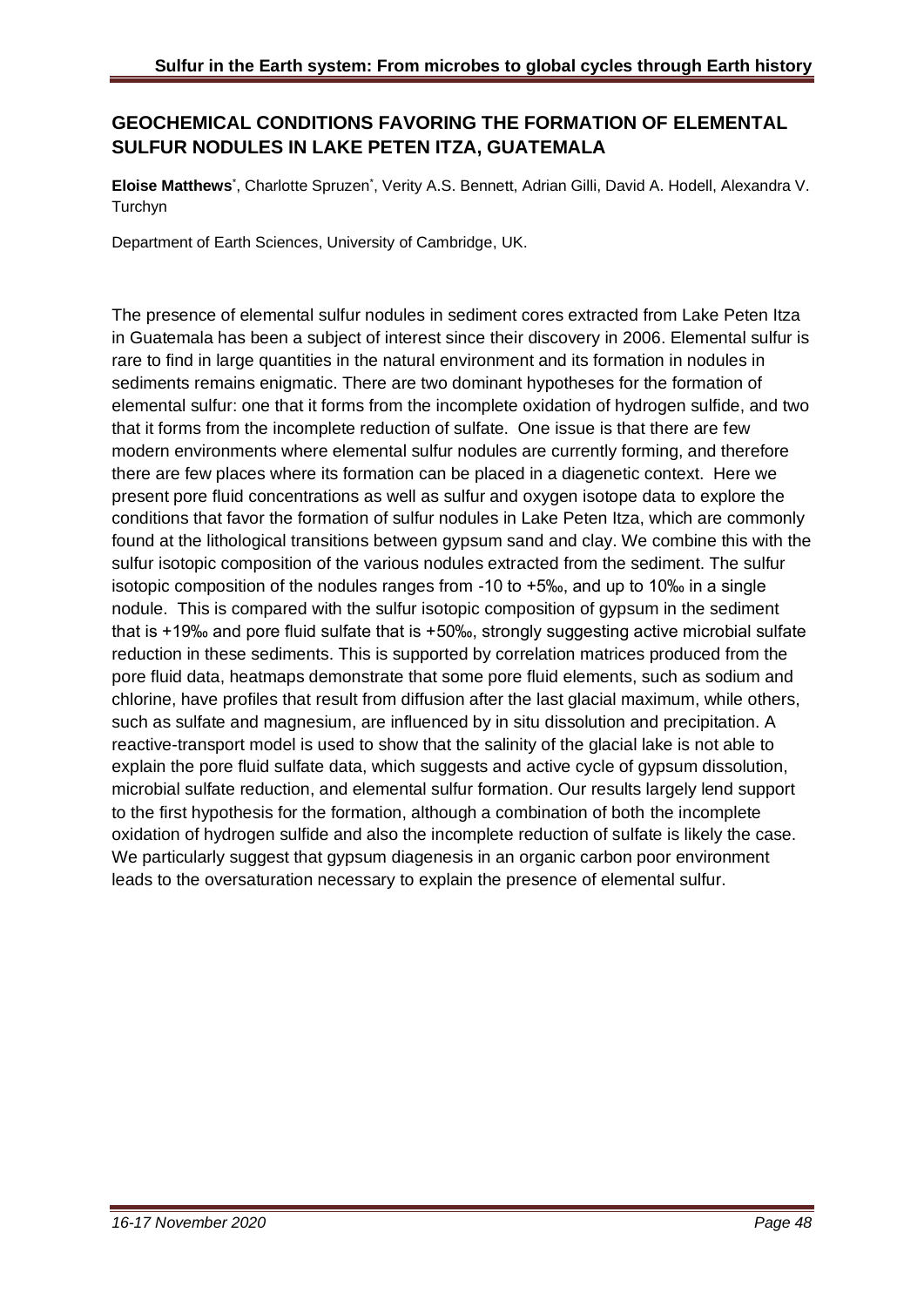#### **EUTROPHICATION LEADS TO FORMATION OF SULFIDE-RICH DEEP WATER LAYER IN LAKE SEVAN (ARMENIA)**

Avetisyan K.<sup>a</sup>, Mirzoyan N.<sup>b</sup>, Payne R.<sup>c</sup>, Hayrapetyan V.<sup>b,d</sup> and Kamyshny, Jr. A.<sup>a</sup>

a Department of Earth and Environmental Sciences, Faculty of Natural Sciences, Ben-Gurion University of the Negev, Israel <sup>b</sup> Acopian Center for the Environment, American University of Armenia, Republic of Armenia. <sup>c</sup> Institute of Marine & Environmental Technology, Center for Environmental Science, University of Maryland, USA <sup>d</sup> Center for Responsible Mining, American University of Armenia, Republic of Armenia

Lake Sevan is the largest freshwater body of Caucasus area, which is of immense cultural, historical, ecological, and industrial importance for Armenia. It is a meso-eutrophic water body, which was severely impacted by anthropogenic level decrease, pollution and eutrophication during the last century. Starting in 1970s, these processes, resulted in formation of oxygendepleted hypolimnion during summer-autumn stratification of the lake.

In this work, we demonstrate that eutrophication of the lake leads not only to the full oxygen depletion in the hypolimnion, but to the presence of toxic hydrogen sulfide as well as sulfate reducing microorganisms. For the first time hydrogen sulfide was quantified in the water column of both parts of the lake. The thickness of hydrogen sulfide-rich layer was found to be 6 m and 17 m in the Major and Minor Sevan, respectively. We attribute formation of sulfidic deep-water layer to a combination of microbial sulfate reduction in the water column and diffusion of hydrogen sulfide from the sediments. Concentrations of hydrogen sulfide in the hypolimnion of Major and Minor Sevan in October were up to 9 μM and 39 μM, respectively. In October 2019, 66% of lake's bottom is covered by sulfidic waters, while fraction of sulfidic water volume reaches 19%. Diffusion of hydrogen sulfide from the sediment is based on small absolute difference between  $\delta^{34}S$  values of hypolimnetic sulfide and epilimnetic sulfate. Sulfate isotopic composition is homogenous in epilimnion and variability in its  $\delta^{34}S$  values in the hypolimnion is 2.6‰. Variability in  $\delta^{34}$ S values of hydrogen sulfide is about 1.5‰ in each of the basins. Sulfide is isotopically lighter than sulfate with ε in the ranges of -7‰ to -9‰ and -11‰ to -12‰ in the Major and Minor Sevan. We suggest, that mixing of relatively isotopically heavy hydrogen sulfide, which diffuses form the sediments with hydrogen sulfide produced in the hypolimnion, results in observed isotopic composition.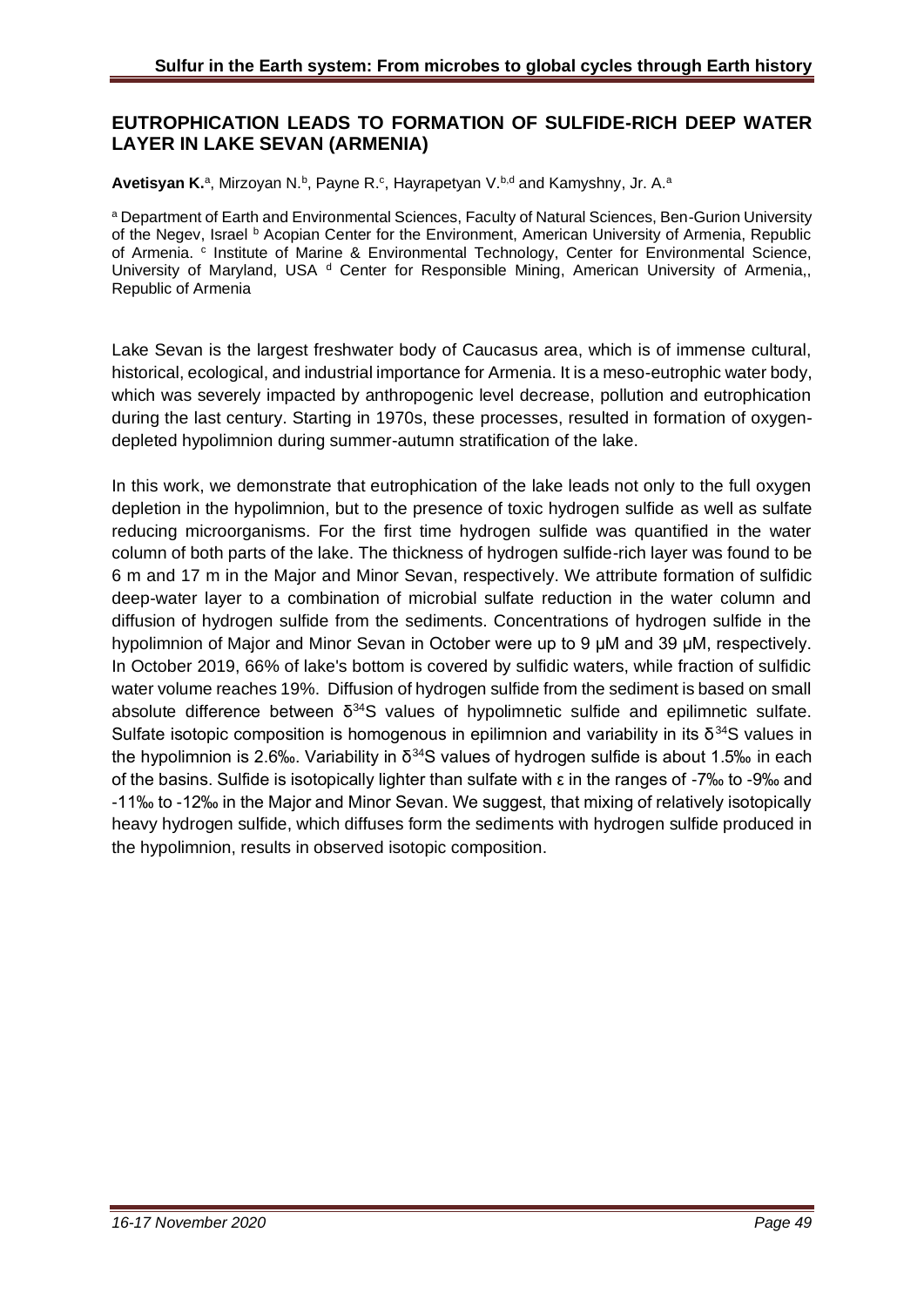## **CHARACTERIZING THE SULFUR BUDGET WITHIN LAKE SUPERIOR: SIGNIFICANT ROLE OF ORGANIC SULFUR IN OLIGOTROPHIC SETTINGS**

**Madelyn Petersen**, Janna Quick, Kathryn Schreiner, Emily Hyde, Cody Sheik, Sergei Katsev

University of Minnesota-Duluth, USA

Microbially mediated sulfate reduction is important in lake sediment due to its impact on numerous other biogeochemical cycles, including phosphorus, iron, and mercury, and its contribution to carbon remineralization in lake settings. Recently, modelling studies in oligotrophic lake settings have demonstrated that organic sulfur is a significant portion of the total sulfur pool, capable of sustaining cryptic sulfur cycling within the sediment. Organic sulfur consists of freshly deposited biogenic sulfur-containing molecules, their degradation products, and abiotic "sulfurized" non-labile organic matter, which may play a significant role in organic matter preservation. Few, if any, studies have quantified these organic forms of sulfur to the total sulfur cycle in oligotrophic lake settings, indicating that characterization of the total sulfur budget in a low-nutrient lacustrine system is warranted. Here, organic and inorganic species of sulfur are characterized in Lake Superior sediment from four offshore locations. Inorganic contributions to the sulfur pool consist of sulfate in porewater, and sulfides, elemental sulfur, and pyrite in the sediments. Organic contributions are determined by difference from total sulfur by mass. Contributions from organic and inorganic sources of sulfur are evaluated from the surface of the sediment at 1-cm depths to 12 cm, then again at 15, 20, and 25 cm. Results show that in low-deposition settings, organic sulfur comprises up to 90% of total sulfur in Lake Superior sediment, indicating the necessity of further exploration of the contribution of organic sulfur to carbon sequestration in oligotrophic lacustrine settings.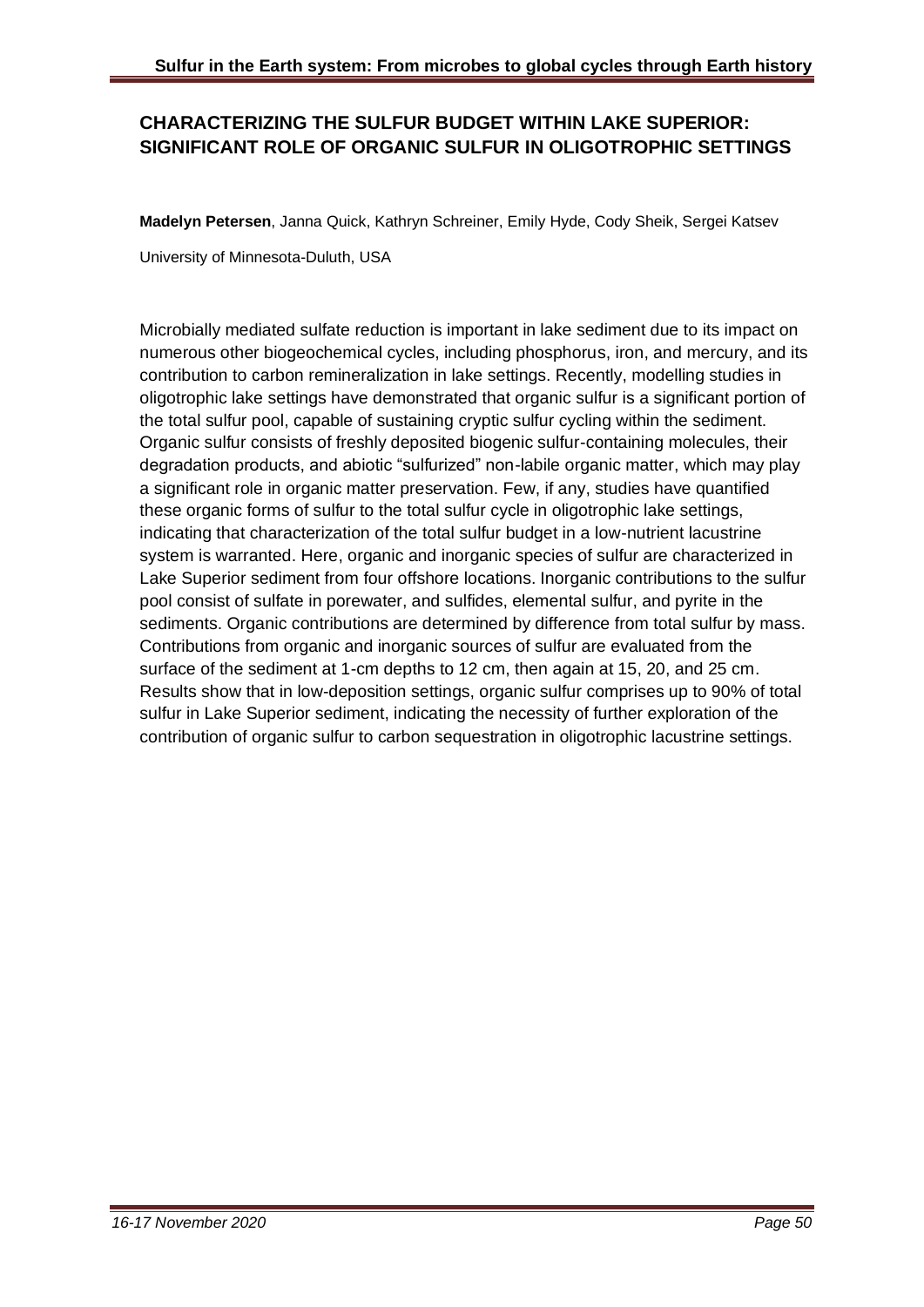## **SEAWATER CONTAMINATION IN ODP/IODP POREWATER SAMPLES AND ITS QUANTITATIVE EFFECTS ON STUDIES OF MICROBIAL SULFATE REDUCTION**

**Man-Yin Tsang**, Ulrich G. Wortmann

University of Toronto, Canada.

It is a standard procedure on expeditions of the International Ocean Discovery Program (IODP) to measure concentrations of common ions in the interstitial water of core samples. These measurements allow scientists to discern microbial activities, water-rock interactions, and diagenetic processes. However, porewater samples are easily contaminated by seawater, which is used as the drilling fluid. Since seawater contains around 28 mM of sulfate, it is often used as a contamination tracer. However, once sulfate occurs naturally in porewater, it is challenging to identify seawater contamination. Porewater data from ODP/IODP sites, which have been sampled repeatedly, reveal differences often up to about 5 mM sulfate. This is equivalent to seawater contamination of up to 30% (by volume) and significantly larger than the uncertainty from shipboard analytical procedures.

The presence of seawater sulfate in porewater samples is of particular concern for studies investigating microbial sulfate reduction. We use a reaction-transport model to explore how seawater contamination affects the interpretation of sulfate reduction rates and sulfur isotope fractionation. We show that seawater contamination results in underestimating sulfate reduction rates, but the derived rates are still in the correct orders of magnitude. We further show that a 5% (by volume) seawater contamination will reduce the derived sulfur isotope fractionation factor by about 10‰. However, as we have no a-priory knowledge of whether a sample is contaminated, we also have to consider the case that we assume contamination where there is none. If we falsely assume a 5% contamination, we will slightly overestimate the sulfate reduction rates but significantly overestimate the fractionation by almost 20‰.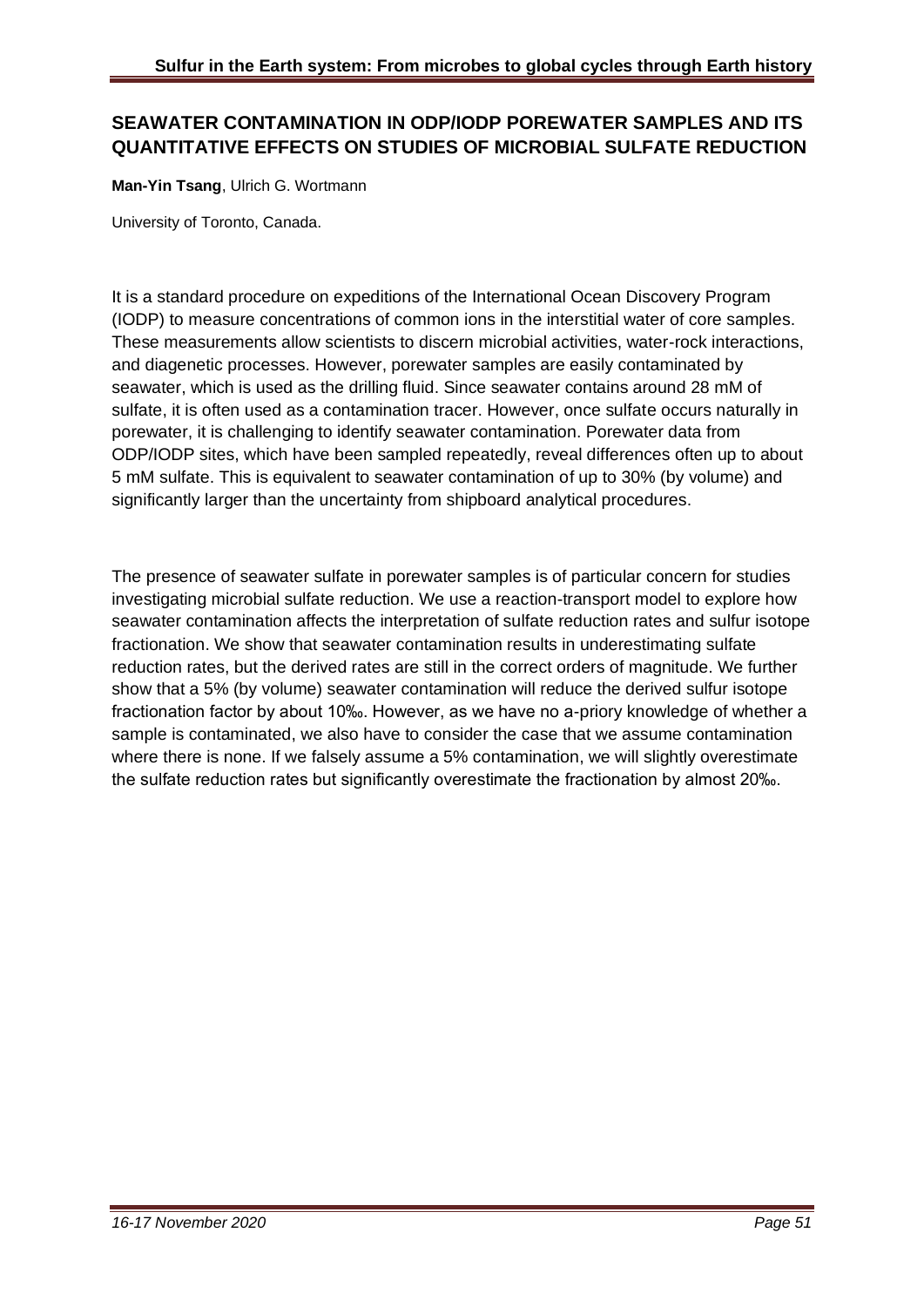## **IMPLICATIONS OF SULFUR MINERALOGY AND CONSEQUENCES OF PYRITE OXIDATION FOR GROUND ENGINEERING**

**Mourice A. Czerewko1**, John C. Cripps2 , J Murray Reid 3 , Ian Longworth 4

1 AECOM, UK, 2 Department of Civil and Structural Engineering UK, 3 University of Sheffield, UK, 3 Formerly with TRL, Crowthorne, 4 Formerly with the Building Research Establishment, UK.

Aggressive ground conditions and physical deterioration of ground and engineering material are attributed to a wide range of factors although a high proportion of occurrences in the engineering environment may be attributed by the presence of sulfur minerals, particularly pyrite.

Pyrite is stable under the anoxic reducing conditions in which it forms in geological strata, but when exposed to weathering, oxidising and damp atmospheric conditions can cause break down, in some cases rapidly, giving rise to sulfate rich and acidic chemical conditions. These conditions are aggressive to construction materials and can result in foundation heave, as well as being detrimental to the biological environment.

The rate and products of pyrite oxidation depend on its crystalline form and dimension as well as the host mineralogy and rock fabric, framboidal pyrite in sedimentary rocks being the most susceptible. These factors are coupled with the change in environment brought about during engineering works.

Hence, consideration is needed both of the pre-construction characteristics of the ground and of changes that that can take place during and subsequent to construction, especially those cause by engineering disturbance and exposure of the pyrite host material. In some cases, historic groundwater conditions and biological processes have affected the distribution and speciation of sulfur within natural ground sequences and characteristic weathering profiles can be recognised.

Damage to buried concrete and metal structures caused by the oxidation of pyrite in structural backfill and the surrounding natural ground affected a number of British highway schemes during the late 1990's. Accordingly, new test methods, guidance and appraisal strategies were developed for assessing and managing pyrite-related potentially aggressive ground conditions. However, in spite of this and previous guidance for avoiding problems, it is apparent that many practitioners do not appreciate the origin of the sulfur species or their implications leaving much scope for confusion and significant risk that inappropriate materials and/or construction practices will be used.

The aim of this presentation is to review the implications of sulfur minerals associated with pyrite in geomaterials, with emphasis on the effects brought about during the construction processes affecting the behaviour of ground material and aggregates.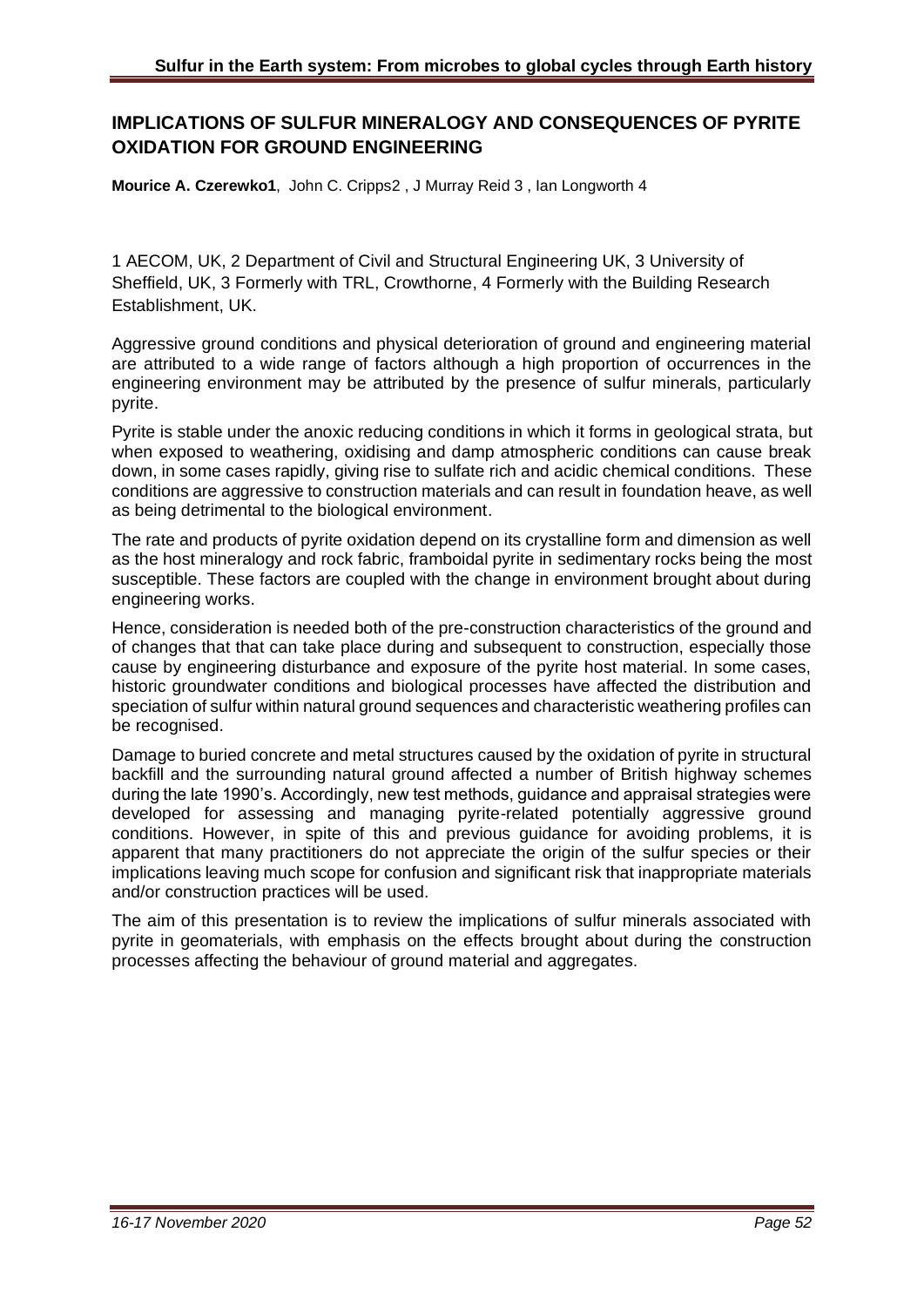## **ACIDOPHILES' IMPACT ON THE SULFUR CYCLING AT LOW PH AND LOW TEMPERATURE ENVIRONMENTS: AN INCUBATION COLUMN EXPERIMENT**

A. Ilin<sup>1\*</sup>, I. Yusta<sup>1</sup>, J. Sánchez-España<sup>2</sup>

<sup>1</sup> University of the Basque Country, Spain <sup>2</sup> Spanish Geological Survey (IGME), Spain.

Opencast sulfide mining sites, flooded after cessation of activity, can generate highly acidic (generally between 2.2 and 4.5), sulfate and metal-rich (e.g. Fe, Al, Cu, Zn, As, Cd) waters. These acidic pit lakes (APLs) may develop permanent stratification (meromixis), being excellent model systems for the study of biogeochemical dynamics at low pH and oxic-anoxic regimes. In order to evaluate the impact of biologically driven processes on metal mobility under acidic and anaerobic conditions, natural sediments and waters were obtained from diverse APLs and acidic streams from the Iberian Pyrite Belt (Huelva, Spain) and La Unión (Murcia, Spain) mining districts. These materials were filled into pre-perforated plastic tubes (Winogradsky-type columns) and incubated for 15 months (mo) under different conditions (glycerol-amended at room temperature, untreated columns at room temperature and coolpreserved at 4 ºC).

In the organic-rich acidic stream system, the biogeochemical dynamics was shown to be very fast. A strong pH neutralization took place between 2 and 6 cm depth below the watersediment interface of the column (initial pH was 3.7, which increased to 4.0 after 20 days and 4.9 after 1.5 mo) and expanded vertically upwards and downwards. Simultaneously, ORP dropped from 441 mV to 194 mV in the water column and down to 96 mV (1.5 mo) and -151 mV (12 mo) at the pH maximum, showing to be inversely proportional to pH. Under such reduced conditions, the interaction between biogenic  $H_2S$ , formed as a result of sulfatereducing bacteria (SRB) activity, and dissolved metals led to abundant spherical Cu and Zn sulfide neoformation.

Contrastingly, columns from oligotrophic APLs systems showed virtually no evolution. However, the single addition of 19 mmol/L of glycerol to selected columns provoked extensive biological activity driving pH from 2.3-2.6 up to 3.7-6.1 in only 3 mo followed by slight gradual acidification, possibly due to organic exhaustion. ORP dropped as low as -67.9 mV or -184.2 mV (initial sediment contain detrital carbonates). The columns built with material from deep anoxic parts of APLs showed faster neutralization than the ones representative of upper oxygenated layers. Furthermore, the presence of carbonates in some of these sediments proved to catalyze the bacterial metabolisms by creating a more appropriate niche for SRB proliferation also expressed as more abundant reduced sulfur immobilization via metallic sulfide precipitation.

The results show that biosulfidogenesis in the sediments of the studied acidic systems is strongly carbon-limited. If supplied with a suitable external carbon source, the indigenous SRB inhabiting these sediments may have a profound impact on the cycling of sulfur and metals, as well as on acidity neutralization.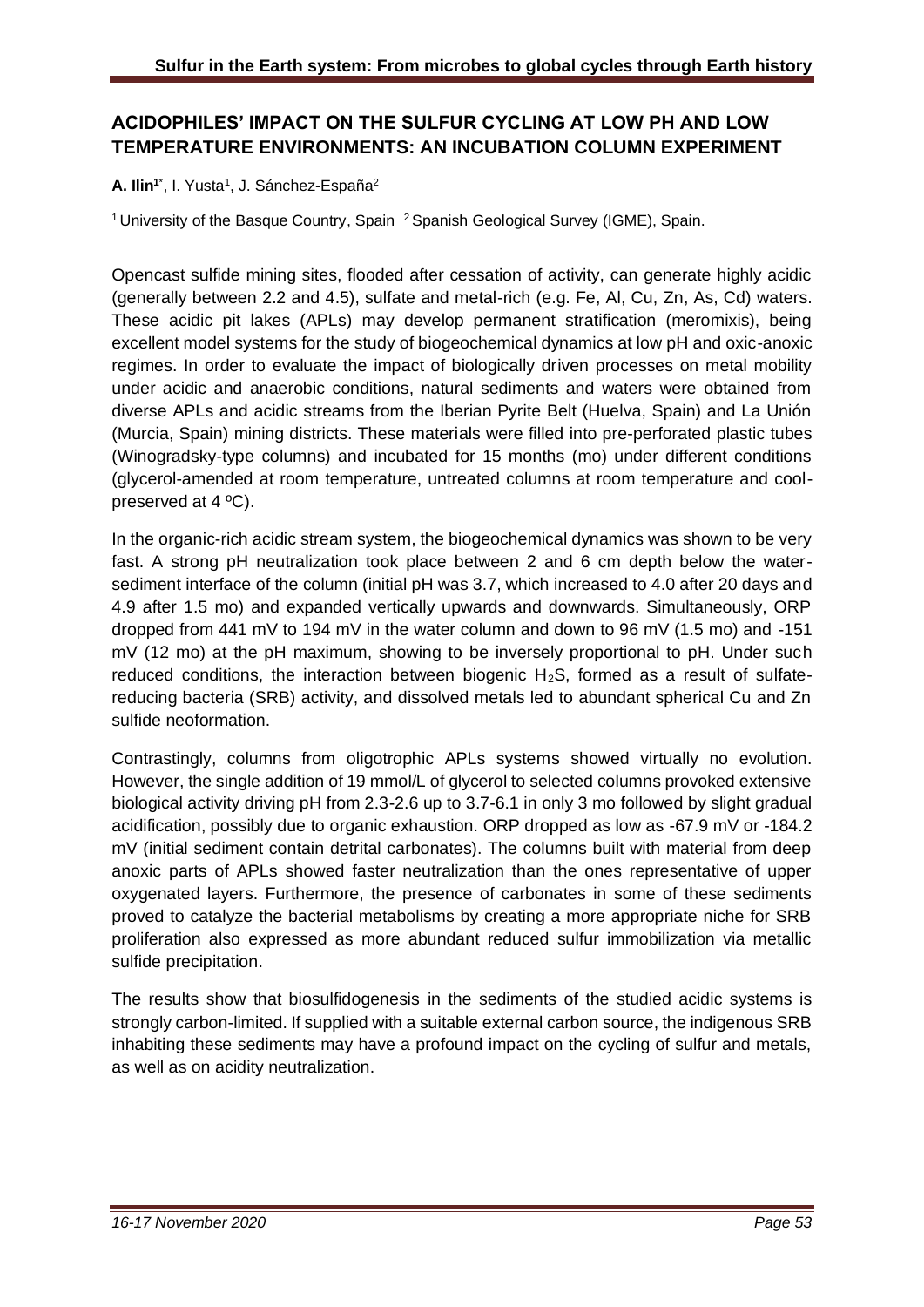## **FEAST THEN FAMINE: A PRODUCTIVITY COLLAPSE TO END EARTH'S GREAT OXIDATION EVENT**

Malcolm S.W. Hodgskiss<sup>1</sup>, Peter W. Crockford<sup>2</sup>, Yongbo Peng<sup>3</sup>, Boswell A. Wing<sup>4</sup>, and Tristan J. Horner<sup>5</sup>

<sup>1</sup>Department of Earth Sciences, University of Cambridge, U.K. <sup>2</sup>Department of Earth and Planetary Sciences, Weizmann Institute of Science, Israel. <sup>3</sup>School of Earth Sciences and Engineering, Nanjing University, China. <sup>4</sup>Department of Geological Sciences, University of Colorado Boulder, U.S.A. <sup>5</sup>Department of Marine Chemistry & Geochemistry, Woods Hole Oceanographic Institution, U.S.A.

It has been hypothesized that the overall size of — or efficiency of carbon export from — the biosphere decreased at the end of the Great Oxidation Event (GOE) (ca. 2,400 to 2,050 Ma). However, the timing, tempo, and trigger for this decrease remain poorly constrained. Here we test this hypothesis by studying the isotope geochemistry of sulfate minerals from the Belcher Group, in subarctic Canada. Using insights from sulfur and barium isotope measurements, combined with radiometric ages from bracketing strata, we infer that the sulfate minerals studied here record ambient sulfate in the immediate aftermath of the GOE (ca. 2,018 Ma). These sulfate minerals captured negative triple-oxygen isotope anomalies as low as ∼ - 0.8‰. Such negative values occurring shortly after the GOE require a rapid reduction in primary productivity of >80%, although even larger reductions are plausible. Given that these data imply a collapse in primary productivity rather than export efficiency, the trigger for this shift in the Earth system must reflect a change in the availability of nutrients, such as phosphorus. Cumulatively, these data highlight that Earth's GOE is a tale of feast and famine: a geologically unprecedented reduction in the size of the biosphere occurred across the end-GOE transition.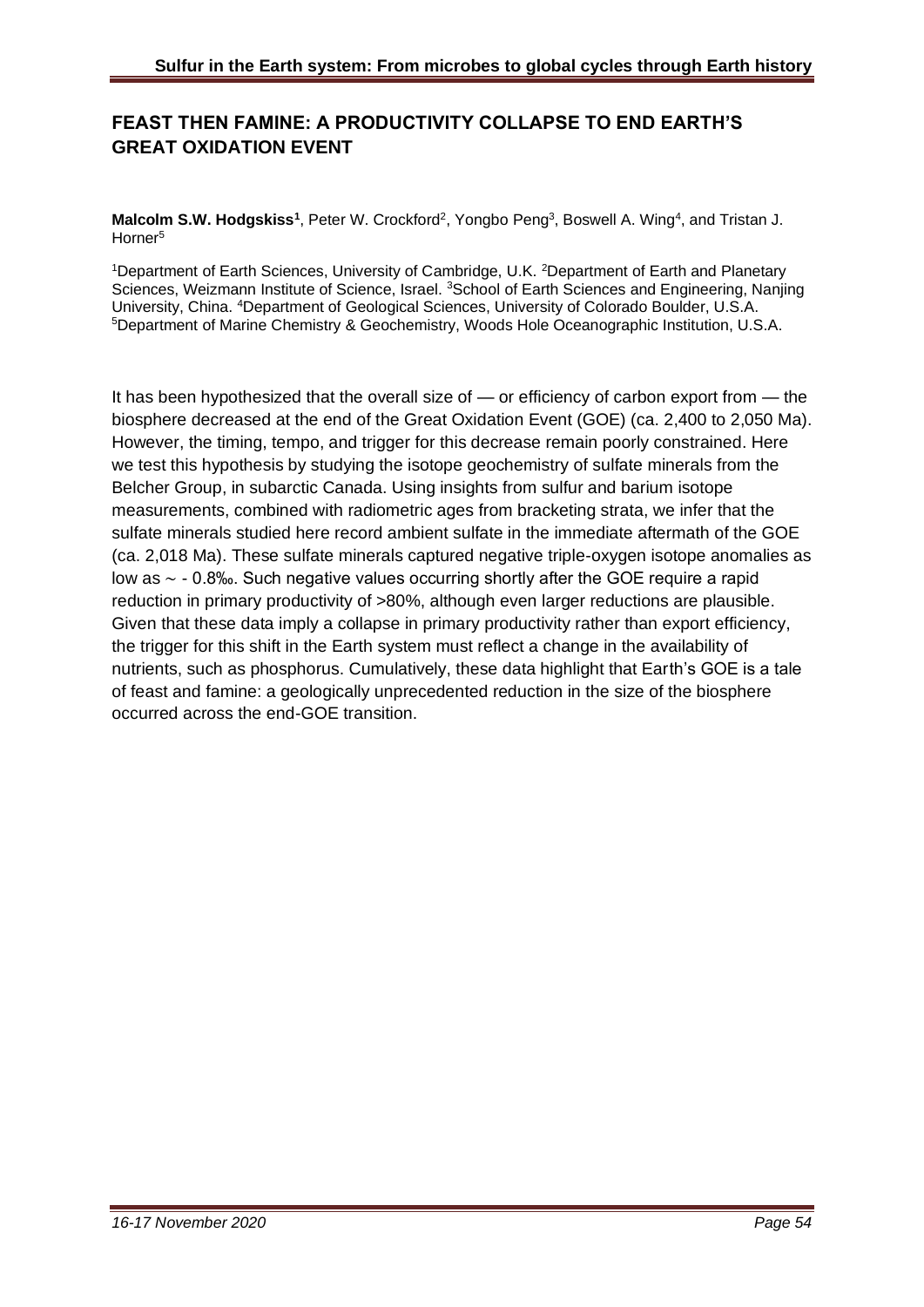#### **OCEAN INTERNAL SULFUR RESERVOIRS: A CASE STUDY FROM THE PALEOCENE-EOCENE THERMAL MAXIMUM**

#### Weiqi Yao <sup>1,\*</sup>, Adina Paytan <sup>2</sup>, Ulrich G. Wortmann <sup>1</sup>

<sup>1</sup> Department of Earth Sciences, University of Toronto, Canada, <sup>2</sup> Institute of Marine Science, University of California–Santa Cruz, USA

For the longest time, the marine S-isotope ratio has been considered to vary only over long timescales (million years). This view is supported by the fact that the steady-state sulfur fluxes in and out of the ocean are small compared to the standing stock of sulfate in the ocean. However, we now understand that not only the net fluxes matter but also the gross fluxes (e.g., burial versus reduction and reoxidation). There is also more and more evidence showing that sulfur input and output fluxes can undergo short-lived but drastic changes, with the ability to affect the marine S-isotope ratio on considerably shorter timescales. Moreover, with a sulfate concentration substantially smaller in the past, the sulfur cycle may have been more dynamic than in the modern ocean where the marine sulfate residence time is long (10 to 20 million years). Here we extend this line of thinking by analyzing seawater S-isotope ratios during the Paleocene-Eocene Thermal Maximum (PETM) with a time resolution of five thousand years. Our data show clear changes in the marine S-isotope ratio (+1‰ excursion and recovery) within less than 100 thousand years. Weathering and burial flux variations would need to exceed their current values by one order of magnitude to explain such rapid changes. In the absence of geological evidence supporting the required flux changes, we argue that we must consider the idea of an ocean internal sulfide reservoir. While there is no such reservoir in the modern ocean, we contend that fluctuations in the size of oxygen minimum zones may explain the observed S-isotope signal. Specifically, we propose that once dissolved oxygen drops below a threshold value, sulfate reduction will commence in the water column. Unlike oxic respiration, organoclastic sulfate reduction is not limited by its electron acceptor concentration, and the resulting hydrogen sulfide will further deplete oxygen, reinforcing the internal sulfur cycle. However, this process is limited by the organic matter rain rate (i.e., export production from the photic zone). Box modeling suggests that during the PETM, 10-20% of the global ocean volume must have become sulfidic, with gross reduction and reoxidation rates two orders of magnitude higher than those in modern marine sediments.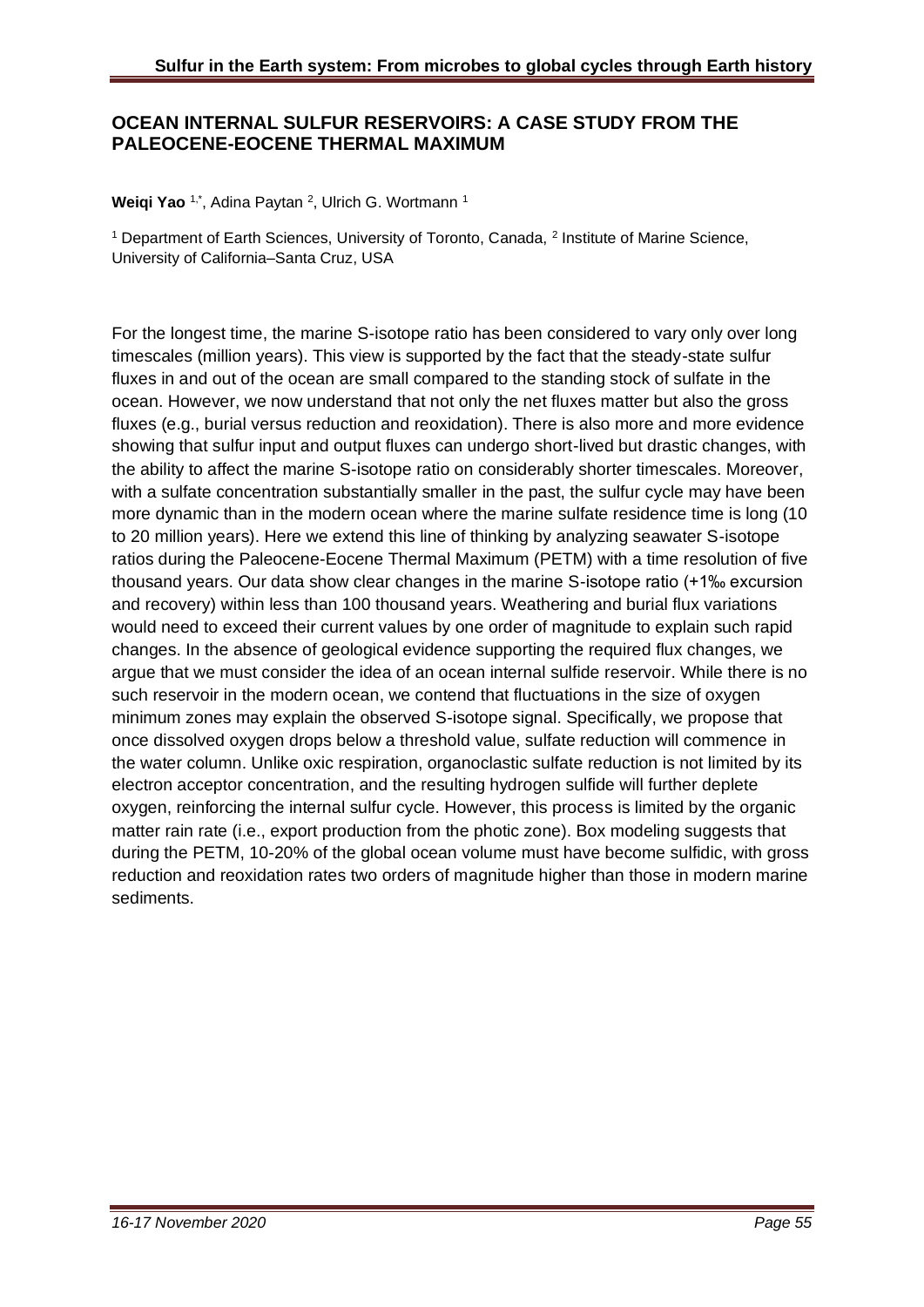## **PREDICTING PRIMARY TRIPLE OXYGEN ISOTOPE SIGNATURES FROM ALTERED SULFATE**

**Haley Olson**, Anna Waldeck, Weigi Yao, Clara Blättler, David Hodell, and David Johnston

Sulfate-bearing minerals such as gypsum ( $CaSO<sub>4</sub>·H<sub>2</sub>O$ ) can be used as proxies for atmospheric conditions ( $pO_2$ : $pCO_2$ ) at the time of mineral precipitation. This information is captured by the triple oxygen isotope composition (denoted  $\Delta^{17}O$ ) of the sulfate, which contains atmospheric  $O_2(\Delta^{17}O < 0\%)$  that is incorporated into the sulfate during pyrite oxidation. The magnitude of the original atmospheric  $O_2$  anomaly scales with contemporaneous  $pO_2$ : $pCO_2$  and gross primary production (GPP). Here, we explore the effect of post-depositional sulfate oxygen isotope exchange on ancient gypsum  $\Delta$ <sup>17</sup>O values and the associated uncertainties of predictions for contemporaneous  $pO_2$ : $pCO_2$  ratios and GPP. To do this, we use gypsum from three sub-basins in the Western Mediterranean Basin deposited during the Messinian Salinity Crisis (5.96-5.33 Ma) to characterize the distribution of  $\Delta$ <sup>17</sup>O values in a relatively unaltered evaporite basin. The mean of this distribution reflects Messinian seawater sulfate and the compositional distribution encompasses natural early diagenetic processes. This distribution is paired with a model of oxygen isotope exchange between sulfate and alteration fluids, which we use to unwind the alteration of 8 Proterozoic evaporite units (2308 Ma to 790 Ma, n>12). The model predicts that all of the Proterozoic evaporite units have experienced oxygen isotope exchange with alteration fluids and that the mean  $\Delta$ <sup>17</sup>O value of the initial sulfate population is likely to be more negative than the most negative measured value. This model output predicts lower  $pO_2$ :  $pCO_2$  ratios and GPP during the Proterozoic than previous studies.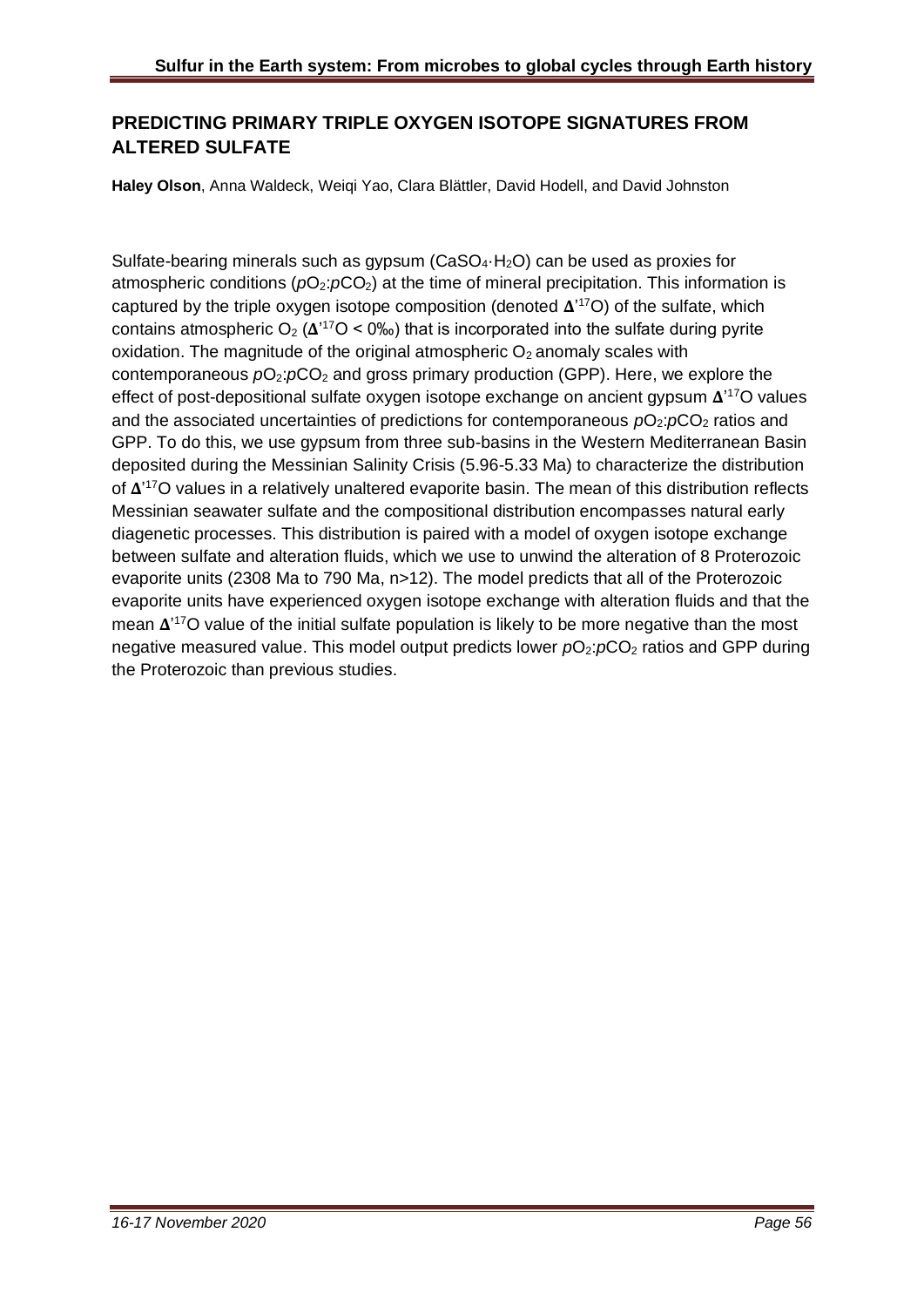## **THE EFFECT OF EARLY DIAGENETIC SULFUR GEOCHEMISTRY ON PALEOREDOX PROXIES**

#### **Alec M. Hutchings<sup>1</sup>** and Alexandra V. Turchyn<sup>1</sup>

<sup>1</sup>Department of Earth Sciences, University of Cambridge, UK

Mid-Proterozoic oceans are thought to have contained both euxinic conditions—anoxic water with dissolved aqueous sulfide—and ferruginous conditions—anoxic water containing aqueous iron. Estimates of the relative proportion of these two conditions can be gleaned from geochemical proxies, however there is disagreement among nearly all of these proxies. Here, we explain this discrepancy by highlighting the hitherto under-acknowledged effect of early diagenetic effects with aqueous sulfide on certain paleoredox proxies in the rock record. In particular we examine the effect of sulfidisation on previously deposited iron mineralogy, and how this may alter the geochemical signal which is ultimately measured. Using a previously compiled iron speciation dataset, we find that between 75–80% of samples classified as euxinic could be reasonably explained by this diagenetic process. Samples with a higher sedimentary iron content are less susceptible to this effect and are thus a more faithful recorder of the paleoredox conditions of the water column. The results of this study indicate that euxinia has been wildly overestimated in mid-Proterozoic oceans.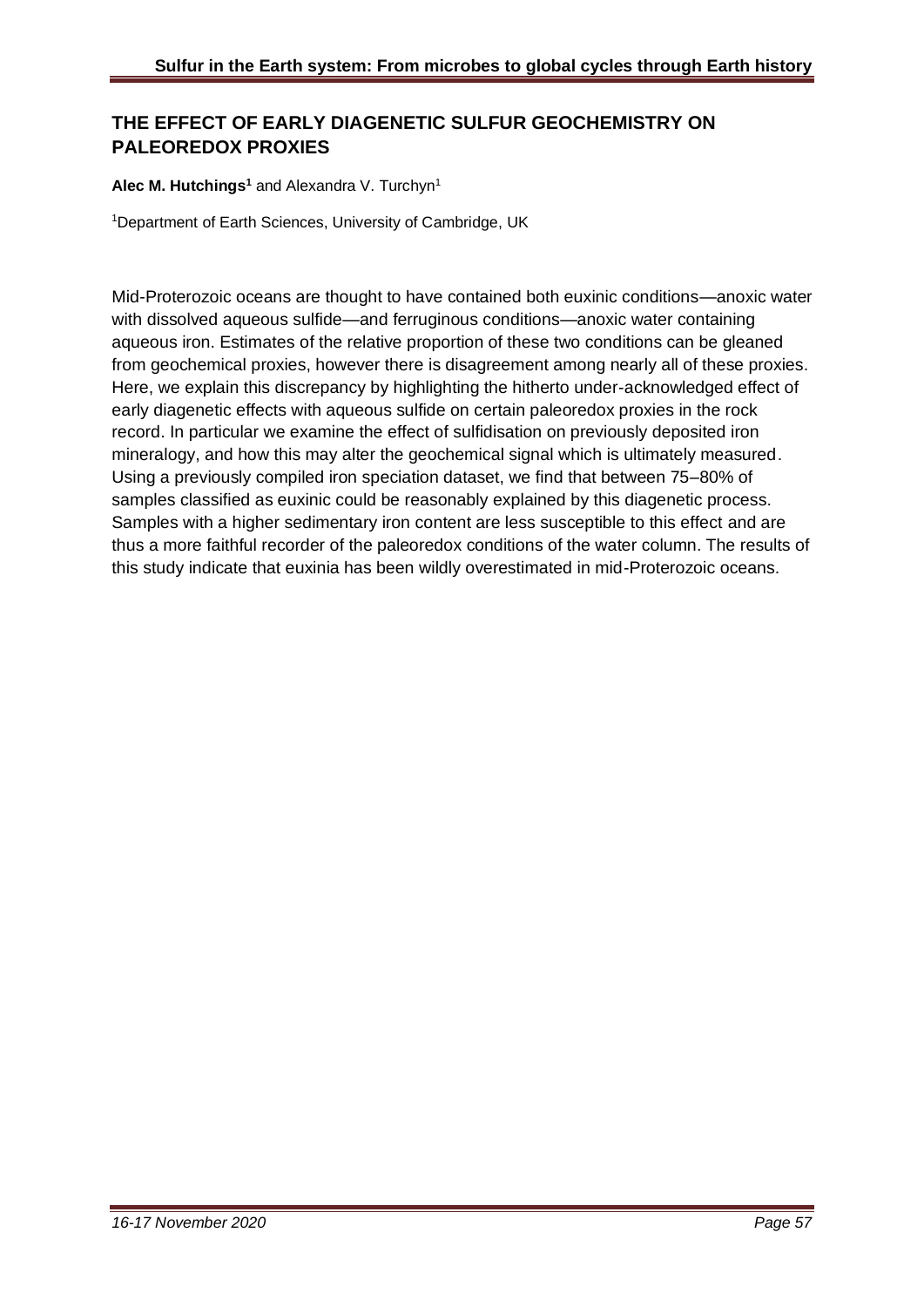## **EVOLUTION OF THE SULFUR ISOTOPIC COMPOSITION OF PYRITE OVER THE CENOZOIC**

#### **Charlotte Spruzen** and Alexandra V. Turchyn

<sup>1</sup>Department of Earth Sciences, University of Cambridge, UK

The isotopic composition of sulfur can be used to understand the biogeochemical sulfur cycle, and therefore the redox state of the oceans, over geological time. The primary sinks of sulfur in the biogeochemical sulfur cycle are pyrite (FeS<sub>2</sub>) and evaporite (mostly gypsum – CaSO4\*2H2O) minerals with some estimates suggesting pyrite is responsible for between 70-90% of total removal of sulfur from the surface. Over the last 150 million years there have been large changes in the sulfur isotopic composition of the ocean, which have been attributed to changes in the amount of pyrite buried, changes in the amount of evaporite minerals deposited or weathered, and changes in the volcanic input. Pyrite is formed from the hydrogen sulfide produced during microbial sulfate reduction, which has a large sulfur isotope fractionation (between 3 and 73‰). However, the sulfur isotopic composition of pyrite is often assumed to be constant in box models of the global biogeochemical sulfur cycle, or constantly offset from seawater. This paradigm has been recently challenged. For example, recent studies have shown that depositional environment is a major factor in the efficiency of pyrite burial, and therefore the sulfur isotopic composition of the reduced sulfur preserved in the geological record. This is due in part to the variable availability of highly reactive iron to promote efficient pyrite formation and burial. It has been suggested that tectonically-driven changes in the depositional environments where pyrite could be buried may influence the sulfur isotopic composition of pyrite, and thus the sulfur isotopic composition of global marine sulfate. We are examining the relationship between isotopic pyrite composition and environment of deposition throughout the Cenozoic, by recording the location and depth of deposition of published sulfur isotope data to see if there is a statistically significant relationship between them. We will present the initial work and data from this compilation.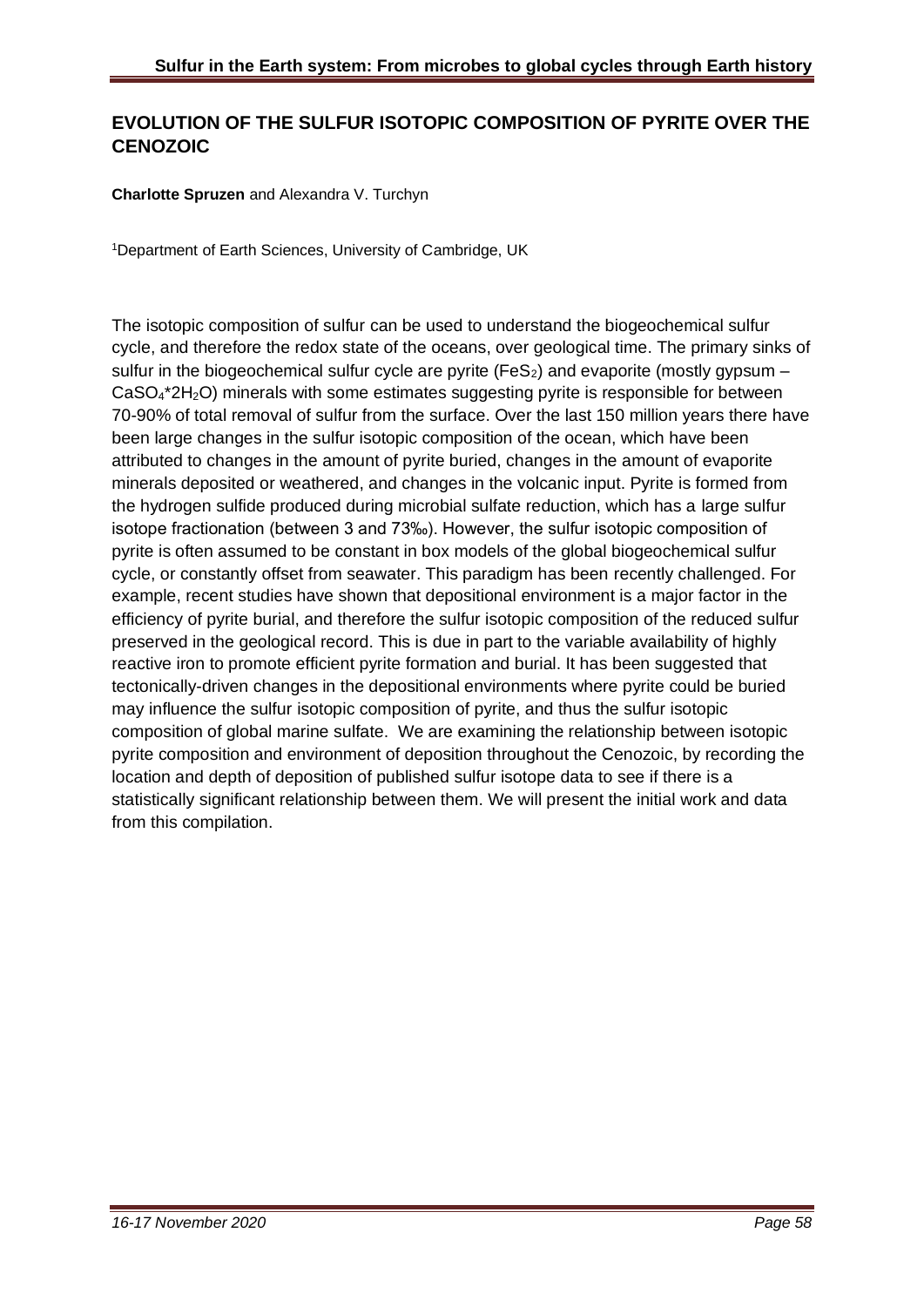#### **METHANOGENIC OUTBURST IN A SULFATE-DEPLETED BASIN? A SULFUR ISOTOPE PERSPECTIVE FOR THE ORIGIN OF THE MIDDLE BAMBUÍ CARBON CYCLE ANOMALY IN BRAZIL**

Huan Cui<sup>1,2\*</sup>, Lucas Veríssimo Warren<sup>3</sup>, Gabriel J. Uhlein<sup>4</sup>, Juliana Okubo<sup>3</sup>, Xiao-Ming Liu<sup>5</sup>, Rebecca E. Plummer<sup>6</sup>, Jean-Marc Baele<sup>7</sup>, Steven Goderis<sup>8</sup>, Philippe Claeys<sup>8</sup>, Fei Li<sup>9</sup>

<sup>1</sup> Geomicrobiology Group, Institut de Physique du Globe de Paris (IPGP), University of Paris, France. <sup>2</sup> Department of Earth Sciences, University of Toronto, Canada.  $3$  Department of Geology, Institute of Geosciences and Exact Sciences, São Paulo State University Brazil. <sup>4</sup> Centro de Pesquisas Manoel Teixeira da Costa, Instituto de Geociências, Universidade Federal de Minas Gerais, Brazil. <sup>5</sup> Department of Geological Sciences, University of North Carolina, , USA. <sup>6</sup> Hydrology and Remote Sensing Laboratory, Beltsville Agricultural Research Center, US Department of Agriculture, USA.<sup>7</sup> Department of Geology, Faculty of Engineering, University of Mons, Belgium. <sup>8</sup>Analytical, Environmental and Geo- Chemistry Group, Vrije Universiteit Brussel, Belgium. <sup>9</sup> State Key Laboratory of Oil and Gas Reservoir Geology and Exploitation, School of Geoscience and Technology, Southwest Petroleum University, China

The Ediacaran-Cambrian Bambuí Group in Brazil records an anomalously positive excursion in carbonate carbon isotopes (δ<sup>13</sup>C<sub>carb</sub>) with a sustained plateau of ca. +15‰ (aka the Middle Bambuí positive Excursion–MIBE). Considering that the  $\delta^{13}C_{\text{cath}}$  signals in Ediacaran-Cambrian seawaters do not typically exceed +6‰, the MIBE therefore represents a profound carbon cycle anomaly in Earth's history. Although intensive studies have been done on the Bambuí Group, origins of the MIBE remain enigmatic. In order to better constrain the biogeochemical carbon and sulfur cycles during the MIBE, high-resolution chemostratigraphic analysis was conducted for both the plateau (i.e., Lagoa do Jacaré Formation) and the recovery part (i.e., lower Serra da Saudade Formation) of the MIBE. Chemostratigraphic profiles reveal remarkably different values in δ<sup>13</sup>C<sub>carb</sub>, δ<sup>13</sup>C<sub>org</sub>, δ<sup>18</sup>O<sub>carb</sub>, and  $\delta^{34}S_{\text{ovrite}}$  between these two studied MIBE intervals. The new data show that the plateau of the MIBE is characterized by coupled higher δ<sup>13</sup>C<sub>carb</sub>, higher δ<sup>13</sup>C<sub>org,</sub> and higher δ<sup>34</sup>S<sub>pyrite</sub> signals compared with the recovery part of the MIBE. Based on multiple lines of sedimentological, geochemical, and modelling evidence, we propose that the possibilities of enhanced organic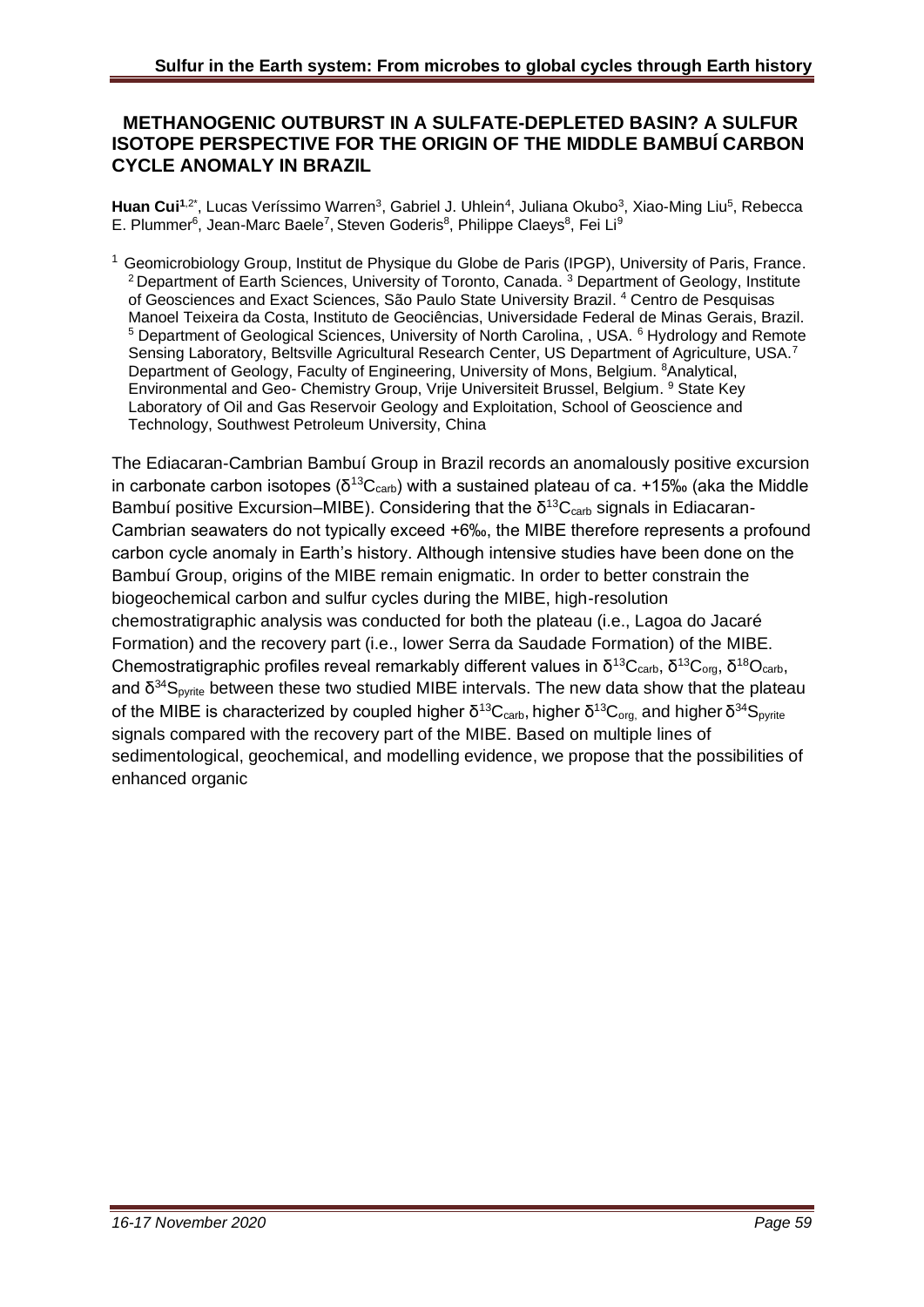#### **TESTING THE GLOBAL SIGNIFICANCE OF THE SULFUR ISOTOPE RECORD OF THE C. 2.0 GA ZAONEGA FORMATION: A MICRO-SCALE S ISOTOPE AND TRACE ELEMENT INVESTIGATION**

K. Paiste<sup>a,b</sup>, D. A. Fike<sup>a</sup>, K. Kirsimäe<sup>b</sup>, P. Paiste<sup>b</sup>, C. Jones<sup>a</sup>

a Department of Earth & Planetary Sciences, Washington University in St Louis, USA **b** Department of Geology, University of Tartu , Estonia

According to the current paradigm, the initial oxygenation of Earth's atmosphere at c. 2.4 Ga (the Great Oxidation Event – GOE) was followed by global changes that led to low-oxygen environments and temporally fluctuating ocean redox conditions that persisted until the Neoproterozoic. The metasedimentary rocks of the c. 2.0 Ga Onega Basin (Russia) have figured prominently in this concept, particularly the exceptionally organic-and pyrite-rich shales of the Zaonega Formation. However, a growing body of evidence shows that local depositional processes impacted the geochemical records of the Onega succession, thus calling for careful assessment of the global significance of the preserved geochemical information. In order to test former interpretations of large-scale excursions inferred from bulk sulfur isotope ( $\delta^{34}S$ ) data (and concomitant implications for global redox changes) we used a micron-scale investigation of pyrite petrography, trace element (TE) and S-isotope composition in organic-rich metasediments of the Zaonega Formation.

Several generations of pyrites that formed at various stages of lithogenesis were identified in the analysed samples and their  $\delta^{34}$ S and TE composition were determined by secondary ion mass spectrometry and laser ablation inductively coupled plasma mass spectrometry. Most samples from the Zaonega Formation display inter-grain  $\delta^{34}$ S variability with earlier formed small ( $<$ 20 $\mu$ m) pyrite crystallites carrying typically less positive  $\delta$ <sup>34</sup>S values than large  $($ >100 $\mu$ m) inclusion-rich later formed pyrites. We also identified pyrite pseudomorphs replacing other precursor minerals, such as marcasite, anhydrite or barite. In comparison to the diagenetic pyrites, the pyrite pseudomorphs have distinct TE compositions and likely precipitated from different mineralising fluids. Overall, the TE composition of all analysed pyrites implies a sedimentary origin (e.g., Co/Ni ratios <2), yet morphological evidence implies that most pyrites have experienced some degree of alteration. Large euhedral crystallites and pyrite pseudomorphs commonly have  $\delta^{34}$ S values >20‰ (up to ~50‰). It is doubtful that they preserve a seawater isotopic signature but rather reflect porewater conditions. These results call into question the previous interpretation that the anomalously positive pyrite  $\delta^{34}$ S reflect fluctuations in the seawater sulfate reservoir and provide a deeper understanding of the mechanisms that govern S-isotope fractionations in sediments and how these signatures are preserved over geologic time.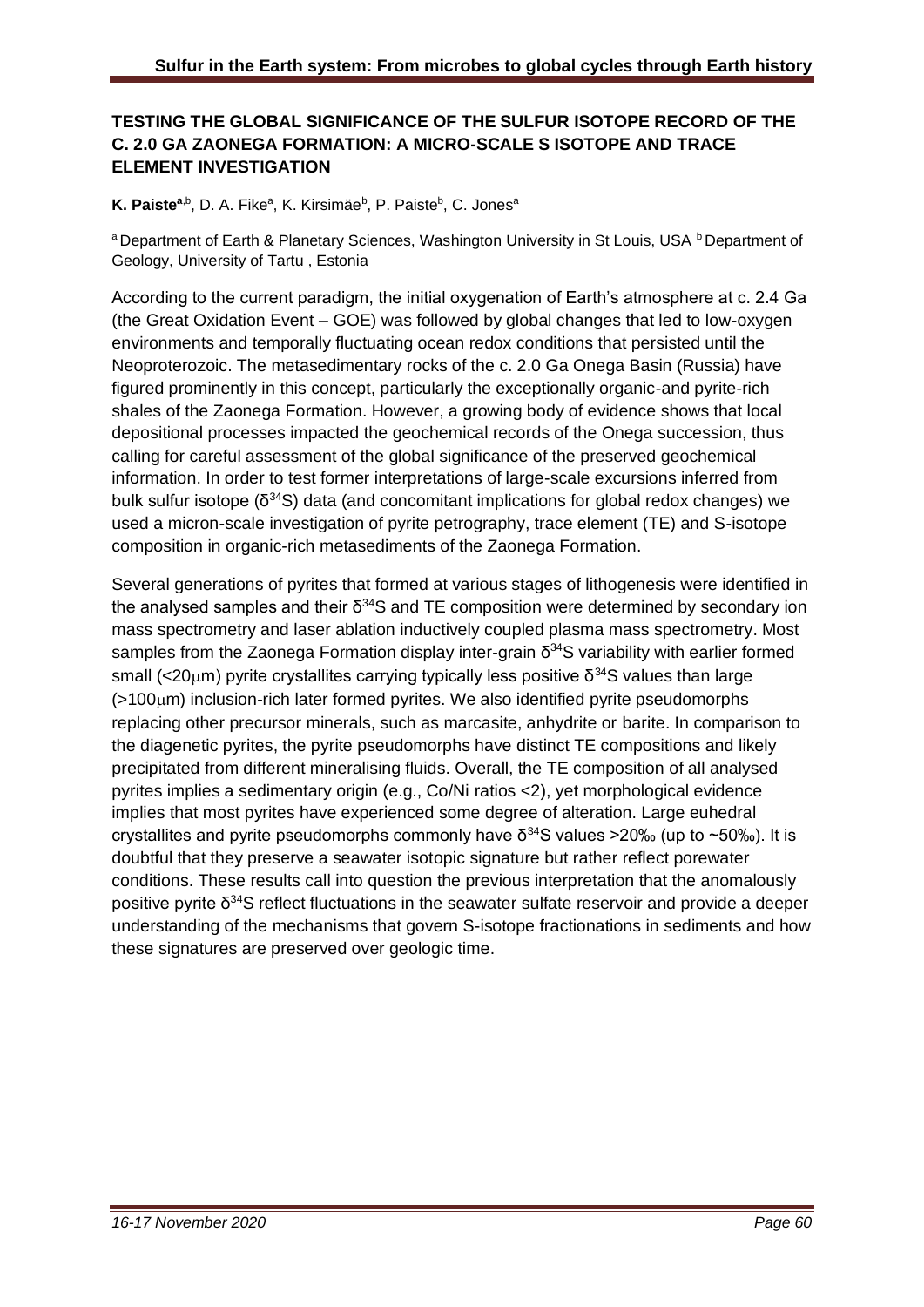#### **NEW EXPERIMENTAL COMPARISONS OF CARBONATE-ASSOCIATED SULFATE EXTRACTION METHODS**

#### **Zheyu Tian1**, Graham A Shields2, Ying Zhou2

12Department of Earth Sciences, University College London, UK

Carbonate-associated sulfate (CAS) refers to trace amounts of sulfate, which is incorporated into carbonate minerals during precipitation. CAS has long been used as a powerful proxy to recover the paleo seawater sulfate sulfur isotope value ( $\delta^{34}S_{\rm sw}$ ) as it occurs more widely and in less restricted marine environments than alternative minerals. However, uncertainties remain about the fidelity of preparation techniques due to the inadvertent inclusion of contaminant sulfur-bearing species. In this study, we selected four representative Ediacaran carbonate samples with different lithology. Their carbonate content ranging from 91.63% to 50.36%. Three new CAS extraction methods have been designed using aqueous solutions of: (1)  $10\%$  H<sub>2</sub>O<sub>2</sub> followed by 10% NaCl; (2)  $12\%$  NaOCl followed by 10% NaCl; (3) Combined NaOCI and H<sub>2</sub>O<sub>2</sub> followed by 10% NaCI. We compared these three newly designed methods together with the refined single 10% NaCl (aq) leaching method (He et al., 2019) and used 6 M HCl (aq) for the final dissolution step for all these testing methods. Reaction times were minimized to no more than 30 mins. 200g/L BaCl<sub>2</sub> (aq) was added to the solution in order to precipitate released trace sulfate. All the leachates and the final CAS fractions were analyzed for S isotope values and purity. Our work shows that the third method might be a superior method for handling organic and pyrite-rich limestone samples. The final CAS sulfur isotope values ( $δ<sup>34</sup>S<sub>CAS</sub>$ ) of the third method was between 0.65‰ and 0.9‰ than rival methods. We recommend that published and future  $δ<sup>34</sup>S$  studies consider such effects in future.